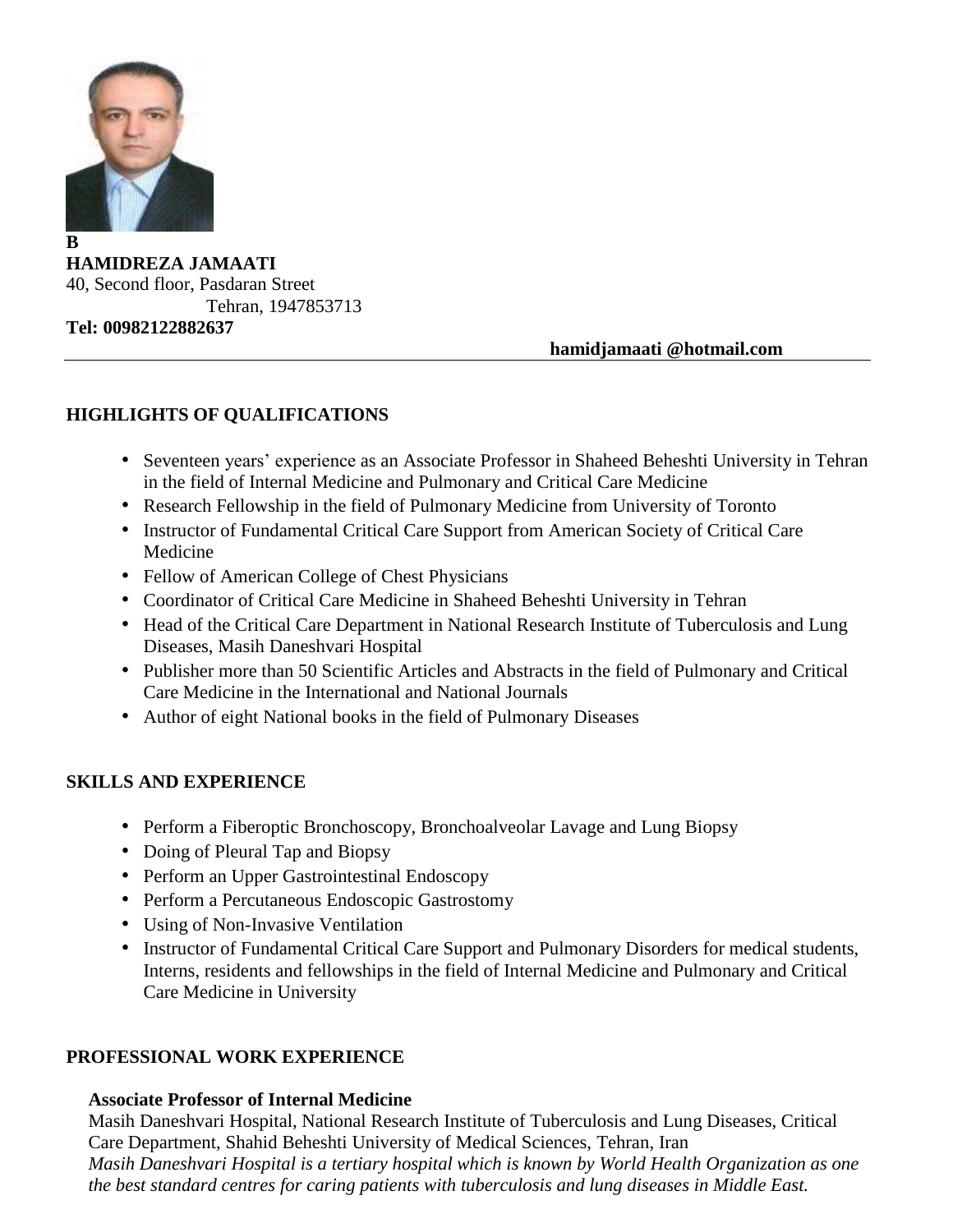- Diagnose and treat patients with pulmonary and critical care diseases
- Be as a Consultant in Masih Daneshvari Hospital in the field of Pulmonary and Critical Care disorders
- Perform invasive and non-invasive procedures used for diagnosis and treatment of patients with pulmonary and critical diseases in the wards and intensive care unit, such as fiberoptic bronchoscopy, pleural biopsy etc
- Train medical students, interns, residents and fellowships in the field of Pulmonary and Critical Care Medicine in the university
- Conduct some researches in the field of Pulmonary and Critical Care Medicine in the university
- Have a position as a Head of the Critical Care Department of Masih Daneshvari Hospital
- Coordinate Critical Care Medicine in university
- Had a position as a Research Fellowship in University of Toronto
- Performed researches about the effect of different percents of inhaled oxygen on the exhaled Nitric Oxide in human in Toronto General Hospital and presented an abstract to the Annual Meeting of The American Thoracic Society in San Francisco in 2001
- Participated in daily teaching rounds in all aspects of Respiratory Medicine, including Critical Care Medicine, Pulmonary Function and Lung Transplantation in Toronto General Hospital
- Attended all seminars and lectures in the pulmonary wards and Medical Surgical ICU at Toronto General Hospital

### **EDUCATION**

**Medical Doctor Degree Education 1983-1990** Tehran University of Medical Sciences, School of Medicine Tehran, Iran **Residency training of Internal Medicine 1990-1994** Imam Khomeini Hospital, Tehran University of Sciences Tehran, Iran **National Board of Internal Medicine 1994** Imam Khomeini Hospital, Tehran University of Medical Sciences Tehran, Iran **Clinical Fellowship of Pulmonary Medicine 1998-2001** Imam Khomeini Hospital, Tehran University of Sciences Tehran, Iran **Research Fellowship of Pulmonary Medicine 2000-2001** Toronto General Hospital, University of Toronto Toronto, Canada **National Board of Pulmonary Medicine 2001** Imam Khomeini Hospital, Tehran University of Medical Sciences Tehran, Iran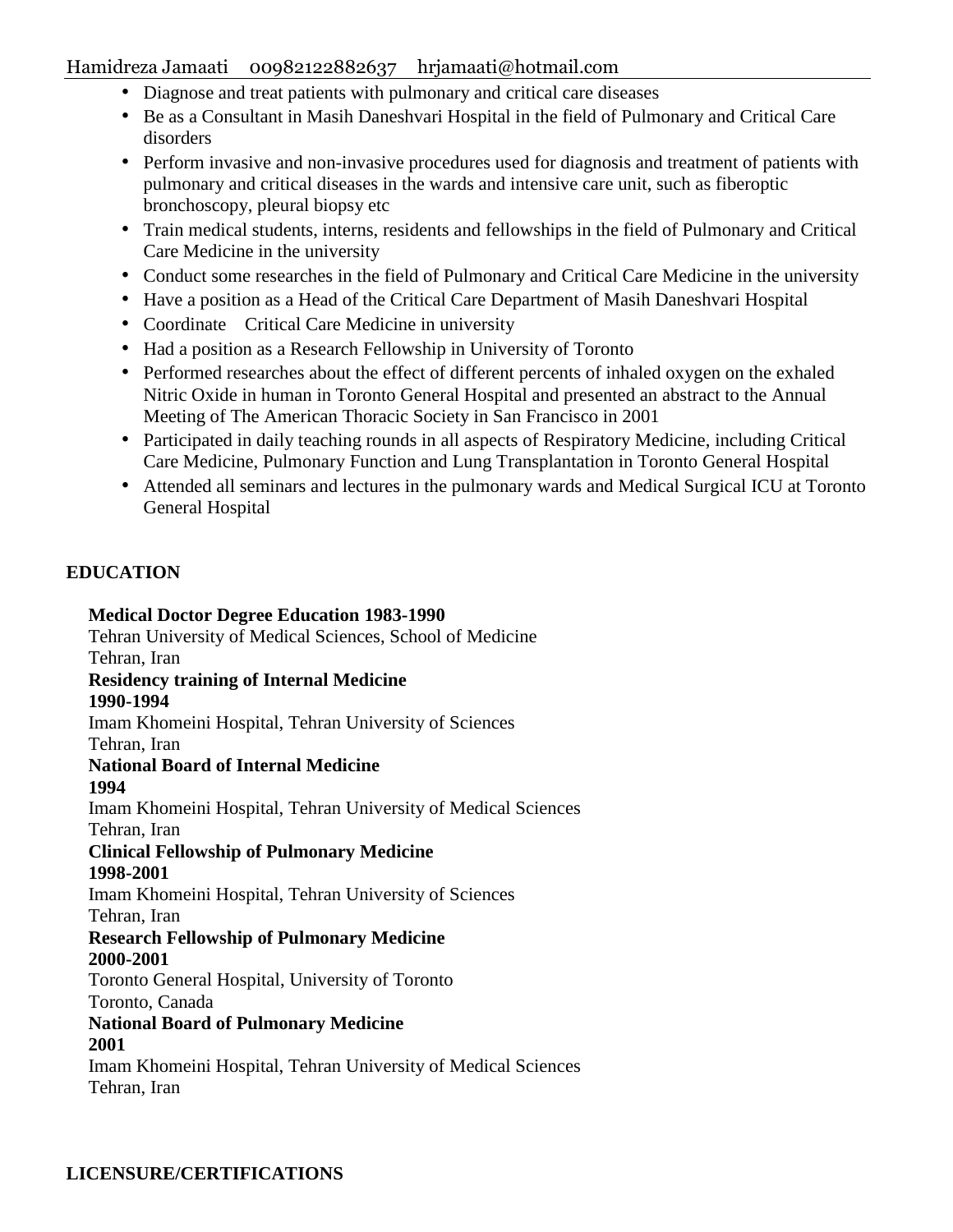| <b>Fellow of American College of Chest Physicians</b>  | 2008-            |
|--------------------------------------------------------|------------------|
| present                                                |                  |
| American College of Chest Physicians                   |                  |
| <b>Instructor of Fundamental Critical Care Support</b> | $\text{May } 30$ |
| 2010                                                   |                  |
| American Society of Critical Care Medicine             |                  |

### **Academic Positions**

- Assistant professor Medical University in Rafsanjan in the field of Internal Medicine.1994-1995
- Assistant professor in Shaheed Beheshti University in Tehran in the field of Internal Medicine and Pulmonary.1995-2005
- Associate Professor in Shaheed Beheshti University in Tehran in the field of Internal Medicine and Pulmonary from 2005
- Member of Iranian Society board in the field of Critical Care Medicine.2001-2005
- Member of Iranian Society board in the field of Internal Medicine and Pulmonary from 2013.
- Director of Iranian Society board in the field of critical medicine from 2014

### **Executive Positions**

- Head of ICU ward in Masih Daneshvari Hospital from 2004
- Coordinator of Critical Care Medicine in Shaheed Beheshti University from 2004
- Director of Education and Accreditation Council in Ministry of Health. 2013
- Deputy of Masih Daneshvari Hospital from 2014
- Deputy of The Council of Medical Specialties in Ministry of Health 2014

### **Publications**

- **Published Papers;**
	- *1.* **[A preliminary study to propose a diagnostic algorithm for PET/CT-detected](https://link.springer.com/article/10.1007/s00330-019-06106-x)  [incidental breast lesions: application of BI-RADS lexicon for US in combination](https://link.springer.com/article/10.1007/s00330-019-06106-x)  [with SUVmax](https://link.springer.com/article/10.1007/s00330-019-06106-x)**

*2019/3/18, Journal European radiology, Pages1-10*

*Mehrdad Bakhshayeshkaram, Yalda Salehi, Mehrshad Abbasi, Razieh Hashemi Beni, Sharareh Seifi, Maryam Hassanzad, Hamid Reza Jamaati, Farahnaz Aghahosseini*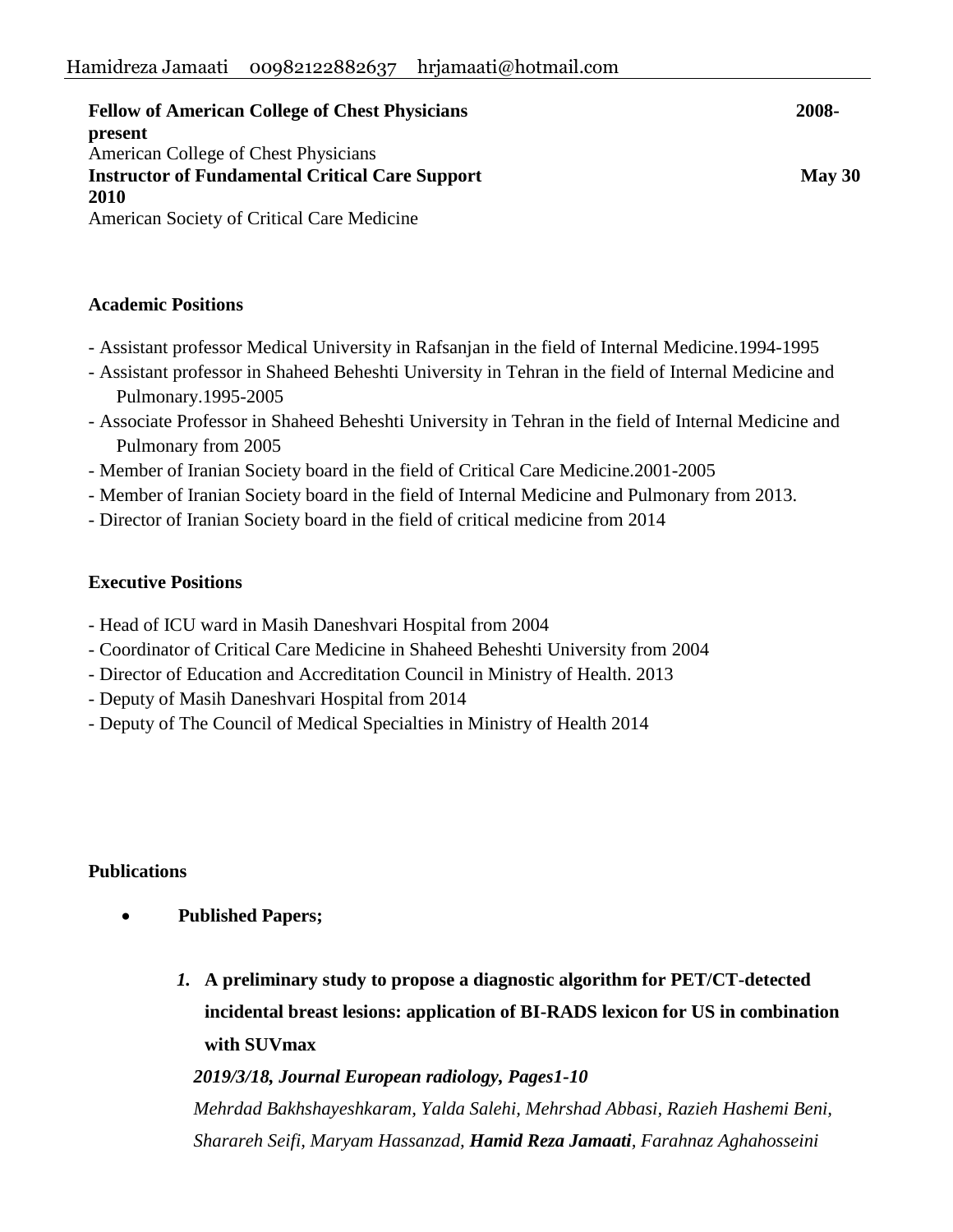**2. [Outcomes of Patients Presenting with Mild Acute Respiratory Distress](http://anesthesiology.pubs.asahq.org/article.aspx?articleid=2717118)  [SyndromeInsights from the LUNG SAFE Study](http://anesthesiology.pubs.asahq.org/article.aspx?articleid=2717118)** *2019/2/1, Journal Anesthesiology: The Journal of the American Society of Anesthesiologists, Volume130, Issue2, Pages263-283 Tài Pham, Ary Serpa Neto, Paolo Pelosi, John Gerard Laffey, Candelaria De Haro, Jose Angel Lorente, Giacomo Bellani, Eddy Fan, Laurent Jean Brochard, Antonio Pesenti, Marcus Josephus Schultz, Antonio Artigas*

- **3. [Ectopic Expression of miRNA-21 and miRNA-205 in Non-Small Cell Lung Cancer](http://intjcancermanag.com/en/articles/85456.html)** *2019, Journal International Journal of Cancer Management, Volume12, Issue1 Seyedeh Afrooz Azimi, Hamid Reza Sadegh Nia, Alireza Mosavi Jarrahi, Hamid Reza Jamaati, Mehdi Kazempour Dizaji, Hossein Dargahi, Naghmeh Bahrami, Alireza Pasdar, Adnan Khosravi, Naeim Bahrami, Shadi Daghighi, Abdolreza Mohamadnia*
- **4. [Burden of obstructive lung disease study in Iran: First report of the prevalence and](http://www.lungindia.com/article.asp?issn=0970-2113;year=2019;volume=36;issue=1;spage=14;epage=19;aulast=Sharifi)  [risk factors of copd in five provinces](http://www.lungindia.com/article.asp?issn=0970-2113;year=2019;volume=36;issue=1;spage=14;epage=19;aulast=Sharifi)**

*2019/1/1, Journal Lung India, Volume36, Issue1, Pages14 Hooman Sharifi, Mostafa Ghanei, Hamidreza Jamaati, Mohammad Reza Masjedi, Mohsen Aarabi, Ali Sharifpour, Golnar Radmand, A Sonia Buist*

**5. The public awareness regarding anesthesia and the role of anesthesiologists in Iran**

*2018, Iranian Journal of Anesthesiology and Critical Care, Volume2 Pages2-15 Alireza Salimi, MD ,Fateme Monjazebi, MD, Hamidreza Jamaati, MD, Houman Sharifi, MD, Hamidreza Rabanian, MD Reza Aminnejad, MD*

**6. [Comparison of concomitant use of water pipe and cigarette to exclusive cigarette](http://scholar.google.com/scholar?cluster=1575259586583372426&hl=en&oi=scholarr)  [smoking](http://scholar.google.com/scholar?cluster=1575259586583372426&hl=en&oi=scholarr)**

*2018/1/1 Conference TOBACCO INDUCED DISEASES Volume16 Pages308-308Z Hessami, M Aryanpur, H Sharifi, MR Masjedi, H Jamaati*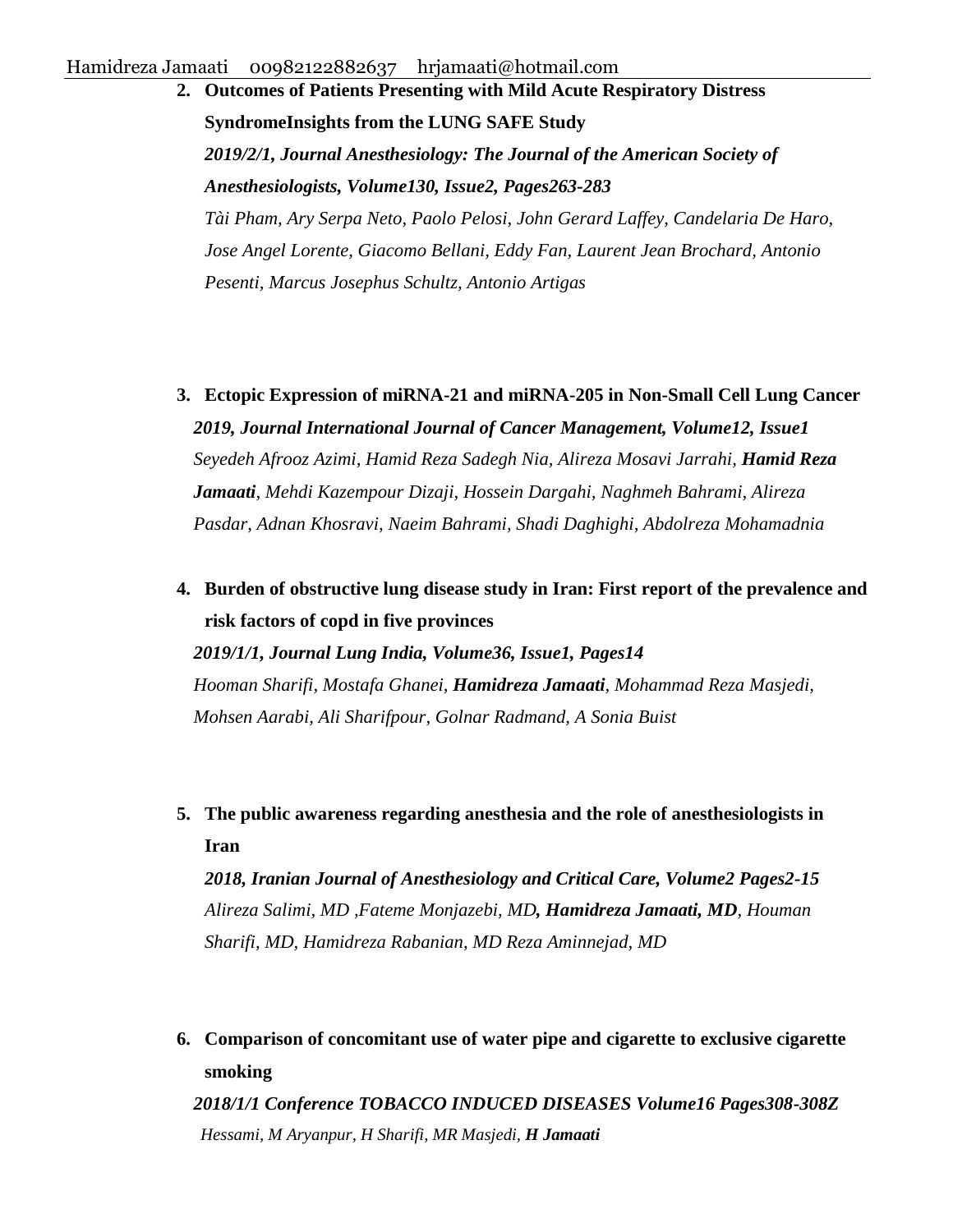- *7.* **[Exosomes in Severe Asthma: Update in Their Roles and Potential in Therapy](https://www.hindawi.com/journals/bmri/2018/2862187/abs/)** *2018 , Volume2018, BioMed research international Esmaeil Mortaz, Shamila D Alipoor, Mohammad Varahram, Hamidreza Jamaati, Johan Garssen, Sharon E Mumby, Ian M Adcock*
- *8.* **[Correction to: Potentially modifiable factors contributing to outcome from acute](https://link.springer.com/article/10.1007/s00134-017-4981-z)  [respiratory distress syndrome: the LUNG SAFE study](https://link.springer.com/article/10.1007/s00134-017-4981-z)** *2018/1/1, Volume44 , Issue1 , Pages157-165, Intensive care medicine John G Laffey, Giacomo Bellani, Tài Pham, Eddy Fan, Fabiana Madotto, Ednan K Bajwa, Laurent Brochard, Kevin Clarkson, Andres Esteban, Luciano Gattinoni, Frank van Haren, Leo M Heunks, Kiyoyasu Kurahashi, Jon Henrik Laake, Anders Larsson, Daniel F McAuley, Lia McNamee, Nicolas Nin, Haibo Qiu, Marco Ranieri, Gordon D Rubenfeld, B Taylor Thompson, Hermann Wrigge, Arthur S Slutsky, Antonio Pesenti, LUNG SAFE Investigators, ESICM Trials Group*
- *9.* **[Brain-Included 18F FDG PET/CT Acquisition Protocol: Cancer-Specified Clinical](http://journals.sbmu.ac.ir/nbm/article/view/18086)  [Impact of Newly-Diagnosed Brain Metastasis in Extra-Cerebral Cancer Patients](http://journals.sbmu.ac.ir/nbm/article/view/18086)** *2018/1/21, Volume6 , Issue1 , Pages21-28 , Novelty in Biomedicine* *Mehrdad Bakhshayeshkaram, Fahimeh Tavakoli, Maryam Hassanzad, Sharareh Seifi, Hamid Reza Jamaati*
- *10.* **[Dynamic of alveolar physiology](https://www.physiology.org/doi/abs/10.1152/japplphysiol.00649.2017)**

*2018/2/1 , Volume124 , Pages 523-524, Journal of Applied Physiology Mojdeh Monjezi, Hamidreza Jamaati*

*11.* **[Reducing Inappropriate Utilization of Albumin: The Value of Pharmacist-led](https://www.ncbi.nlm.nih.gov/pmc/articles/PMC6094441/)  [Intervention Model](https://www.ncbi.nlm.nih.gov/pmc/articles/PMC6094441/)** *2018 , Volume17 , Issue3, Pages 1125, . Iranian journal of pharmaceutical research: IJPR Farzaneh Dastan, Hamidreza Jamaati, Habib Emami, Rodabeh Haghgoo, Raha Eskandari, Seyedeh Shadab Hashemifard, Fatemeh Khoddami, Zahra Mirshafiei Langari*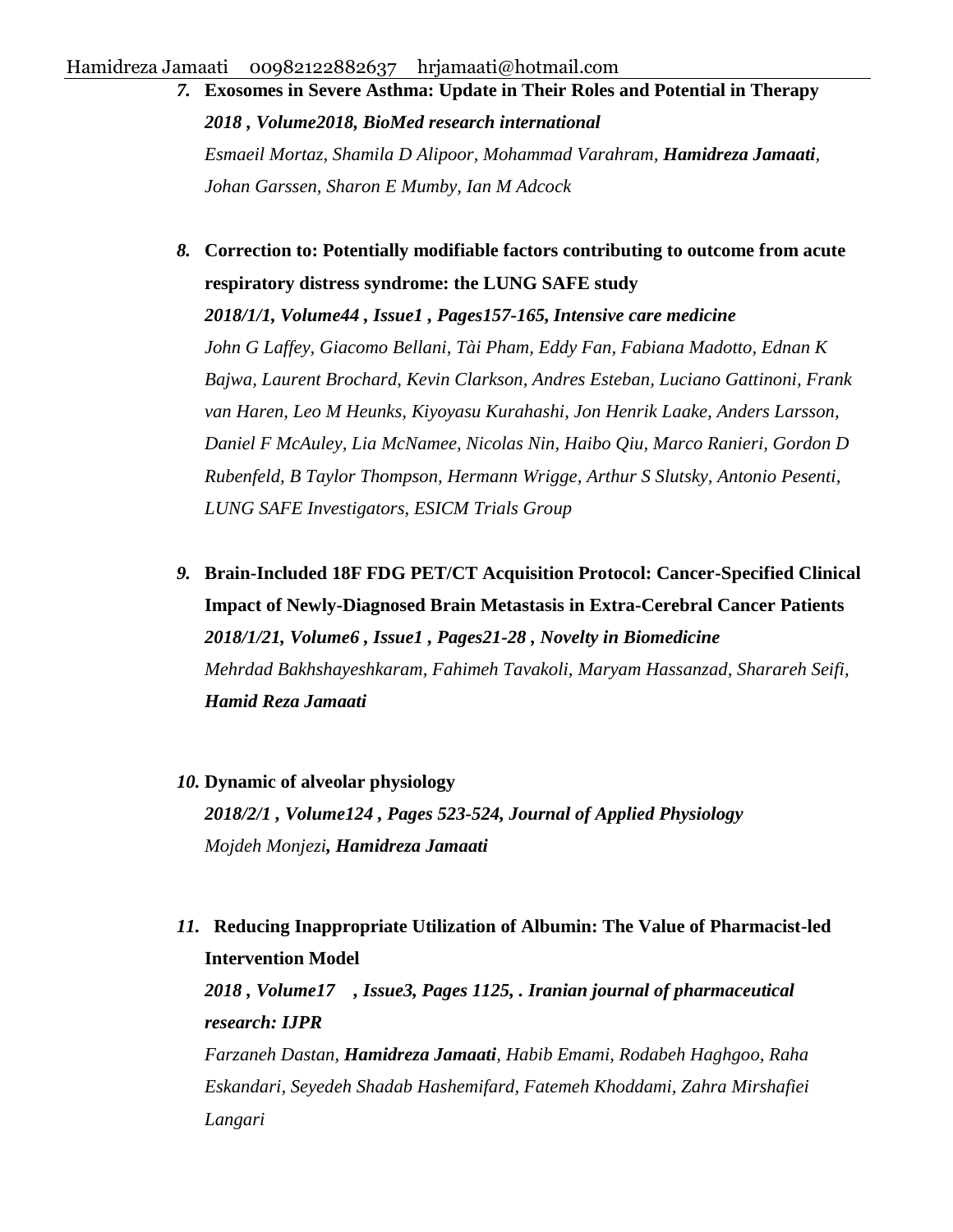*12.* **[CT-measured pulmonary artery diameter as an independent predictor of](http://ruj.uj.edu.pl/xmlui/handle/item/60256)  [pulmonary hypertension in cystic fibrosis](http://ruj.uj.edu.pl/xmlui/handle/item/60256)** *2018 , Volume83, Polish Journal of Radiology Mehrdad Bakhshayeshkaram, Farahnaz Aghahosseini, Fatemeh Vaezi, Shahram Kahkooei, Yalda Salehi, Maryam Hassanzad, Hamid Reza Jamaati, Ali Akbar Velayati*

*13.* **[Good's Syndrome: Association of the Late Onset Combined Immunodeficiency](http://ijaai.tums.ac.ir/index.php/ijaai/article/view/1115)  [with Thymoma; Review of Literature and Case Report](http://ijaai.tums.ac.ir/index.php/ijaai/article/view/1115)** *2018/2/26 , Volume17 , Pages 85-93, Iranian Journal of Allergy, Asthma and Immunology*

*Marzieh Tavakol, Seyed Alireza Mahdaviani, Mir Reza Ghaemi, Mohammad Vaezi, Atosa Dorudinia, Hamidreza Jamaati, Ali Akbar Velayati*

*14.* **[Immunologic Role of Extracellular Vesicles and Exosomes in the Pathogenesis of](https://www.ncbi.nlm.nih.gov/pmc/articles/PMC6320567/)  [Cystic Fibrosis](https://www.ncbi.nlm.nih.gov/pmc/articles/PMC6320567/)**

*2018/2 Journal Tanaffos Volume17 Issue2 Pages66 Alireza Asef, Esmaeil Mortaz, Hamidreza Jamaati, Aliakbar Velayati*

## **15. [Study Protocol on Antimicrobial Stewardship in a Tertiary Respiratory Referral](https://www.ncbi.nlm.nih.gov/pmc/articles/PMC6428375/)  [Hospital](https://www.ncbi.nlm.nih.gov/pmc/articles/PMC6428375/)**

*2018/3, Journal Tanaffos, Volume17, Issue3, Pages183 Hamidreza Jamaati, Farzaneh Dastan, Zahra Mirshafiei Langari, Roodabeh Haghgoo, Raha Eskandari, Majid Marjani, Afshin Moniri, Seyed Mohammadreza Hashemian, Behrooz Farzanegan, Atefeh Abedini, Payam Tabarsi, Ali Akbar Velayati*

*16.* **[Budesonide facilitates weaning from mechanical ventilation in difficult-to-wean](https://www.sciencedirect.com/science/article/pii/S0883944117309085)  [very severe COPD patients: Association with inflammatory mediators and cells](https://www.sciencedirect.com/science/article/pii/S0883944117309085)**  *2018/4/1 , Volume44 , Pages 161-167 , Journal Journal of criticalcare Seyed Mohammadreza Hashemian, Esmaeil Mortaz, Hamidreza Jamaati, Leila Bagheri, Seyed Amir Mohajerani, Johan Garssen, Masoud Movassaghi, Peter J Barnes, Nicholas S Hill, Ian M Adcock*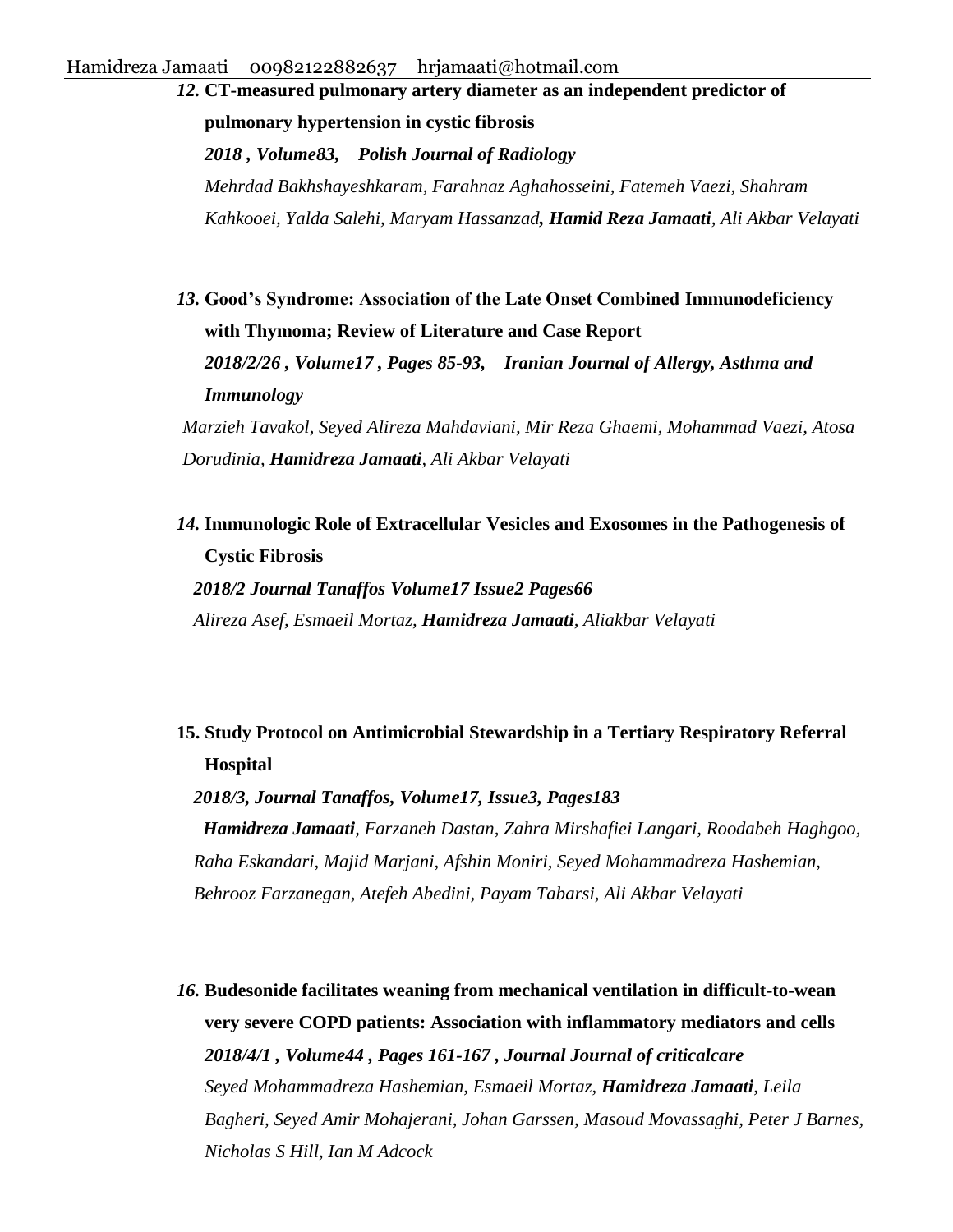*17.* **[Genes Expressions in Ventilator-Associated Pneumonia Patients Admitted to the](https://europepmc.org/abstract/med/29765993)  [Intensive Care Unit of Masih Daneshvari Hospital in 2016.](https://europepmc.org/abstract/med/29765993)** *2018/4 , Volume6 , Pages 118-124, H Jamaati, N Bahrami, M Daustany, P Tabarsi, B Farzanegan, SM Hashemian, A Mohamadnia*

- **18. [Resolved versus confirmed ARDS after 24 h: insights from the LUNG SAFE study](https://link.springer.com/article/10.1007/s00134-018-5152-6)** *2018/5/1, JournalIntensive care medicine, Volume44 , Issue5 , Pages564-577* Fabiana *Madotto, Tài Pham, Giacomo Bellani, Lieuwe D Bos, Fabienne D Simonis, Eddy Fan, Antonio Artigas, Laurent Brochard, Marcus J Schultz, John G Laffey, LUNG SAFE Investigators, ESICM Trials Group*
- **19. [Investigating PIK 3 R 3 and ATp2A1 Genes Expressions in Ventilator-Associated](http://rbmb.net/browse.php?a_id=194&sid=1&slc_lang=en)  [Pneumonia Patients Admitted to the Intensive Care Unit of Masih Daneshvari](http://rbmb.net/browse.php?a_id=194&sid=1&slc_lang=en)  [Hospi...](http://rbmb.net/browse.php?a_id=194&sid=1&slc_lang=en)**

*2018/5/15JournalReports of Biochemistry and Molecular Biology , Volume6 , Issue2 , Pages118-124* 

*Hamidreza Jamaati, Naghmeh Bahrami, Mahya Daustany, Payam Tabarsi, Behrooz Farzanegan, Seyed Mohammadreza Hashemian, Abdolreza Mohamadnia*

*20.* **[Investigating air quality status and air pollutant trends over the Metropolitan Area](https://www.ncbi.nlm.nih.gov/pmc/articles/PMC6044178/)  [of Tehran, Iran over the past decade between 2005 and 2014](https://www.ncbi.nlm.nih.gov/pmc/articles/PMC6044178/)** *2018/6, Volume33 , Issue2, Environmental health and toxicology Hamidreza Jamaati, Mirsaeed Attarchi, Somayeh Hassani, Elham Farid, Seyed Mohammad Seyedmehdi, Pegah Salimi Pormehr*

**21. [Determination of CD4, CD8 and IL-8 levels in serum and BAL fluid of patients](https://erj.ersjournals.com/content/52/suppl_62/PA4739.abstract)  [with pulmonary anthracosis](https://erj.ersjournals.com/content/52/suppl_62/PA4739.abstract)** *2018/9/15 ,Source European Respiratory Journal, Volume52, Issue suppl 62, Pages PA4739 Atefeh Abedini, Mehdi Ramazanpour, Esmaeil Mortaz, Hamidreza Jamaati, Kimia Taghavi, Fatemeh Razavi, Arda Kiani*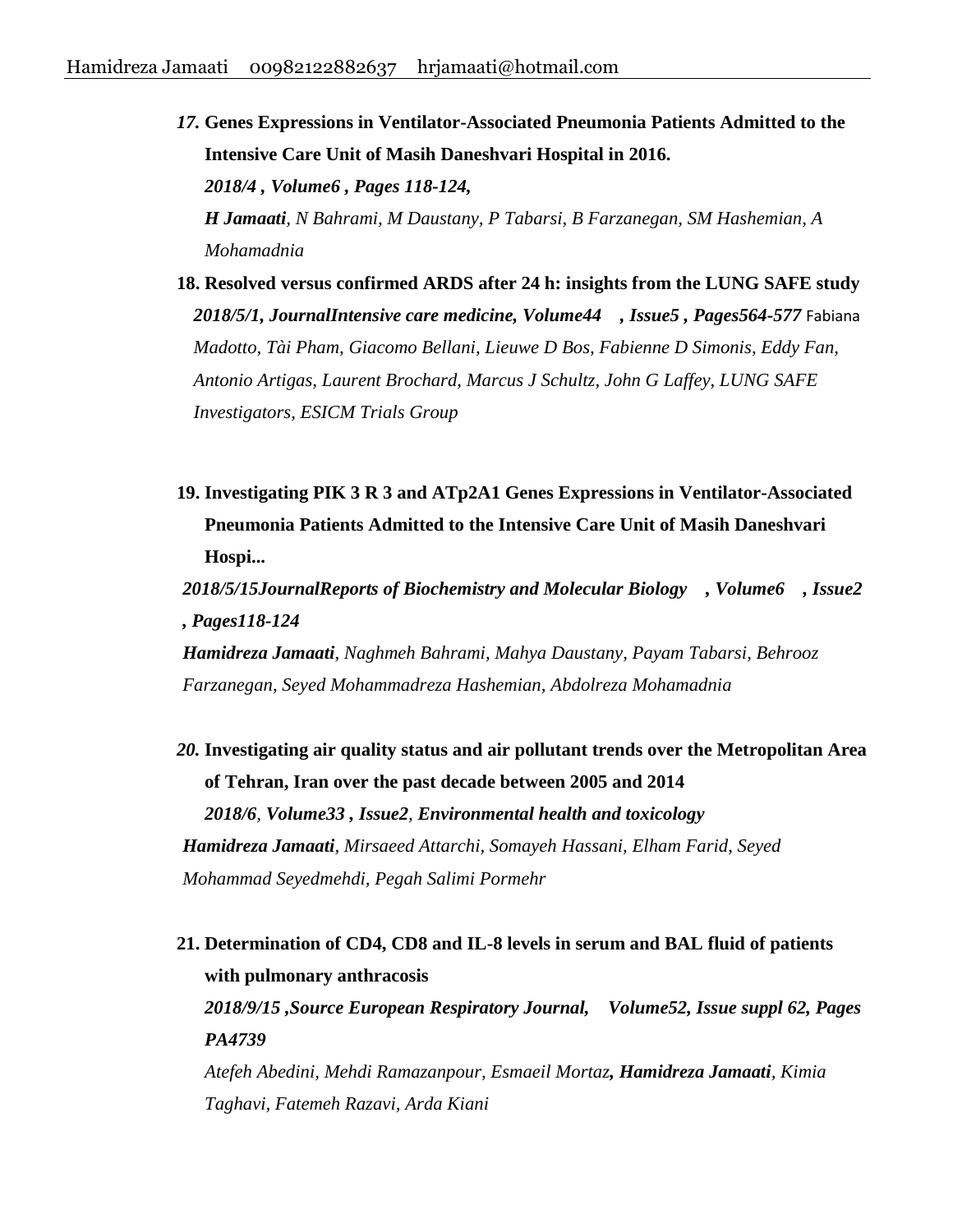**22. Determination of CD4, CD8 and IL-8 levels in serum and BAL fluid of patients with pulmonary anthracosis**

 *2018/9/15, Source European Respiratory Journal, Volume52, Issue suppl 62, Pages PA4739*

*Atefeh Abedini, Mehdi Ramazanpour, Esmaeil Mortaz, Hamidreza Jamaati, Kimia Taghavi, Fatemeh Razavi, Arda Kiani*

**23. [Determination of CD4, CD8, and IL-8 levels in serum and bronchoalveolar lavage](http://www.bmbtrj.org/article.asp?issn=2588-9834;year=2018;volume=2;issue=4;spage=306;epage=310;aulast=Kiani) [fluid of anthracosis patients](http://www.bmbtrj.org/article.asp?issn=2588-9834;year=2018;volume=2;issue=4;spage=306;epage=310;aulast=Kiani)**

*2018/10/1, Journal Biomedical and Biotechnology Research Journal (BBRJ), Volume2 , Issue4 Pages306*

*Arda Kiani, Mehdi Ramazanpour, Fatemeh Razavi, Hamidreza Jamaati, Esmaeil Mortaz, Atefeh Abedini*

**24. [Endogenous lipoid pneumonia associated with rheumatoid arthritis, Tuberculosis](https://wwjournals.com/index.php/pijr/article/viewFile/11361/11286)  [and cytomegalovirus infection](https://wwjournals.com/index.php/pijr/article/viewFile/11361/11286)**

*2018/10/2, Volume 6, Issue7, JournalPARIPEX-INDIAN JOURNAL OF RESEARCH Hamidreza Jamaati, Shahram Kahkouee, Mohsen Farrokhpour, Mitra Rezaei, Fatemeh Mir-Aboutalebi, Kimia Taghavi*

*25.* **[Impact of Time-of-Flight and Point-Spread-Function for Respiratory Artifact](https://www.ncbi.nlm.nih.gov/pmc/articles/PMC5749325/)  [Reduction in PET/CT Imaging: Focus on Standardized Uptake Value](https://www.ncbi.nlm.nih.gov/pmc/articles/PMC5749325/)**  *2017, Volume 16, Issue2 , Pages127 , JournalTanaffos Roya Sharifpour, Pardis Ghafarian, Mehrdad Bakhshayesh-Karam, Hamidreza Jamaati, Mohammad Reza Ay*

*26.* **[Noninvasive Positive-Pressure Ventilation: A Cross Sectional Descriptive Study of](http://ircmj.com/en/articles/62237.html)  [Our First Experience in Iran](http://ircmj.com/en/articles/62237.html)** *2017, Volume 16, Issue2, JournalIranian Red Crescent Medical Journal*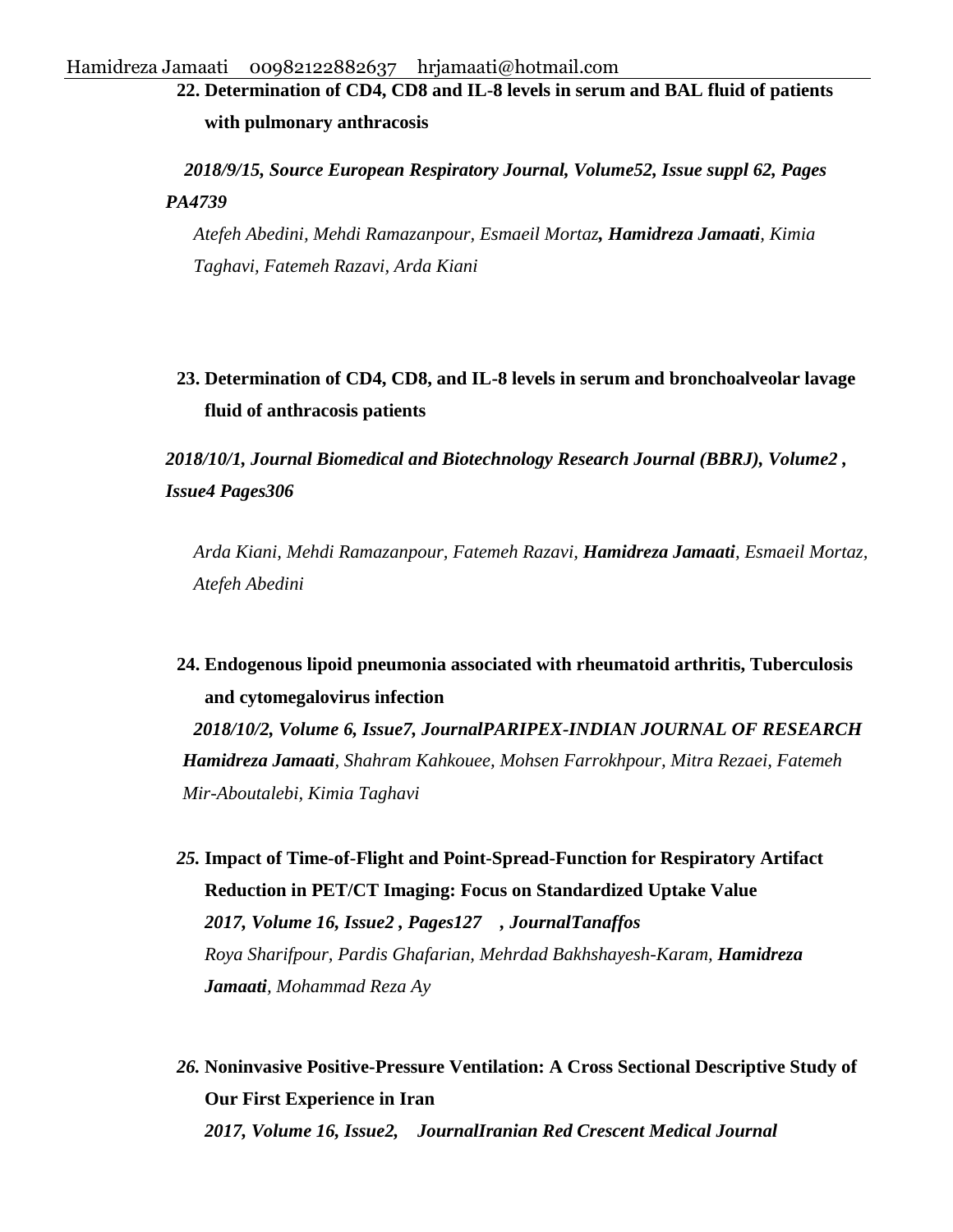*Atefeh Fakharian, Shahram Kharabian Masouleh, Saba Karimzadeh, Hamidreza Jamaati*

*27.* **[An Iranian Consensus Document for Nutrition in Critically Ill Patients,](https://www.ncbi.nlm.nih.gov/pmc/articles/PMC5749333/)  [Recommendations and Initial Steps toward Regional Guidelines](https://www.ncbi.nlm.nih.gov/pmc/articles/PMC5749333/)**

*2017, Volume 16, Issue , Pages89, JournalTanaffos Seyed Mohammadreza Hashemian, Robert G Martindale, Hamidreza Jamaati, Ali Amirsavadkouhi, Salahaddin Mahmudi Azer, Mahdi Shadnoush, Seyed Hossein Ardehali, Atabak Najafi, Arezoo Ahmadi, Seyyed Reza Seyyedi, Ata Mahmoodpoor, Omid Moradi, Saeed Abbasi, Saeed Hosseini, Reza Shahrami, Saeed Abdi, Zahra Sepehri, Babak Omranirad, Seyed Amir Mohajerani, Pejman Rohani, Aliakbar Sayyari, Hossein Imani, Ali Akbar Velayati*

# *28.* **[Multi-Gene Expression in Anthracosis of the Lungs as One of the Risk Factors for](http://journal.waocp.org/article_51948_ee5ba09319dc34a8dd3d9c964b3504b0.pdf)  [Non-Small Cell Lung Cancer](http://journal.waocp.org/article_51948_ee5ba09319dc34a8dd3d9c964b3504b0.pdf)**

*2017/11/26 , Volume 18, Issue11 Pages3129-3133 ,Asian Pacific journal of cancer prevention: APJCP* 

*Hamidreza Jamaati, Naghmeh Bahrami, Payam Tabarsi, Adnan Khosravi, Arda Kiani, Atefeh Abedini, Rahim Ahmadi, Somayeh Sharifynia, Abdolreza Mohamadnia*

*29.* **[Breast incidental lesions at 18 F FDG PET/CT: diagnostic performance of](http://journals.sbmu.ac.ir/nbm/article/download/17989/13878)  [PET-derivative metabolic parameters](http://journals.sbmu.ac.ir/nbm/article/download/17989/13878)**

*2017/10/22 , Volume5 , Issue 4, JournalNovelty in Biomedicine Mehrdad Bakhshayeshkaram, Farahnaz Aghahosseini, Razieh Hashemi, Maryam Hassanzad, Hamid Reza Jamaati*

*30.* **[Nitric Oxide in the Pathogenesis and Treatment of Tuberculosis](https://www.frontiersin.org/articles/10.3389/fmicb.2017.02008/full)** *2017/10/12, Volume8 , Pages2008 , JournalFrontiers in microbiolo Hamidreza Jamaati, Esmaeil Mortaz, Zeinab Pajouhi, Gert Folkerts, Mehrnaz Movassaghi, Milad Moloudizargari, Ian M Adcock, Johan Garssen*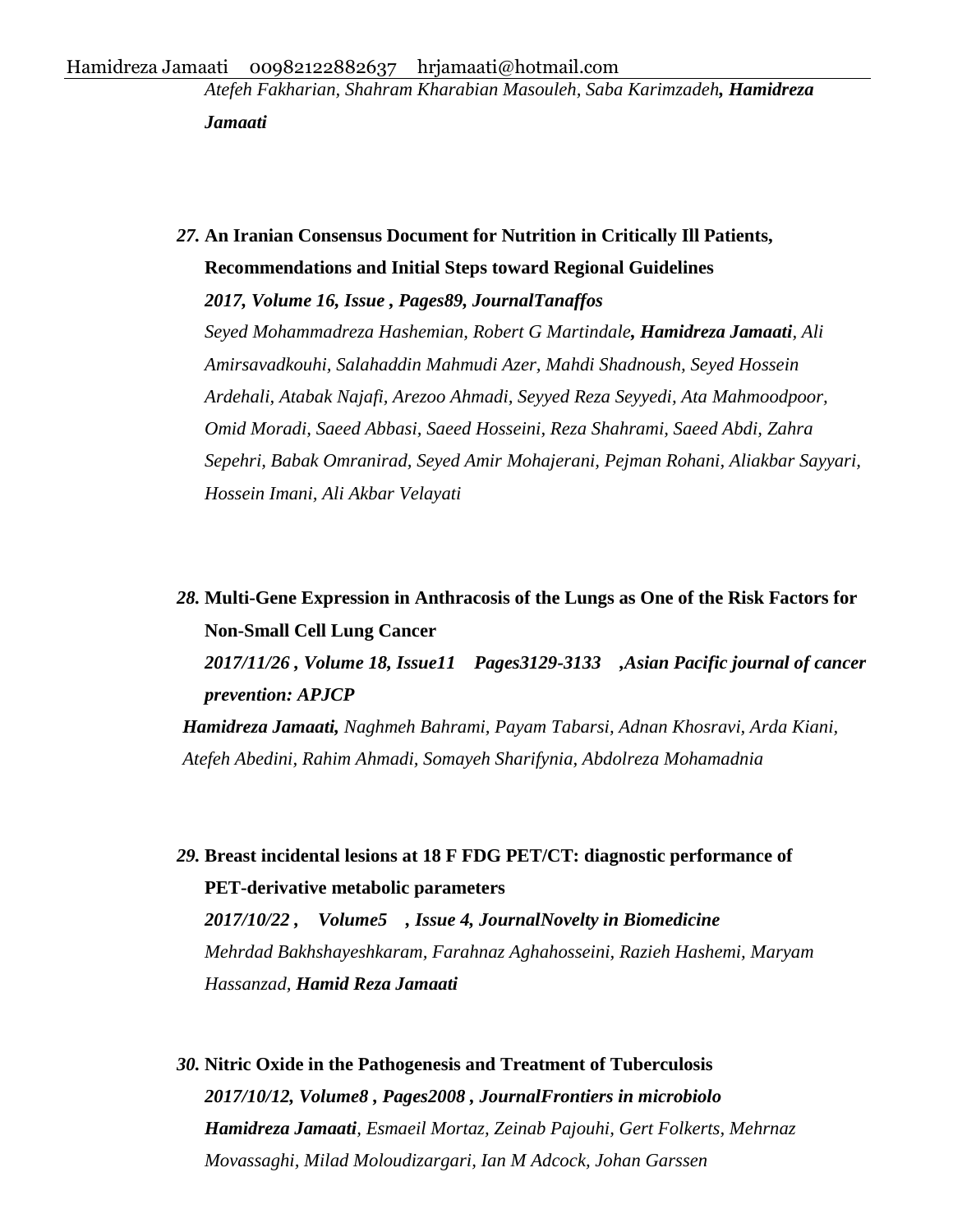- *31.* **Identification of antigens from nosocomial Acinetobacter baumannii clinical isolates in sera from ICU staff and infectedpatients using the antigenome technique**  *28 June 201733:189, DOI 10.1007/s11274-017-2355-x,World J Microbiol Biotechnol Tina Nafarieh1• Mojgan Bandehpou·Ali Hashemi 3 • Sodabeh Taheri3 • Vahid Yardel4 • Hamidreza Jamaati5 • Seyed Mahdi Moosavi6 • Nariman Mosaffa1*
- **32. Endogenous lipoid pneumonia associated with rheumatoid arthritis, Tuberculosis and cytomegalovirus infection**

**2017/7,** *Iranian Journal of Research, Volume6, lssue:7 Hamid Reza Jamaati, Shahram Kahkouee,Mohsen Farrokhpour,Mitra Rezaei, Fatemeh MirAboutalebi, Kimia Taghavi*

## **33. The Influence of Cancer-Related Characteristics on Brown Adipose Tissue at [18 F] DG PET/CT**

#### *2017/4,Iranian Journal of Radiology,lssue:5*

*Mehrdad Bakhshayeshkaram, Soheyla Zahirifard, Farahnaz Aghahosseini, Abtin Doroudinia, Maryam Hassanzad, Zahra Dehghani, Mojtaba Ansari, Hamid Reza Jamaati*

**34. Paecilomyces formosus Infection in an Adult Patient with Undiagnosed Chronic Granulomatous Disease** 

*Jalal Heshmatnia, Majid Marjani, Seyed Alireza Mahdaviani, Parvaneh Adimi, Mihan Pourabdollah, Payam Tabarsi, Fereshte Mahdavi, Hamidreza Jamaati, Ian M Adcock, Johan Garssen, Aliakbar Velayati, Davood Mansouri, Esmaeil Mortaz*

*2017/5/1, Journal of Clinical Immunology, Volume37, Issue4* 

# *35.* **Immunoglobulin Free Light Chains in the Pathogenesis of Lung Disorders**

*2017/7/24 Iranian Journal of Allergy, Asthma and Immunology Esmaeil Mortaz, Ian M Adcock, Hamidreza Jamaati, Adnan Khosravi, Masoud Movassaghi, Johan Garssen, Mostafa Alavi Mogadam, Frank A Redegeld*

**36. Two Molecular Markers of Early Non-Small Cell Lung Carcinoma Based on Gene Expression in Peripheral Blood**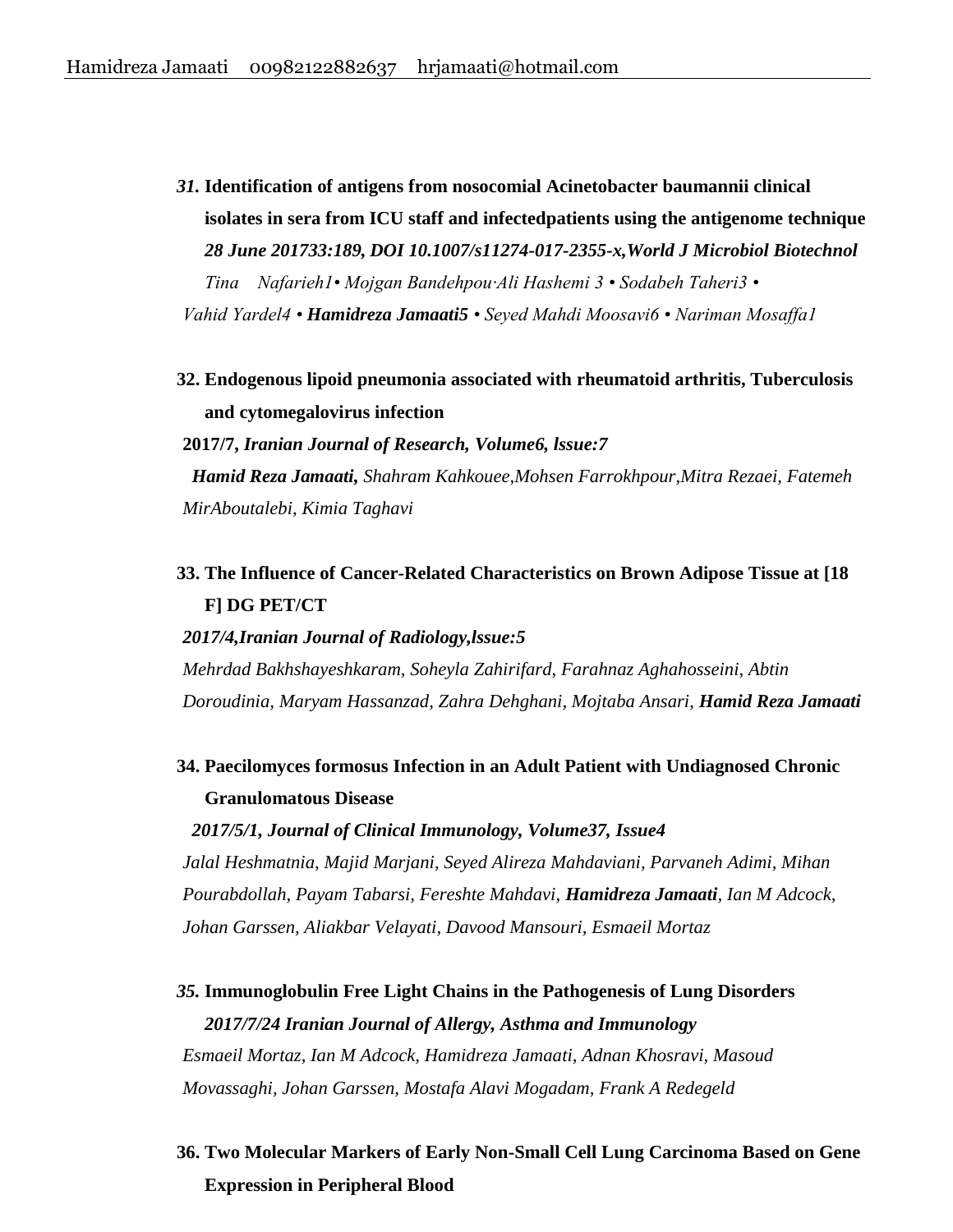*2017/7/27, Volume7, Open Journal of Clinical Diagnostics*

*Naghmeh Bahrami, Hamidreza Jamaati, Jalal Heshmat Nia, Payam Tabarsi, Atefeh Fakharian, Habib Emami, Somayeh Sharifynia, Masoum Abniki, Abdolreza Mohamadnia*

## **37. Human Epididymis Protein-4 Gene Expression as a Biomarker in Patients with Ovarian Cancer in Iran**

*2017/7/27, Volume7, Open Journal of Clinical Diagnostics*

*Arezo Shahi, Naghmeh Bahrami, Atefeh Fakharian, Somayeh Sharifynia, Elham Moslemi, Amir Izadi, Adnan Khosravi, Hamidreza Jamaati, Abdolreza Mohamadnia*

### **38. Pattern recognitions receptors in immunodeficiency disorders**

*Received 18 October 2015; Received in revised form 4 January 2017; Accepted 13 January 2017European Journal of Pharmacology*

*Esameil Mortaza,b, Ian M. Adcockc, Payam Tabarsib, Ilad Alavi Darazamd, Masoud Movassaghie,Johan Garssenf,g, Hamidreza Jamaatih, , Aliakbar Velayatii*

### *39.***[The Influence of Cancer-Related Characteristics on Brown Adipose Tissue at \[18 F\]](http://iranjradiol.com/?page=article&article_id=47979)  [DG PET/CT](http://iranjradiol.com/?page=article&article_id=47979)**

### *Journal Iranian Journal of Radiology, 2017/4*

*Mehrdad Bakhshayeshkaram, Soheyla Zahirifard, Farahnaz Aghahosseini, Abtin Doroudinia, Maryam Hassanzad, Zahra Dehghani, Mojtaba Ansari, Hamid Reza Jamaati*

**40. [The First Symposium on COPD and Therapeutic Approaches 2016, Tehran, Iran](https://www.ncbi.nlm.nih.gov/pmc/articles/PMC5684719/)** *2017 , volum 16 , lssueSuppl 1 , JournalTanaffos Esmaeil Mortaz, Hamidreza Jamaati*

### **41. [Prevalence of snoring and the risk of sleep apnea in hospital staff](http://content.iospress.com/articles/work/wor2460)**

*Journal Work, vol 55, 2016/1/1 Seyed Mohammad Seyedmehdi, Nooshin Rahnama, Taraneh Yazdanparast, Hamidreza Jamaati, Mirsaeed Attarchi, Parisa Adimi Naghan, Somayeh Hassani*

### **42. [Relationship of aerobic fitness with cardiovascular risk factors in firefighters](http://content.iospress.com/articles/work/wor2375)** *Journal Work, vol 55, 2016/1/1*

*Seyed Mohammad Seyedmehdi, Mirsaeed Attarchi, Afsaneh Safar Cherati, Shokoufeh Hajsadeghi, Ramin Tofighi, Hamidreza Jamaati*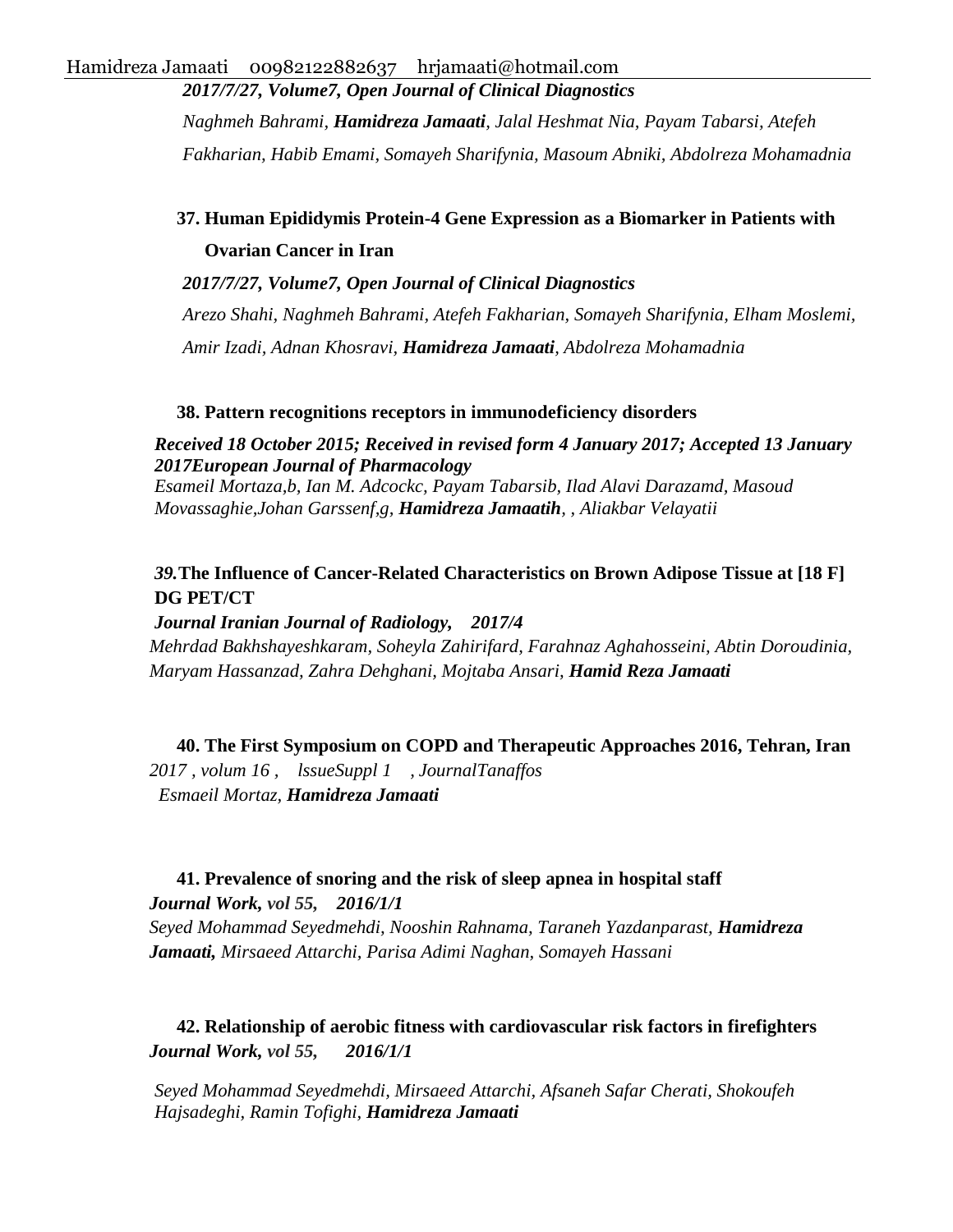**43.[Diagnostic performance of F-18 FDG PET/CT in patients with cancer of unknown](http://journals.sbmu.ac.ir/nbm/article/view/10496)  [primary: additional benefit over CT-based conventional work up](http://journals.sbmu.ac.ir/nbm/article/view/10496)** *Journal Novelty in Biomedicine, vol 4, 2016/1/18 Mehrdad Bakhshayeshkaram, Mohsen Ghobadi, Maryam Hassanzad, Abtin Doroudinia, Hamidreza Jamaati, FarahnazAghahosseini*

*44.* **Real- Time RT – PCR Detection of HCN4 and ADAM8 Genes in Ventilator-Associated Pneumonia Patients who Hospitalized in Intensive Care Unit**  *Journal of Cellular & Molecular Anesthesia (JCMA), vol 1, 2016 No* *Hamidreza Jamaati, Naghmed Bahrami, Masoum Abniki, Payam Tabarsi, Behrooz Farzanegan, Atosa Doroudinia, Abdolreza Mohamadnia*

#### **45. Relationship of aerobic fitness with cardiovascular risk factors in firefighters.**

*Work xx* **(20xx) x–xx** *DOI:10.3233/WOR-162375 IOS Press, vol 55,* 2016 Sep7 Seyedmehdi SM1, Attarchi M2,3, Cherati AS4, Hajsadeghi S5, Tofighi R6, Jamaati H7

**46. Risk Factors for Lung Cancer Mortality in a Referral Center** *Risk Factors for Lung Cancer Mortality in a Referral Center in Iran , Issue Number 6 , 2495-2499 Asian Pacific Journal of Cancer Prevention, Vol 17, 2016 H Jamaati1, P Baghaei2\*, M Sharifianfard1, H Emami3, K Najmi1, S Seifi1, B Salimi1, M Pourabdollah1, A Kiani1, M Hashemian1, A Khosravi1\**

#### **47. Role of shear stress in ventilator-induced lung injury**

*Published online June 20, vol 4, 2016 Hamidreza Jamaati, Milad Nazari, Reza Darooei, Tara Ghafari\*Mohammad Reza Raoufy*

## **48. Effect of the Cardio First Angel™ device on CPR indices: a randomized controlled clinical trial**

*BIO Med Central Critical Care, Published: vol 20, 17 May 2016 Amir Vahedian-Azimi, Mohammadreza Hajiesmaeili, Ali Amirsavadkouhi, Hamidreza Jamaati, Morteza Izadi, Seyed J. Madani, Seyed M. R. Hashemian and Andrew C. MillerEmail author*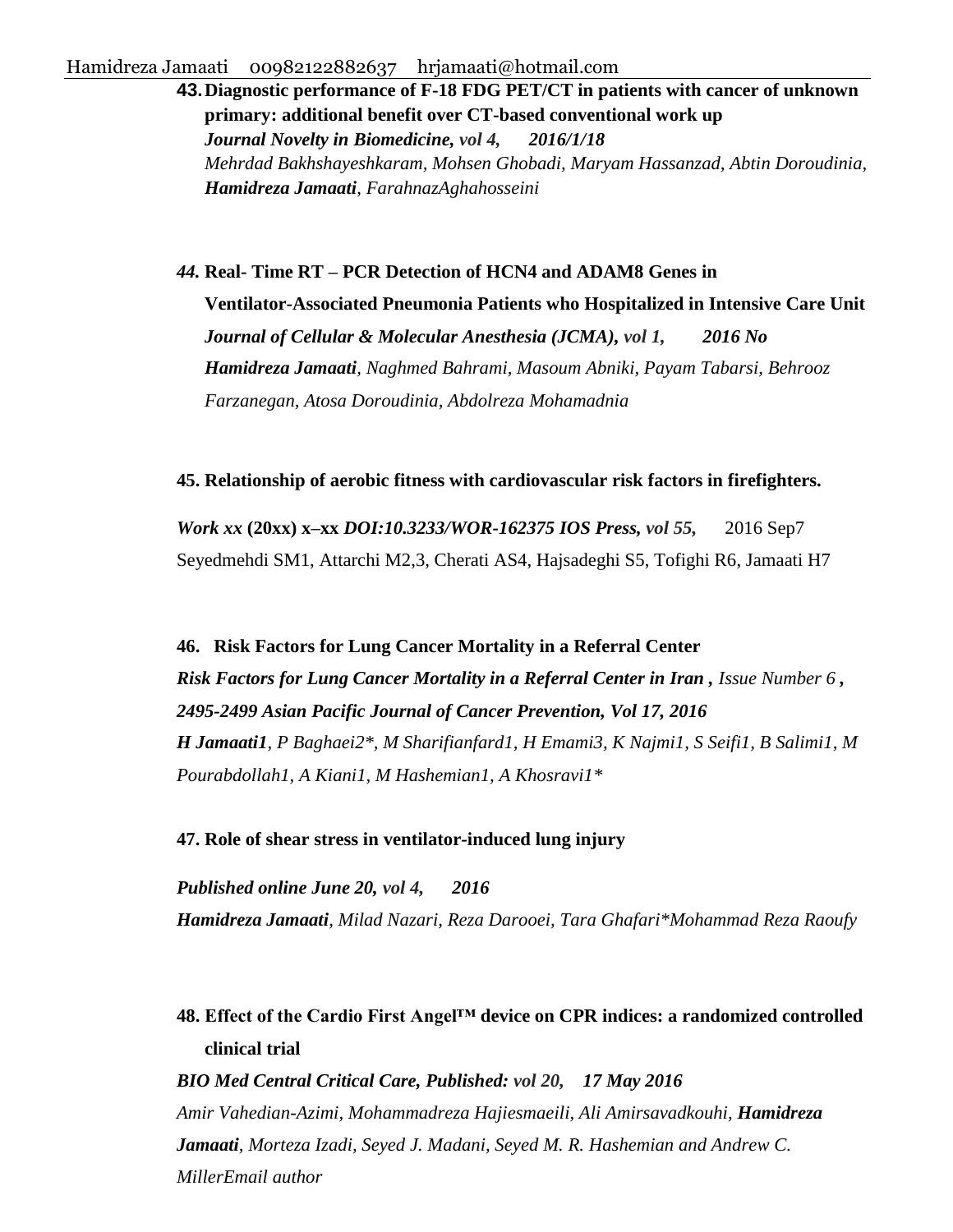*49.* **[Water Pipe Condense \(WPC\) Regulates The Expression Of TLRs On Human](http://www.atsjournals.org/doi/pdf/10.1164/ajrccm-conference.2016.193.1_MeetingAbstracts.A5798)  [Macrophages Via Reactive Oxygen Species](http://www.atsjournals.org/doi/pdf/10.1164/ajrccm-conference.2016.193.1_MeetingAbstracts.A5798)**

*Book, C68. IMMUNE CELL INTERACTIONS IN COPD vol 48 , 2016/5 Esmaeil Mortaz, Gert Folkerts Folkerts, Johan Garssen, Arda Kiani Kiani, Hamid R Jamaati, Marwan El-Sabbana, Ali A Velayati, Ian M Adcock*

*50.* **[Expression of two essential mRNA biomarker in the peripheral blood as possible](http://scholar.google.com/scholar?cluster=3663434128210016215&hl=en&oi=scholarr)  [biomarkers for diagnosis of non-small cell lung carcinoma](http://scholar.google.com/scholar?cluster=3663434128210016215&hl=en&oi=scholarr)** *Journal MINERVA PNEUMOLOGICA, vol 55, 2016/9/1 Naghmeh Bahrami, Mina Gholami, Hamid R Jamaati, Abdolreza Mohamadnia, Hossein Dargahi, Mehdi Kazempour Dizaji, Adnan Khosravi, Jalal Heshmat Nia, Parisa Vahabi, Naeim Bahrami*

**51.[Usefulness of pulmonary artery diameter in diagnosing pulmonary hypertension in](http://www.sciencedirect.com/science/article/pii/S2212553116302254)  [patients admitted to tuberculosis intensive care unit](http://www.sciencedirect.com/science/article/pii/S2212553116302254)** *JournalInternational Journal of Mycobacteriology, vol 55, 2016/12/31 Armin Nowroozpoor, Seyed Mohammadreza Hshemian, Majid Malekmohammad, Majid Marjani, Payam Tabarsi, Hamidreza Jamaati, Batoul Khoundabi, Afshin Moniri*

**52. [Waterpipe tobacco smoking prevalence and its related factors among Iranian](http://erj.ersjournals.com/content/48/suppl_60/PA4607.abstract)  [population](http://erj.ersjournals.com/content/48/suppl_60/PA4607.abstract)**

*European Respiratory Journal, vol 48, 2016/9/1 Zahra Hessami, Mohammad Reza Masjedi, Hooman Sharifi, Hamidreza Jamaati, Habib Emami*

**53. Characteristics of [Iranian hookah users aged 15 years and older, primary report](http://erj.ersjournals.com/content/48/suppl_60/PA4606.abstract)** *European Respiratory Journa. vol 48, 2016/9/1 Zahra Hessami, Mohammad Reza Masjedi, Hooman Sharifi, Hamidreza Jamaati, Habib Emami*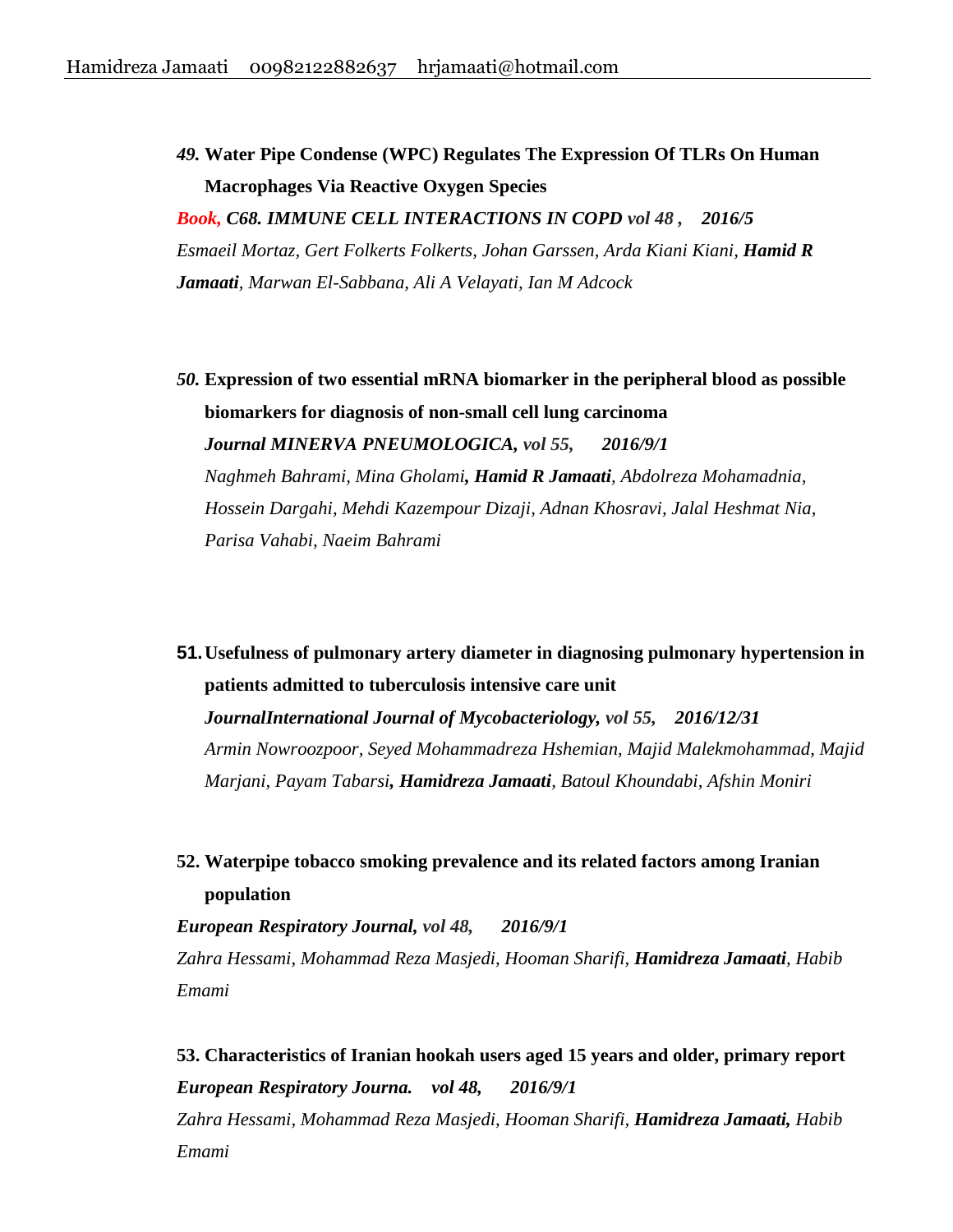**54. Characteristics of Iranian hookah users aged 15 years and older, primary report** *Journal Health Scope, vol 5, 2016/9 Zahra Hessami, Mohammadreza Masjedi, Hooman Sharifi, Habib Emami, Mehdi* 

*Kazempour, Hamidreza Jamaati*

*55.* **[The impact of using tube-current-modulation technique for attenuation correction](http://scholar.google.com/scholar?cluster=6471926904932625187&hl=en&oi=scholarr)  [of PET/CT images on image quality and patient dose](http://scholar.google.com/scholar?cluster=6471926904932625187&hl=en&oi=scholarr)**  *Conference : EUROPEAN JOURNAL OF NUCLEAR MEDICINE AND MOLECULAR IMAGING , vol 43, 2016/10/1* 

*Y Salimi, P Ghafarian, M Deevband, M Bakhshayesh Karam, H Jamaati, M Ay*

*56.* **[Optimization and evaluation of low dose CT protocol for attenuation correction of](http://scholar.google.com/scholar?cluster=14804667731646351080&hl=en&oi=scholarr)  [PET data](http://scholar.google.com/scholar?cluster=14804667731646351080&hl=en&oi=scholarr)** 

# **Conference***EUROPEAN JOURNAL OF NUCLEAR MEDICINE AND MOLECULAR IMAGING, vol 48, 2016/10/1*

*Z Mojabi, P Ghafarian, H Ghadiri, M Bakhshayeshkaram, H Jamaati, M Ay*

*57.* **Epidemiology, Patterns of Care, and Mortality for Patients with Acute Respiratory Distress Syndrome in Intensive Care Units in 50 Countries.** *CARING FOR THE CRITICALLY ILL PATIENT UNIVERSITE PIERRE ET MARIE CURIE (UPMC),Etienne de Montmollin on 02/24/2016*  Giacomo Bellani, MD, PhD; John G. Laffey,MD, MA; Tài Pham, MD; Eddy Fan, MD, PhD; Laurent Brochard, MD, HDR; Andres Esteban, MD, *PhD; Luciano Gattinoni, MD, FRCP; Frank van Haren, MD, PhD; Anders Larsson, MD, PhD; Daniel F. McAuley, MD, PhD; Marco Ranieri, MD; Gordon Rubenfeld, MD, MSc; B. Taylor Thompson, MD, PhD; HermannWrigge,MD, PhD; Arthur S. Slutsky,MD, MASc; Antonio Pesenti, MD; for the LUNG SAFE Investigators and the ESICM Trials Group*

### **58. [Prevalence and Geographic Distribution Pattern of Asthma in Tehran by ECRHS](https://www.ncbi.nlm.nih.gov/pmc/articles/PMC5410120/)**

### *Journal Tanaffos, vol 15, 2016*

*Hooman Sharifi, Mostafa Ghanei, Makan Sadr, Habib Emami, Atefeh Fakharian, Zahra Hessami, Mahshid Aryanpur, Hamidreza Jamaati, Mohammad Reza Masjedi*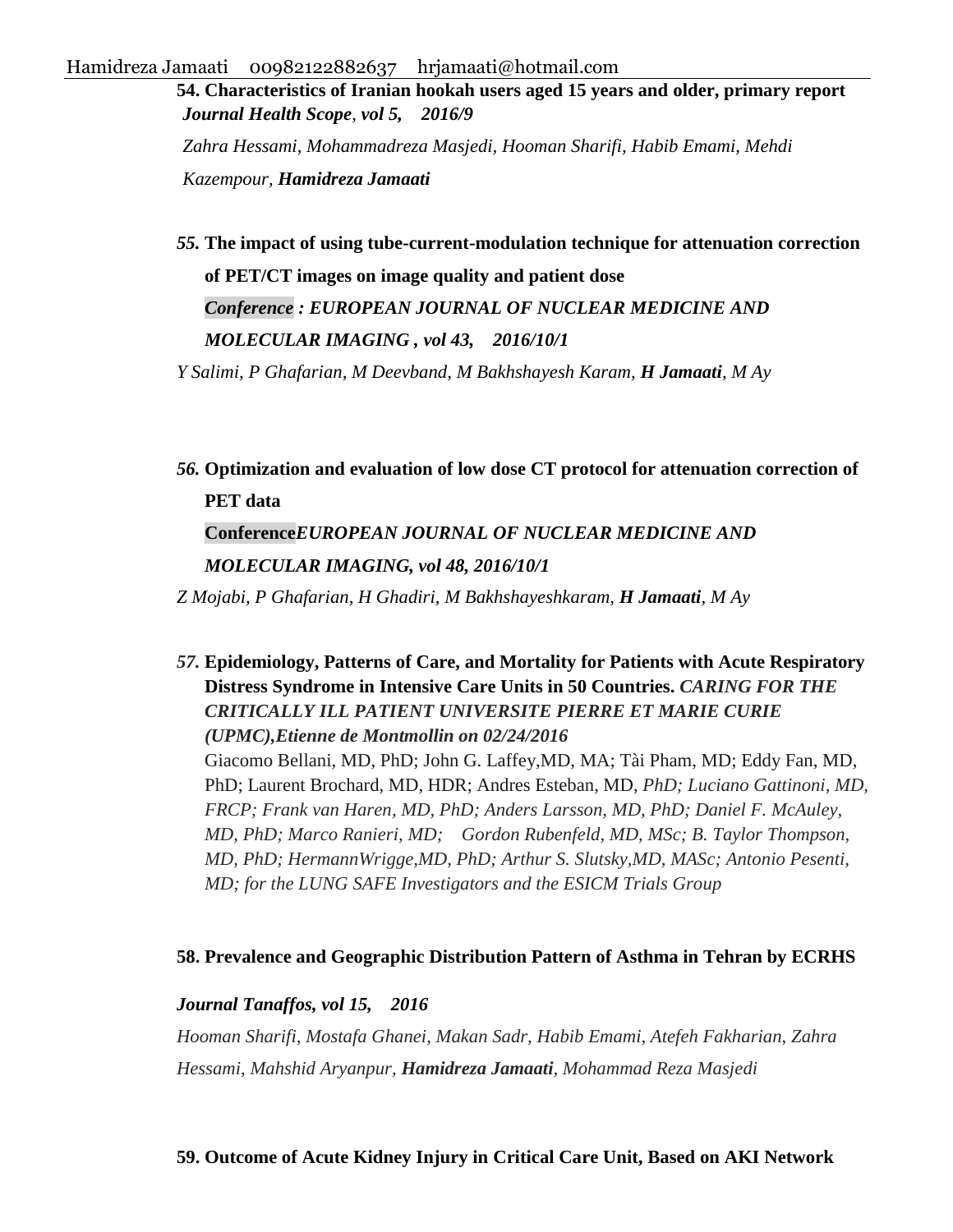*Journal Tanaffos, vol 15, 2016* 

*Seyed Mohammadreza Hashemian, Hamidreza Jamaati, Behrooz Farzanegan Bidgoli, Farin Rashid Farrokhi, Majid Malekmohammad, Sepehr Roozdar, Seyed Amir Mohajerani, Ahmad Bagheri, Golnar Radmnand, Behzad Hatami, Mandana Chitsazan* 

**60. [A Review on Human Respiratory Modeling](https://www.ncbi.nlm.nih.gov/pmc/articles/PMC5127616/)**

 *Journal Tanaffos, vol 15, 2016 Pardis Ghafarian, Hamidreza Jamaati, Seyed Mohammadreza Hashemian*

**61. [Diagnosis of Obstructive Sleep Apnea Syndrome in Adults: A Brief Review of](https://www.ncbi.nlm.nih.gov/pmc/articles/PMC5127617/)  [Existing Data for Practice in Iran](https://www.ncbi.nlm.nih.gov/pmc/articles/PMC5127617/)**

*Journal Tanaffos, vol 15, 2016 Moein Foroughi, Hossein Razavi, Majid Malekmohammad, Parisa Adimi Naghan, Hamidreza Jamaati*

**62. [Comparison of Death Rate in Hospitalized and Non Hospitalized Intensive Care](http://accmedicine.com/en/articles/8300.html)  [Patients of Masih Daneshvari Hospital](http://accmedicine.com/en/articles/8300.html)** *Journal Archives of Critical Care Medicine, vol 1 , 2016 Seyed Sajjad Razavi, Hamidreza Jamaati, Mehrzad Ghasemzadeh, Sara Salarian*

*63.* **[Evaluation of Dual Tobacco Smoking \(Water Pipe and Cigarettes\) and Associated](https://www.ncbi.nlm.nih.gov/pmc/articles/PMC5304963/)  [Factors in Adults in Tehran](https://www.ncbi.nlm.nih.gov/pmc/articles/PMC5304963/)**

*Journal Tanaffos, vol 15, 2016* 

*Zahra Hessami, Mohammad Reza Masjedi, Esmael Mortaz, Gholamreza Heydari, Mehdi Kazempour-Dizaji, Hooman Sharifi, Hamidreza Jamaati* 

*64.* **[Intracerebral hemorrhage in ICU: is it worth treating?](https://boa.unimib.it/handle/10281/133116)** *Journal, INTENSIVE CARE MEDICINE EXPERIMENTAL, vol 4, 2016 S Sivakumar, F Taccone, K Desai, C Lazaridis, M Skarzynski, M Sekhon, W Henderson,*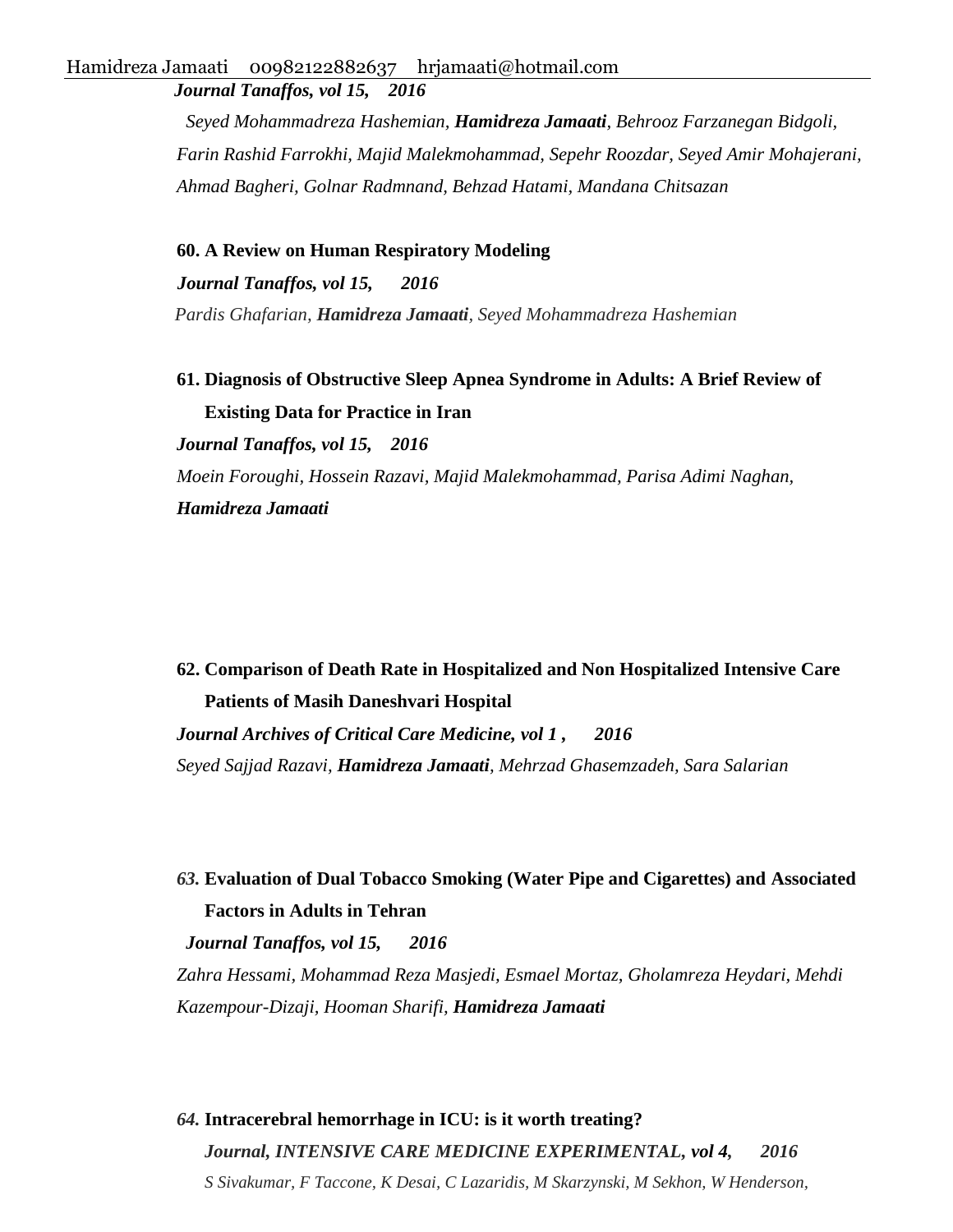*D Griesdale, L Chapple, A Deane, L Williams, R Strickland, K Lange, D Heyland, M Chapman, M Rowland, P Garry, J Westbrook, R Corkill, C Antoniades, K Pattinson, G Fatania, A Strong, R Myers, C Jermaine, C Robertson, C Rusin, J Hofmeijer, L Sondag, M Tjepkema-Cloostermans, A Beishuizen, F Bosch, M van Putten, L Carteron, C Patet, D Solari, M Oddo, M Ali, C Dias, R Almeida, A Vaz-Ferreira, J Silva, E Monteiro, A Cerejo, A Rocha, A Elsayed, A Abougabal, B Beshey, K Alzahaby, S Pozzebon, A Ortiz, S Cristallini, O Lheureux, A Brasseur, J Vincent, J Creteur, M Hravnak, K Yousef, Y Chang, E Crago, R Friedlander, S Abdelmonem, S Tahon, T Helmy, H Meligy, F Puig, I Dunn-Siegrist, J Pugin, S Gupta, D Govil, S Srinivasan, S Patel, A Gupta, D Tomar, M Shafi, R Harne, D Arora, N Talwar, S Mazumdar, E Papakrivou, D Makris, E Manoulakas, B Tsolaki, B Karadodas, E Zakynthinos, I Garcia, A Martin, V Encinares, M Ibañez, J Montero, G Labrador, T Cangueiro, V Poulose, J Koh, J Kam, H Yeter, A Kara, O Aktepe, A Topeli, I Tsolakoglou, G Intas, P Stergiannis, A Kolaros, E Chalari, E Athanasiadou, A Martika, G Fildisis, V Faivre, C Mengelle, B Favier, D Payen, A Poppe, M Winkler, E Mudersbach, J Schreiber, M Wruck, E Schwedhelm, S Kluge, C Zöllner, T Tavladaki, A Spanaki, H Dimitriou, E Kondili, C Choulaki, E Meleti, D Kafetzopoulos, D Georgopoulos, G Briassoulis, A la Torre, M de la Torre-Prados, T Tsvetanova-Spasova, P Nuevo-Ortega, C Rueda-Molina, A Fernández-Porcel, E Camara-Sola, L Salido-Díaz, A García-Alcántara, D Meleti, B Suberviola, J Riera, L Rellan, M Sanchez, J Robles, E Lopez, R Vicente, E Miñambres, M Santibañez, M Le Guen, J Moore, N Mason*

# *65.* **Approach to patients with Severe Asthma: a Consensus Statement from the Respiratory Care Experts Input Forum ( RC – EIF), Iran** *JournalTANAFFOS, vol 14, 2015: 14(2): 73-94*

*Khalil Ansarin, Davood Attaran, Hamidrez Jamaati, Mohammad Reza Masjedi, Hamidreza Abtahi,Ali Alavi, Masoud Aliyali, Mohammad Hashan Asnaashari, Reza Farid-Hosseini, seyyed Mohammad AliGhayumi, HassanGhobadi, Atabak Ghotb, Abolhassan Halvani, Abbas Nemati, ,MohammadHossein Rahimi Rad, Masoud Rahimian, RaminSami, Hamid Sohrabpour, Sassan Tavana, Mohammad Torabi-Nami, Parviz Vahedi* 

# **66. Association between Occupational Accidents and Sleep Apnea in Hospital Staff** *No Preview. Article. Tanaffos. vol 14, 2015 Somayeh Hassani, Nooshin Rahnama, seyyed Mohammad Seydmehdi,Taraneh Yazdanparast,Rahim Roozbahani, Mirsaeed Attarchi, Parisa Adimi Naghan, Hamidreza Jamaati*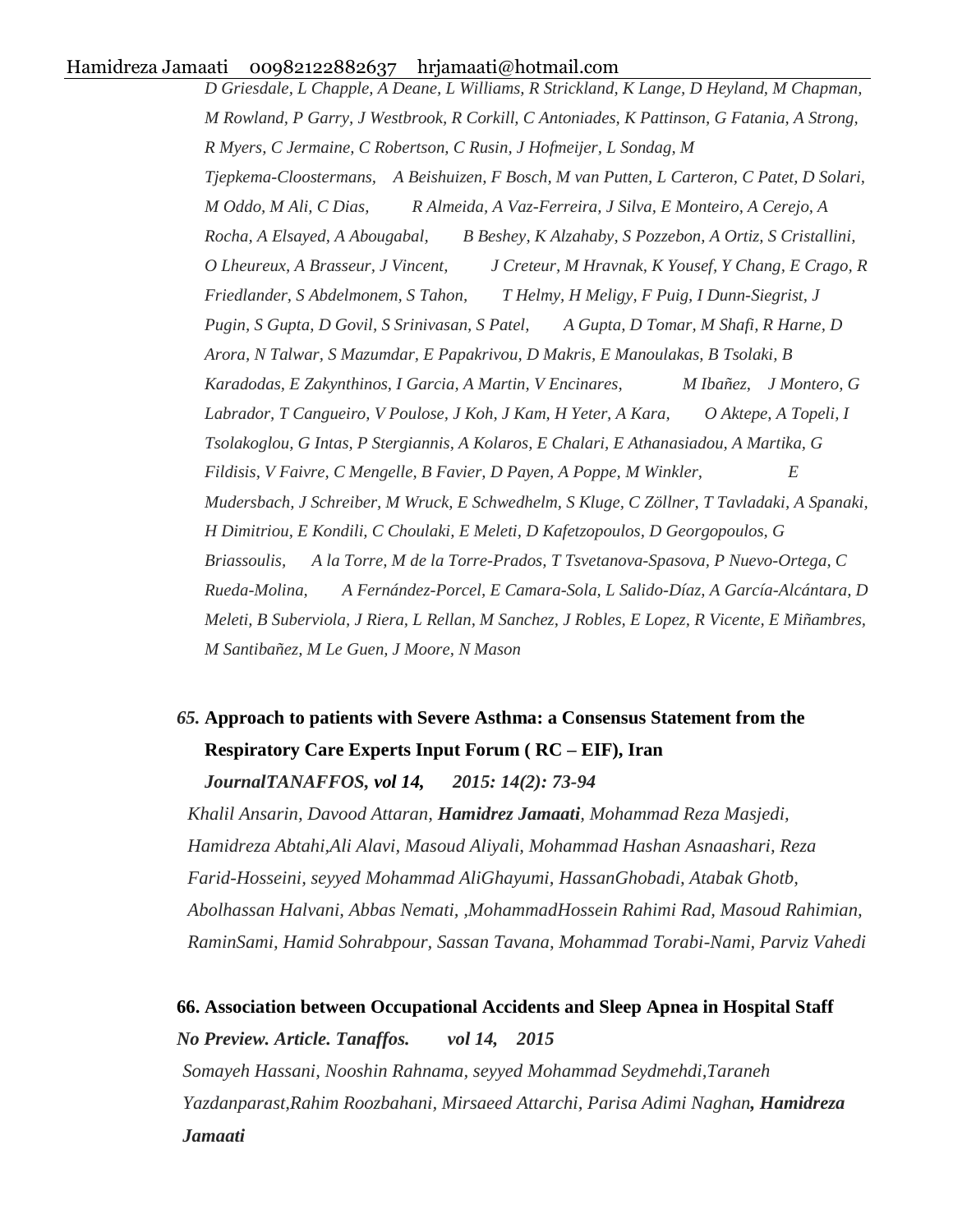*67.* **Association between respiratory viruses and exacerbation of COPD: a case – control study ORIGINAL ARTICLE** *Infectious Diseases. vol 14, 2015***؛** *Early Online : 1-7 Seyedeh Somayeh Hosseini, Ehsan GHasemian, Hamidrez Jamaati, Bahman Tabaraie, Zeynab Amini, & Kelsey COX*

*68.* **Flow cytometry applications in the study of immunological lung disorders.** *Iran J Allergy Asthma Immunol. . vol 14, 2015 Feb; 14(1):12-8. Esameil Mortaz1,2,3, Hoda Gudarzi1, Payam Tabarsi4, Ian M. Adcock3, Mohamad Reza Masjedi1, Hamid Reza Jamaati1, Johan Garssen2,5, Ali Akbar Velayati6, and Frank A. Redegeld2*

*69.* **[Radiologic manifestations of pulmonary tuberculosis in ICU](http://www.sciencedirect.com/science/article/pii/S2212553114002027)**

*Journal International Journal of Mycobacteriology. vol 4 ,2015/3/1 Seyed Mohammad Reza Hashemian, Hamidreza Jamaati, Payam Tabarsi, Mehrdad Bakhshayesh Karam, Shahram Kakoee, Majid Marjani, Nazila Shekarchi, Seyed Amir Mohajerani, Ali Akbar Velayati*

#### **70. [Sanctions: interim initiative for health in Iran](http://www.nature.com/nature/journal/v521/n7550/full/521032e.html)**

 *Journal Nature. vol 521 , 2015/5/7 Ali Akbar Velayati, Hamidreza Jamaati, Seyed Mohammadreza Hashemian*

**71. Diagnostic Yield of Medical Thoracoscopy in Undiagnosed Pleural Effusion**  *Original Article TANAFFOS,* ISSN: 1735-0344 Tanaffos: 2015 14(4): 227-231 *Arda Kiani 1, Atefeh Abedini 2, Mahmoud Karimi 2, Katayoun Samadi 2, Kambiz Sheikhy 3, Behrooz,Farzanegan 1, Mihan Pour Abdollah 2, Hamidreza Jamaati 2, Hamid Reza Jabardarjani 1, Mohammad Reza Masjedi 2*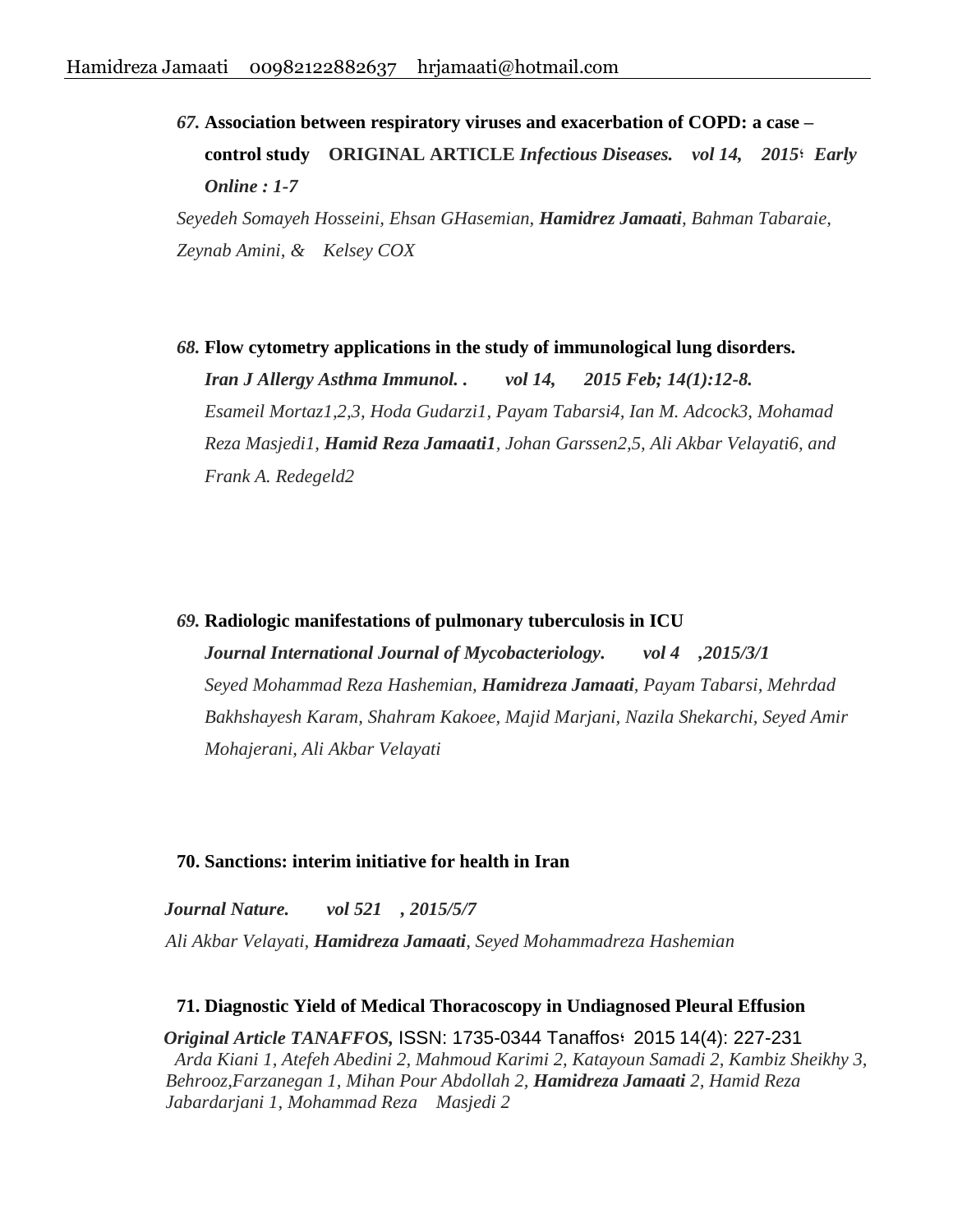*72.* **The comparison of extemporaneous preparations of omeprazole, pantoprazole oral suspension and intravenous pantoprazole on the gastric pH of critically illpatients.***Indian JCritCare. vol 19 , Med 2015 Jan. Yasamin Dabiri. Fanak Fahimi Hamidreza Jamaati, Seyed Mohammad Reza Hashemian*

*73.* **Driving Pressure as a Key Ventilation Variable.** *NEW ENGLAND JOURNAL of MEDICINE, N Engl J Med 2015: 372:2071- 2072 May 21,2015*

*Hamidreza Jamaati, M. D., Seyed A. Mohajerani, M.D., S.Mohammadreza Hashemin,M.D.*

*74.* **Interim initiative for health Iran. Macmillan Publishers Limited.** *All rights reserved (2015)32, NATURE VOL. 521, 7 MAY 2015*

*Ali Akbar Velayati, Hamidreza Jamaati, Seyed Mohammadreza Hashemian*

*75.* **[Water Pipe Condense Induces The Release Of Cxcl-8 By Human Macrophage Via](http://www.atsjournals.org/doi/pdf/10.1164/ajrccm-conference.2015.191.1_MeetingAbstracts.A4289)  [Reactive Oxygen Species And Activation Of Nfkb](http://www.atsjournals.org/doi/pdf/10.1164/ajrccm-conference.2015.191.1_MeetingAbstracts.A4289)** *Book C37. STRUCTURAL AND HEMATOPOIETIC CELL INTERACTION. Pages A4289 – 289 A4, 2015/5*

*Esmaeil Mortaz, Gert Folkerts, Hamidreza Jamaati, Johan Garssen, Marwan Marwan El-Sabbana, Dina Sourosh, Ali A Velayati, Ian M Adcock*

*76.* **Ultra fast**‑**track extubation in heart transplant surgery patients.** *International Journal* **of** *Critical Illness and Injury Science. . vol 5, (2015)* *AmirAbbas Kianfar3, Zargham Hossein Ahmadi3, Seyed Mohsen Mirhossein3,HamidReza Jamaati2, Babak Sharif Kashani2, Seyed Amir Mohajerani1, Ehsan Firoozi3,Farshid Salehi3, Golnar Radmand1, Seyed Mohammadreza Hashemian1*

**77. [The study of serum antibody level in patients with Acinetobacter baumanni](http://pajoohande.sbmu.ac.ir/browse.php?a_code=A-10-1-913&sid=1&slc_lang=en)  [infection and comparing with healthy people and intensive care unit personnel](http://pajoohande.sbmu.ac.ir/browse.php?a_code=A-10-1-913&sid=1&slc_lang=en)** *Journal Pajoohandeh Journal. vol 20, 2015/8/15 Nariman Mosaffa, Tina Nafarieh, Mojgan Bandehpour, Latif Gachkar, Sodabeh Taheri, Ali Hashemi, Amirhossein Lotfi, Vahid Yardel, Hamidreza Jamaati, Zarin Sharifnia*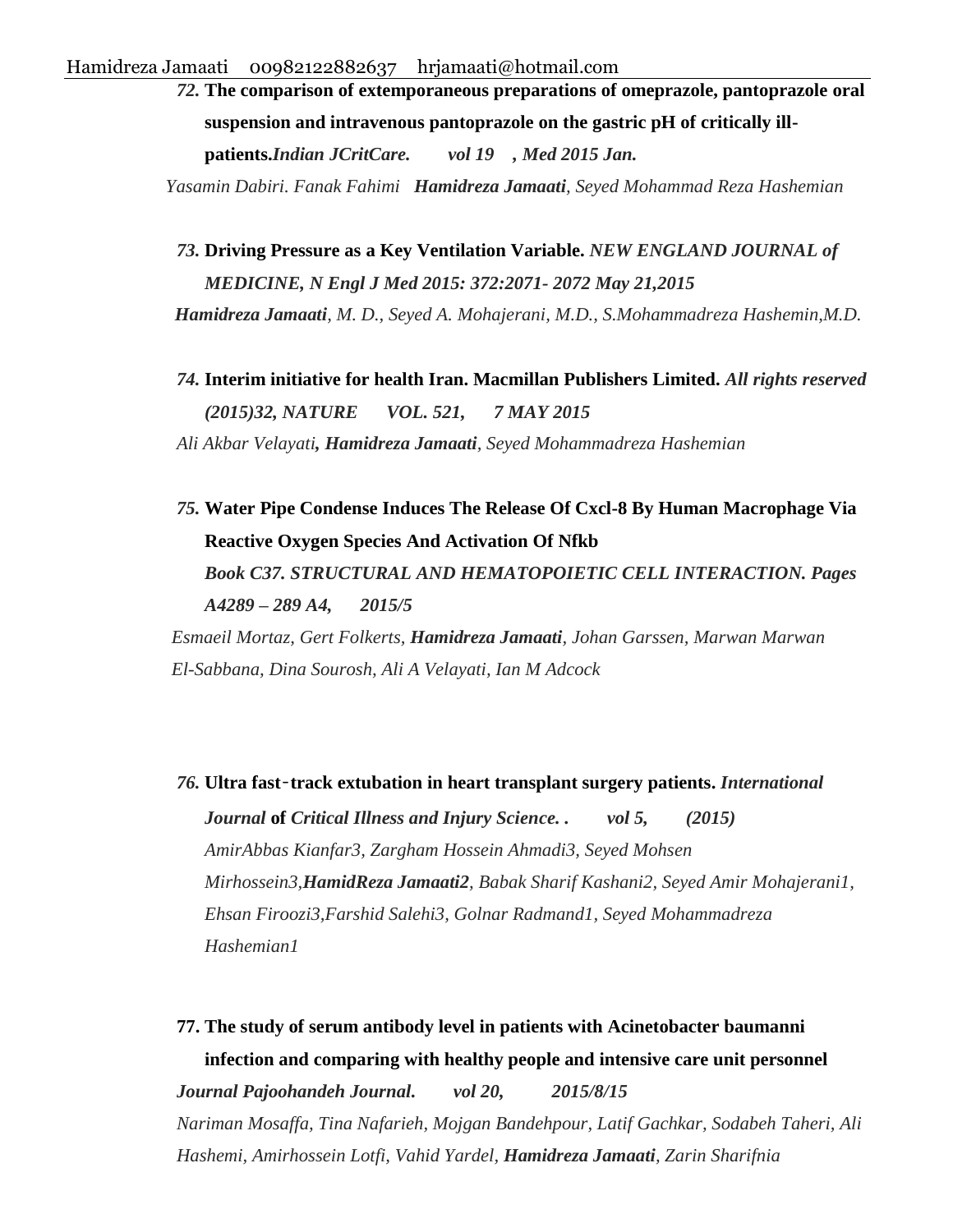## **78.[Anti-inflammatory effects of Lactobacillus rahmnosus and Bifidobacterium breve](http://journals.plos.org/plosone/article?id=10.1371/journal.pone.0136455)**

**[on cigarette smoke activated human macrophages](http://journals.plos.org/plosone/article?id=10.1371/journal.pone.0136455)**

*Journal PloS one. vol 10, 2015/8/28 Esmaeil Mortaz, Ian M Adcock, Fabio LM Ricciardolo, Mohammad Varahram, Hamidreza Jamaati, Ali Akbar Velayati, Gert Folkerts, Johan Garssen*

### *79.* **[Smoking knowledge, attitude and behavior of child labor who live in Tehran](http://erj.ersjournals.com/content/46/suppl_59/PA1193.abstract)  [during 2013-2014](http://erj.ersjournals.com/content/46/suppl_59/PA1193.abstract)**

*Source European Respiratory Journal. vol 46, 2015/9/1 Mahshid Aryanpur, Ali Ramezankhani, Hooman Sharifi, Zahra Hessami, Gholam Reza Heydari, Mohammad Reza Aryan, Hamid Reza Jamaati*

#### *80.* **[Evaluation of Iranian general population attitudes towards tobacco taxes](http://erj.ersjournals.com/content/46/suppl_59/PA4124.abstract)**

*Journal European Respiratory Journal. vol 46, 2015/9/1 Mahshid Aryanpur, Hooman Sharifi, Zahra Hessami, Gholam Reza Heydari, Mohammad Reza Aryan, Ashraf Vaseghnia, Hamid Reza Jamaati*

## *81.* **[Overlapping causes of starting smoking and substance abuse](http://erj.ersjournals.com/content/46/suppl_59/PA1189.abstract)**

*Journal European Respiratory Journa. vol 46, 2015/9/1 Mahshid Aryanpur, Hooman Sharifi, Zahra Hessami, Gholam Reza Heydari, Mohammad Reza Aryan, Ashraf Vaseghnia, Hamid Reza Jamaati*

#### **82.[Chemical injury: Reality or myth?](http://erj.ersjournals.com/content/46/suppl_59/PA3693.abstract)**

*Source European Respiratory Journal. vol 46, 2015/9/1 Mehrnaz Mozaffarian, Ali Panahi, Majid Malekmohammad, Hamidreza Jamaati* 

*83.* **[Assessment of the EuroSCORE risk scoring system for patients undergoing](https://www.ncbi.nlm.nih.gov/pmc/articles/PMC4637956/)  [coronary artery bypass graft surgery in a group of Iranian patients](https://www.ncbi.nlm.nih.gov/pmc/articles/PMC4637956/)** *Journal Indian journal of critical care medicine: peer-reviewed, official publication of Indian Society of Critical Care Medicin. vol 19, 2015/10*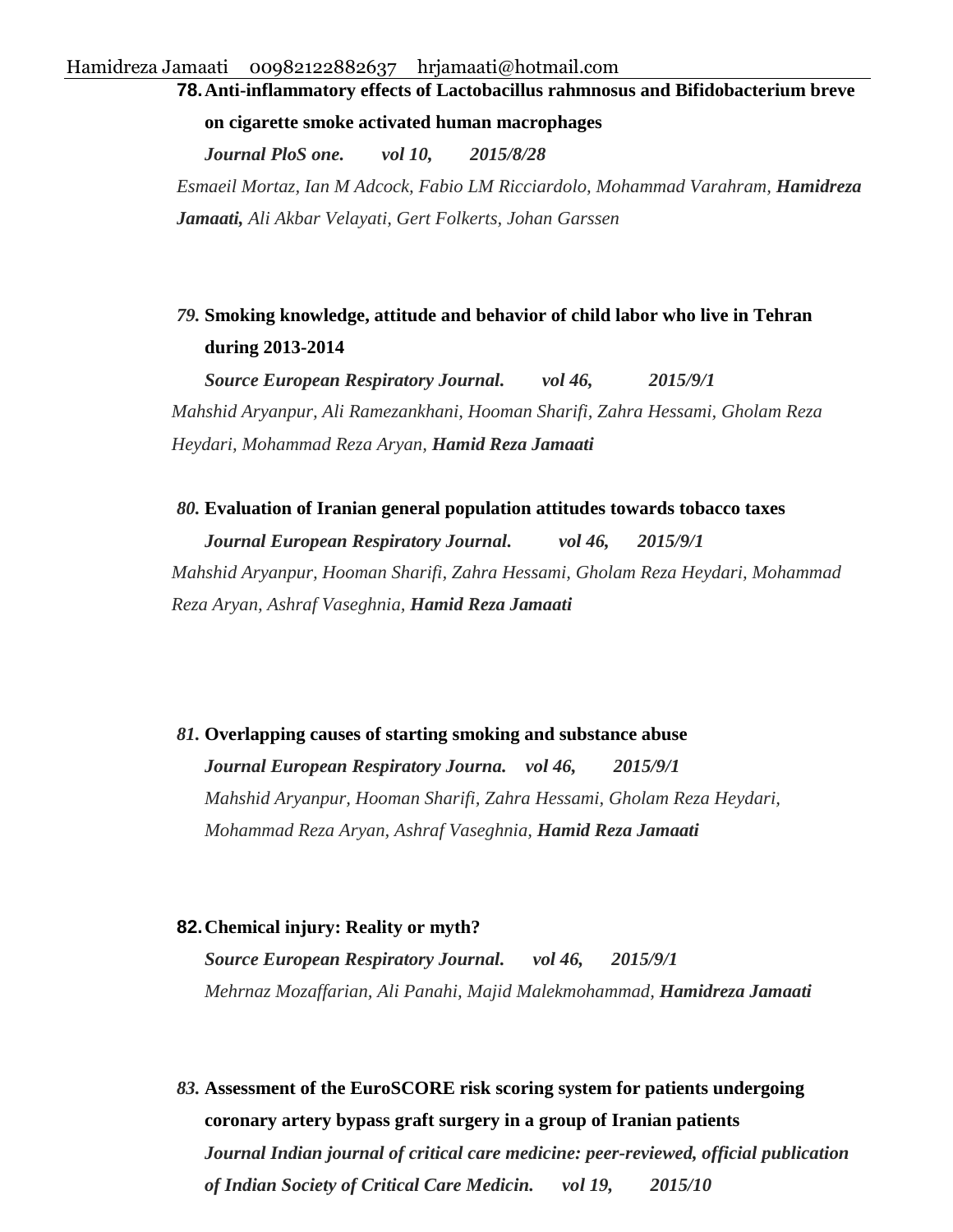*Hamidreza Jamaati, Arvin Najafi, Farima Kahe, Zahra Karimi, Zarghamhossein Ahmadi, Mohammadreza Bolursaz, Mohammadreza Masjedi, Aliakbar Velayati, Seied Mohammadreza Hashemian*

**84. Role of Innate Lymphoid Cells (ILCs) in Lung Diseas**  *Iran j Allergy Asthma Immunol in press***.** *vol 14,* **(** *August 2015)*

*Sayed Mehran Marashian, Esmaeil Mortaz, Hamid Reza Jamaati. Seyed Mostafa Alavi Mogadam, Arda Kiani, Atefeh Abedini. Jahan Garssen. Ian M. Adcock .and Ali Akbar Velayati*

### **85. [Radiologic manifestations of pulmonary tuberculosis in patients of intensive care](http://www.sciencedirect.com/science/article/pii/S2212553115000850)  [units](http://www.sciencedirect.com/science/article/pii/S2212553115000850)**

*Journal International Journal of Mycobacteriolog. vol 4, 2015/9/30 Seyed MohammadReza Hashemian, Payam Tabarsi, Mehrdad Bakhshayesh Karam, Shahram Kahkouee, Majid Marjani, Hamidreza Jamaati, Nazila Shekarchi, Seyed Amir Mohajerani, Ali Akbar Velayati*

# *86.* **[711: EFFICACY OF LOW-DOSE CICLESONIDE AND FLUTICASONE](http://journals.lww.com/ccmjournal/Fulltext/2015/12001/711___EFFICACY_OF_LOW_DOSE_CICLESONIDE_AND.714.aspx) [PROPIONATE FOR MILD TO MODERATE PERSISTENT ASTHMA](http://journals.lww.com/ccmjournal/Fulltext/2015/12001/711___EFFICACY_OF_LOW_DOSE_CICLESONIDE_AND.714.aspx)**

*Journal Critical care medicin. vol 43, 2015/12/1 Seyed MohammadReza Hashemian, Hamidreza Jamaati, Majid Malekmohammad*

# **87.[Efficacy of Low-Dose Ciclesonide and Fluticasone Propionate for Mild to](https://www.ncbi.nlm.nih.gov/pmc/articles/PMC4515324/)  [Moderate Persistent Asthma](https://www.ncbi.nlm.nih.gov/pmc/articles/PMC4515324/)**

*Journal Tanaffos. vol 43, vol 14, 2015 Hamidreza Jamaati, Majid Malekmohammad, Fanak Fahimi, Arvin Najafi, Seyed Mohammadreza Hashemian*

*88.* **[Therapeutic Effect of Massage on the Patients in Intensive Care Unit](http://accmedicine.com/en/articles/519.html)** *Journal Archives of Critical Care Medicine. vol 1, 2015*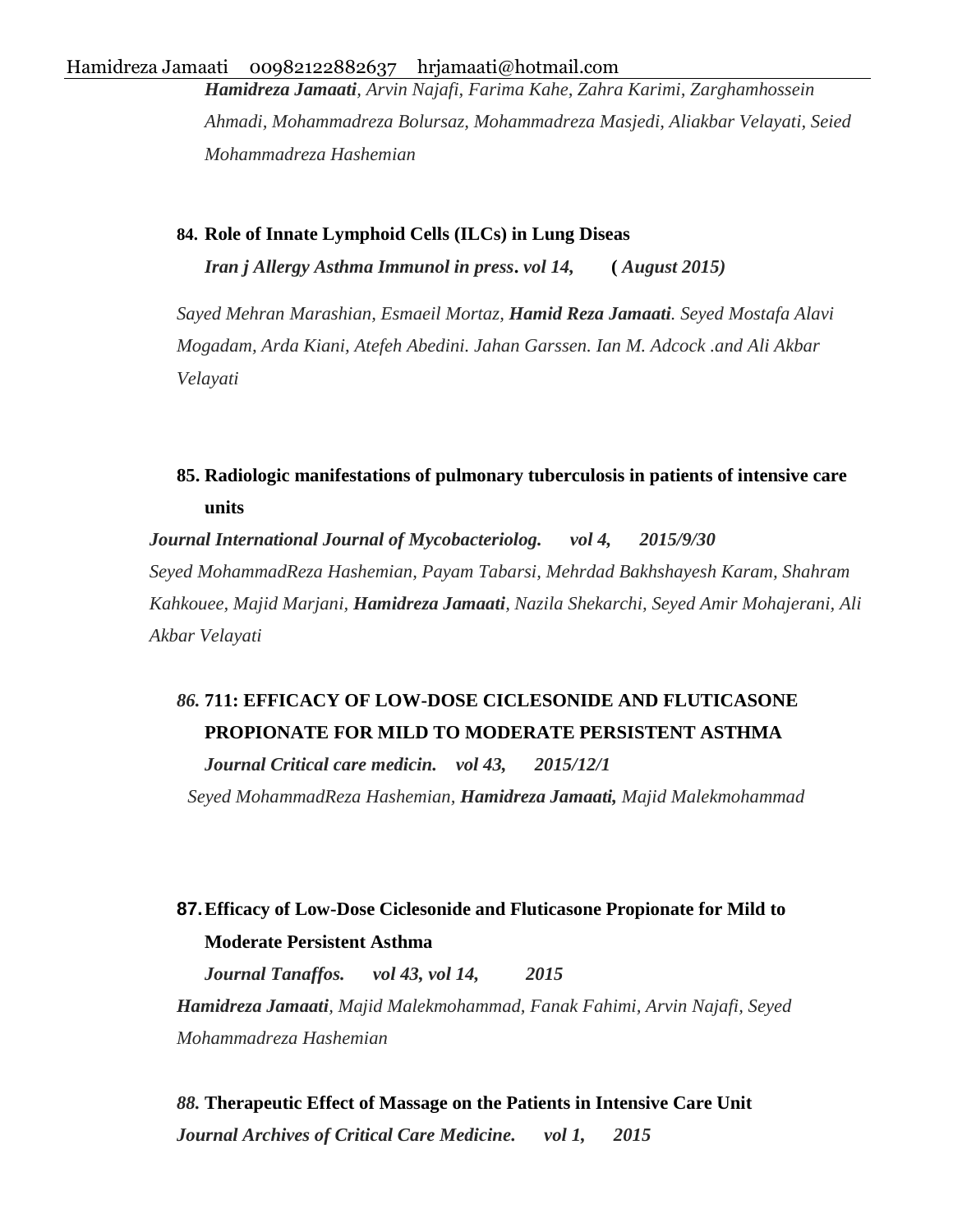*Hamidreza Jamaati, Amir Vahedian-Azimi, Abbas Ebadi, Fazlollah Ahmadi, Soheil Saadat, Mohammad Bagher Kashafi, Mohammad Asghari-Jafarabadi, Azar Avazeh, Seyed Mohammadreza Hashemian*

#### *89.* **[Critical Care Concepts in IRAN During the Last Decades](http://accmedicine.com/en/issue/120.html)**

*Journal Critical Care. vol 4, 2015* 

*Mehran Kouchek, Parviz Amri, Seyedeh Zahra Mirshabani, Seyed Hossein Ardehali, Mohammad Taghi Beigmohammadi, Shahram Amini, Ehsan Mahdavi, Ghasem Soltani, Nahid Zirak, Mohammad Abbasi Tashnizi, Vida Vakili, Farideh Golhasani, Seyed Sajjad Razavi, Hamidreza Jamaati, Mehrzad Ghasemzadeh, Sara Salarian, Banafsheh Nekoonam, Azadeh Eshraghi, Mohammadreza Hajiesmaeili, Zahra Sahraei, Hosseinali Jelveh Moghaddam, Azar Avazeh, Shahram Saifi, Masoum Khoshfetrat, Alireza Sedaghat, Reza Shahrami, Sevak Hatamian, Ali Amirsavadkouhi, Mehdi Ghahremani, Seyed Mohammadmasoud Moosavinasab, Mohammadali Khabirikhatiri, Hosna Forooghirad, Farzaneh Baghernezhad, Leila Safaeepoor, Farshid Rahimibashar, Mansoor Masjedi, Azin Hamidi, Monireh Feizi, Hamidreza Abbasi, Hoda Kadkhodazadeh, Muhanna Kazempour, Babak Salevatipour*

*90.* **[Association between occupational accidents and sleep apnea in hospital staff](https://www.ncbi.nlm.nih.gov/pmc/articles/PMC4745189/)** *Journal Tanaffos. vol 14, 2015 Somayeh Hassani, Nooshin Rahnama, Seyed Mohammad Seyedmehdi, Taraneh Yazdanparast, Rahim Roozbahani, Mirsaeed Attarchi, Parisa Adimi Naghan, Hamidreza Jamaati*

*91.* **[Diagnostic Yield of Medical Thoracoscopy in Undiagnosed Pleural Effusion](https://www.ncbi.nlm.nih.gov/pmc/articles/PMC4841988/)** *Journal Tanaffos. vol 14, 2015 Arda Kiani, Atefeh Abedini, Mahmoud Karimi, Katayoun Samadi, Kambiz Sheikhy, Behrooz Farzanegan, Mihan Pour Abdollah, Hamidreza Jamaati, Hamid Reza Jabardarjani, Mohammad Reza Masjedi*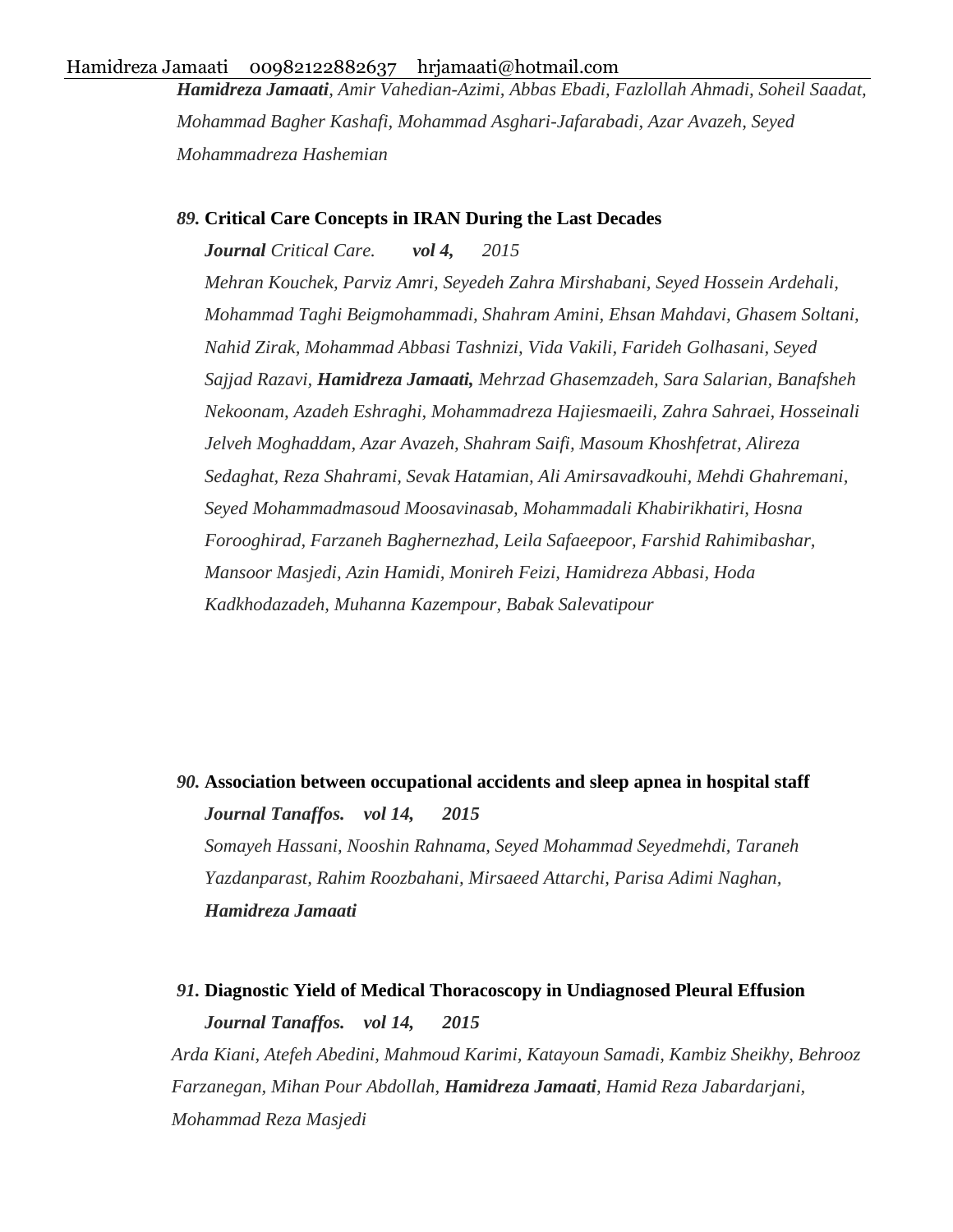*92.* **[Lymphangiomatosis: The Cause of Refractory Pleural Effusion in a Patient with](https://www.ncbi.nlm.nih.gov/pmc/articles/PMC4629431/)  [Lupus Erythematosus](https://www.ncbi.nlm.nih.gov/pmc/articles/PMC4629431/)** *Journal Tanaffos. vol 14, 2015 Hamidreza Jamaati, Bahareh Saeedi, Roya Farzanegan, Mohammad Behgam Shadmehr*

*93.* **[Elevated CXCL-8 expression in bronchoalveolar lavage correlates with disease](https://journal-inflammation.biomedcentral.com/articles/10.1186/1476-9255-11-21)  [severity in patients with acute respiratory distress syndrome resulting from](https://journal-inflammation.biomedcentral.com/articles/10.1186/1476-9255-11-21)  [tuberculosis](https://journal-inflammation.biomedcentral.com/articles/10.1186/1476-9255-11-21)** 

*Journal Journal of Inflammation. vol 11, 2014/8/5 Seyed Mohamad Reza Hashemian, Esmaeil Mortaz, Payam Tabarsi, Hamidreza Jamaati, Zohreh Maghsoomi, Adnan Khosravi, Johan Garssen, Mohamad Reza Masjedi, Ali Akbar Velayati, Gert Folkerts, Peter J Barnes, Ian M Adcock*

**94.[Critical care medicine education in Middle East, FCCS/BASIC course, common](https://www.ncbi.nlm.nih.gov/pmc/articles/PMC4296337/)  [purpose, different method](https://www.ncbi.nlm.nih.gov/pmc/articles/PMC4296337/)**

*Journal International journal of critical illness and injury science. vol 4, 2014/10*  **Seyed** *Mohammadreza Hashemian, Ata Mahmoodpoor, Seyed Amir Mohajerani, Hamidreza Jamaati* 

*95.* **[Patient Education problems in Clinical and Educational Settings: A Review and](http://journals.bmsu.ac.ir/ijmr/index.php/ijmr/article/view/54)  [Mixed methods Study](http://journals.bmsu.ac.ir/ijmr/index.php/ijmr/article/view/54)**

*JournalInternational Journal of Medical Reviews. vol 1, 2014/9/27 HamidReza Jamaati, Mohammad Bagher Kashafi, Amir Vahedian-Azimi, Mohammad Asghari-Jafarabadi, Azar Avazeh, Seyed Mohammad Reza Hashemian*

# **96.[502: DESIGNING A NEW CANDIDA SCORING SYSTEMS IN PATIENTS](http://journals.lww.com/ccmjournal/Fulltext/2014/12001/502___DESIGNING_A_NEW_CANDIDA_SCORING_SYSTEMS_IN.469.aspx)  [ADMITTED TO THE INTENSIVE CARE UNITES](http://journals.lww.com/ccmjournal/Fulltext/2014/12001/502___DESIGNING_A_NEW_CANDIDA_SCORING_SYSTEMS_IN.469.aspx)**

*JournalCritical Care Medicine. vol 42, 2014/12/1 Reza Hashemian, Payam Tabarsi, Hosein Khadem Sadeghi, Seyed Amir Mohajerani, Navid Nooraei, Hamidreza Jamaati*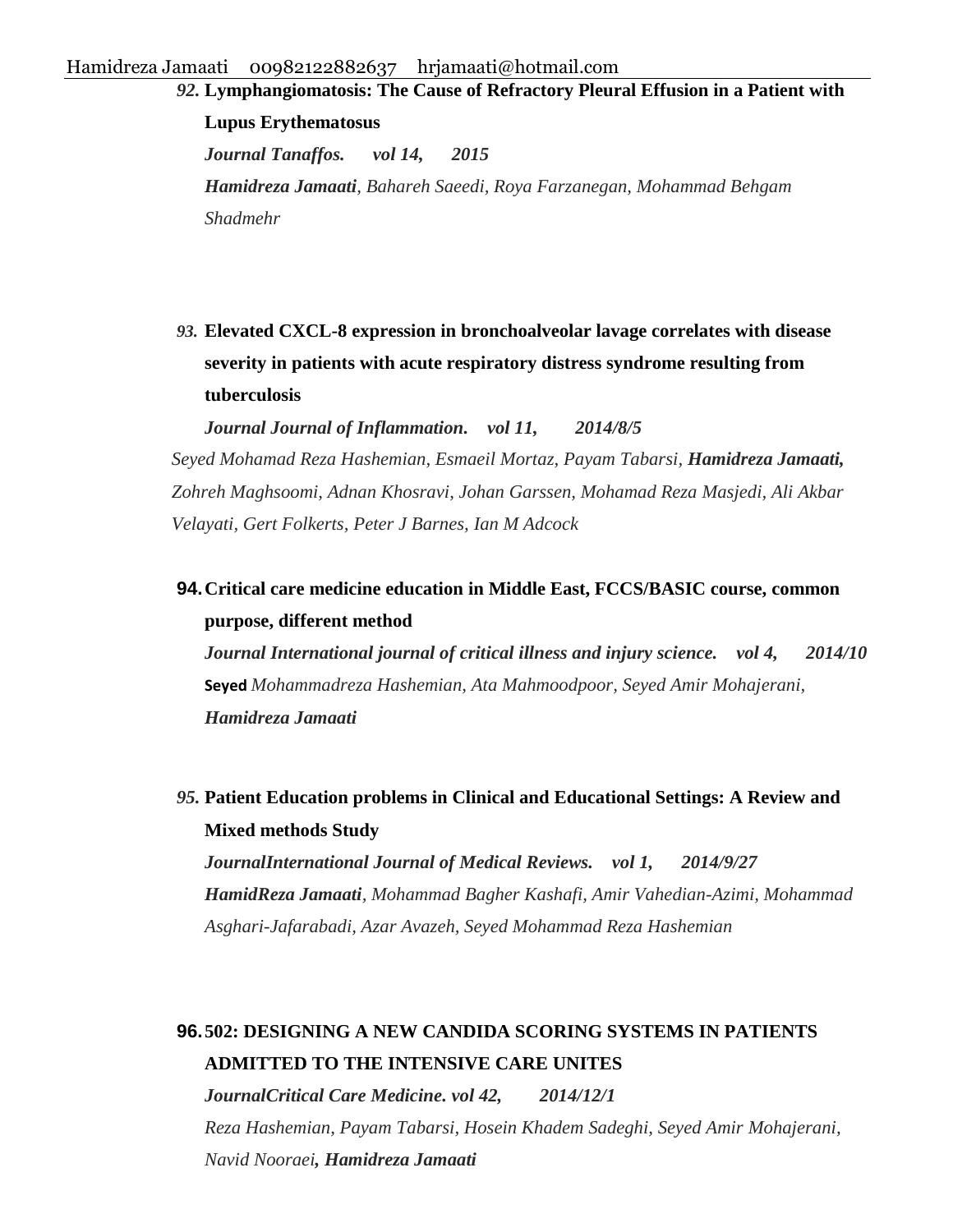### **97.[1093: MINI SURGICAL VERSUS STANDARD METHOD IN PERCUTANEOUS](http://journals.lww.com/ccmjournal/Fulltext/2014/12001/1093___MINI_SURGICAL_VERSUS_STANDARD_METHOD_IN.1060.aspx)  [DILATION TRACHEOSTOMY](http://journals.lww.com/ccmjournal/Fulltext/2014/12001/1093___MINI_SURGICAL_VERSUS_STANDARD_METHOD_IN.1060.aspx)**

*Journal Critical Care Medicine. vol 42, 2014/12/1 Reza Hashemian, Mehdi Ghahramani, Shahab Kalantar, Omid Mirhoseini, Seyed Pouzhia Shojaee, Maryam Movaffaghi, Seyed Amir Mohajerani, Hamidreza Jamaati*

## **98.[1014: EFFECT OF EARLY INTRAVENOUS GLUCOSE ON OUTCOME OF](http://journals.lww.com/ccmjournal/Fulltext/2014/12001/1014___EFFECT_OF_EARLY_INTRAVENOUS_GLUCOSE_ON.981.aspx)  [SEPTIC SHOCK PATIENTS BASED ON SEPSIS GUIDELINE](http://journals.lww.com/ccmjournal/Fulltext/2014/12001/1014___EFFECT_OF_EARLY_INTRAVENOUS_GLUCOSE_ON.981.aspx)**

*Journal Critical Care Medicine. vol 42, 2014/12/1 Reza Hashemian, Ali Pirsalehi, Navid Nooraei, Seyed Amir Mohajerani, Hamidreza Jamaati* 

**99.[Secondary infection and clinical aspects after pandemic swine–origin influenza a](https://www.ncbi.nlm.nih.gov/pmc/articles/PMC4296334/)  [\(H1N1\) admission in an Iranian critical care unite](https://www.ncbi.nlm.nih.gov/pmc/articles/PMC4296334/)**

*Journal International journal of critical illness and injury science*. *vol 4, 2014/10 Seyed Mohammadreza Hashemian, Payam Tabarsi, Seyed Alireza Nadji, Hamidreza Jamaati, Seyed Amir Mohajerani, Massoud Shamaee, Mandana Chitsazan, Golnar Radmand, Mohammadreza Maadani, Seyed Davoud Mansouri*

*100.* **Ventilator-induced lung injury.**  *N Engl J Med. Mar 6;370(10) 2014 [Hashemian SM,](http://www.ncbi.nlm.nih.gov/pubmed?term=Hashemian%20SM%5BAuthor%5D&cauthor=true&cauthor_uid=24597885) [Mohajerani SA,](http://www.ncbi.nlm.nih.gov/pubmed?term=Mohajerani%20SA%5BAuthor%5D&cauthor=true&cauthor_uid=24597885) Hamidreza Jamaati*

**101. Nonspecific Interstitial pneumonia (NSIP)/ Overlap or Distinct Entity: A case report from the National Research Institute of Tuberculosis and Lung Disease (NRITLD).**

*Caspian J Intern Med. vol 5, Spring;5(2) 2014 [Mehrian P1](http://www.ncbi.nlm.nih.gov/pubmed?term=Mehrian%20P%5BAuthor%5D&cauthor=true&cauthor_uid=24778789), [Cheraghvandi A2](http://www.ncbi.nlm.nih.gov/pubmed?term=Cheraghvandi%20A%5BAuthor%5D&cauthor=true&cauthor_uid=24778789), [Droudnia A3](http://www.ncbi.nlm.nih.gov/pubmed?term=Droudnia%20A%5BAuthor%5D&cauthor=true&cauthor_uid=24778789), [Talischi F4](http://www.ncbi.nlm.nih.gov/pubmed?term=Talischi%20F%5BAuthor%5D&cauthor=true&cauthor_uid=24778789), [Fallah Tafti S5](http://www.ncbi.nlm.nih.gov/pubmed?term=Fallah%20Tafti%20S%5BAuthor%5D&cauthor=true&cauthor_uid=24778789), [Kahkouee S6](http://www.ncbi.nlm.nih.gov/pubmed?term=Kahkouee%20S%5BAuthor%5D&cauthor=true&cauthor_uid=24778789), Hamidreza [Jamaati](http://www.ncbi.nlm.nih.gov/pubmed?term=Jamaati%20H%5BAuthor%5D&cauthor=true&cauthor_uid=24778789)*

*102.* **Evaluation of plethysmography for diagnosis of postintubation tracheal stenosis.** *Asian Cardiovascular & Thoracic Annals Vol . 21 , No. 2 April 2013*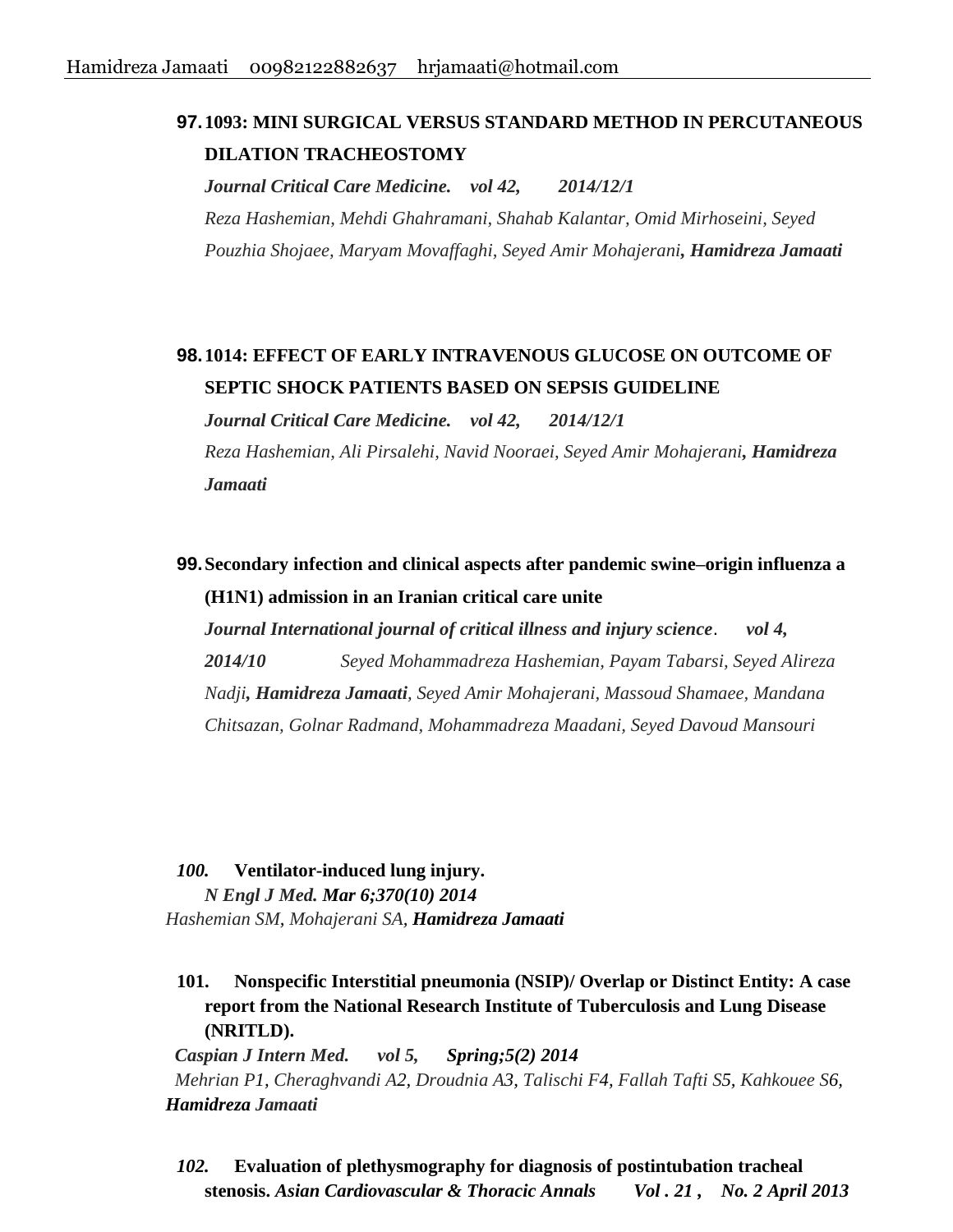*Hamidreza Jamaati, Mohammad Behgam Shadmehr, Oldooz Aloosh, Golnar Radmand, Seyed Amir Mohajerani and Seyed Mohammadreza Hashemian*

*103.* **Modification of Acute Physiology and Chronic Health Evaluation II Score through recalibration of risk prediction model in critical care patients of a respiratory disease referral centre.** *International Journal of Critical Illness and Injury Science, Vol. 3 Issue 1 Jan-Mar 2013* 

*Ali A Velayati, Yadollah Mehrabi, Golnar Radmand, Ali A KhademMoboudi, HamidR Jamaati, A Shahbazi, Seyed A. Mohajerani, Seyed MR Hashemian*

*104.* **Venous Thromboembolism in Medical Critically Ill Patients: Prevalence and Incidence.** *Acta MEDICA IRANICA Vol. 51, No. 3 Jan 2013*

*Parisa Adimi Naragh, Mohammad Malekmohammad, Hamidreza Jamaati, Babak Sharifkashani, Arvin Najafi, and Seyed Mohammadreza Hashemian* 

### *105.* **[428: NON INVASIVE VENTILATION IN ACUTE RESPIRATORY](http://journals.lww.com/ccmjournal/Abstract/2013/12001/428___NON_INVASIVE_VENTILATION_IN_ACUTE.390.aspx)  [FAILURE OF MYASTHENIA GRAVIS TIENTS.](http://journals.lww.com/ccmjournal/Abstract/2013/12001/428___NON_INVASIVE_VENTILATION_IN_ACUTE.390.aspx)**

*Journal Critical Care Medicine. vol 41, 2013/12/1 Seyed Hashemian, Hamidreza Jamaati, Habib Mofakham, Rozita Akramian*

**106. [967: Colistin resistant bacteria in ICU, in vitro and in vivo data tells two](http://journals.lww.com/ccmjournal/Abstract/2013/12001/967___Colistin_resistant_bacteria_in_ICU,_in_vitro.923.aspx)  [different stories.](http://journals.lww.com/ccmjournal/Abstract/2013/12001/967___Colistin_resistant_bacteria_in_ICU,_in_vitro.923.aspx)** 

*Journal Critical Care Medicine. vol 41, 2013/12/1 Seyed Hashemian, Payam Tabarsi, Hamidreza Jamaati, Majid Malekmohammad, Behrooz Farzanegan, Babak Valizadeh, Sahar Ghamarinejad, Seyed Amir Mohajeran*

*107.* **[807: Radoiologic manifestations of pulmonary Tuberculosis in patients of a](http://journals.lww.com/ccmjournal/Abstract/2013/12001/807___Radoiologic_manifestations_of_pulmonary.763.aspx)  [referral intensive care unit.](http://journals.lww.com/ccmjournal/Abstract/2013/12001/807___Radoiologic_manifestations_of_pulmonary.763.aspx)** 

*Journal Critical Care Medicine. vol 41, 2013/12/1 Seyed Hashemian, Payam Tabarsi, Hamidreza Jamaati, Majid Marjani, Seyed Amir Mohajerani*

- **108. [389: THE EFFICACY OF B-TYPE NATRIURETIC PEPTIDE IN](http://journals.lww.com/ccmjournal/Abstract/2013/12001/389___THE_EFFICACY_OF_B_TYPE_NATRIURETIC_PEPTIDE.351.aspx)  [PREDICTION OF WEANING OUTCOMES IN ICU PATIENTS.](http://journals.lww.com/ccmjournal/Abstract/2013/12001/389___THE_EFFICACY_OF_B_TYPE_NATRIURETIC_PEPTIDE.351.aspx)** Journal Critical Care Medicine*. vol 41*, *2013/12/1 Seyed Hashemian, Hamidreza Jamaati, Ahmad Bagheri, Afshar Ardalan, Arvin Najafi*
- *109.* **[Association between Severity of Chronic Obstructive Pulmonary Disease and](https://www.ncbi.nlm.nih.gov/pmc/articles/PMC4153230/)  [Lung Function Tests](https://www.ncbi.nlm.nih.gov/pmc/articles/PMC4153230/)**

*Journal Tanaffos. vol 12, 2013*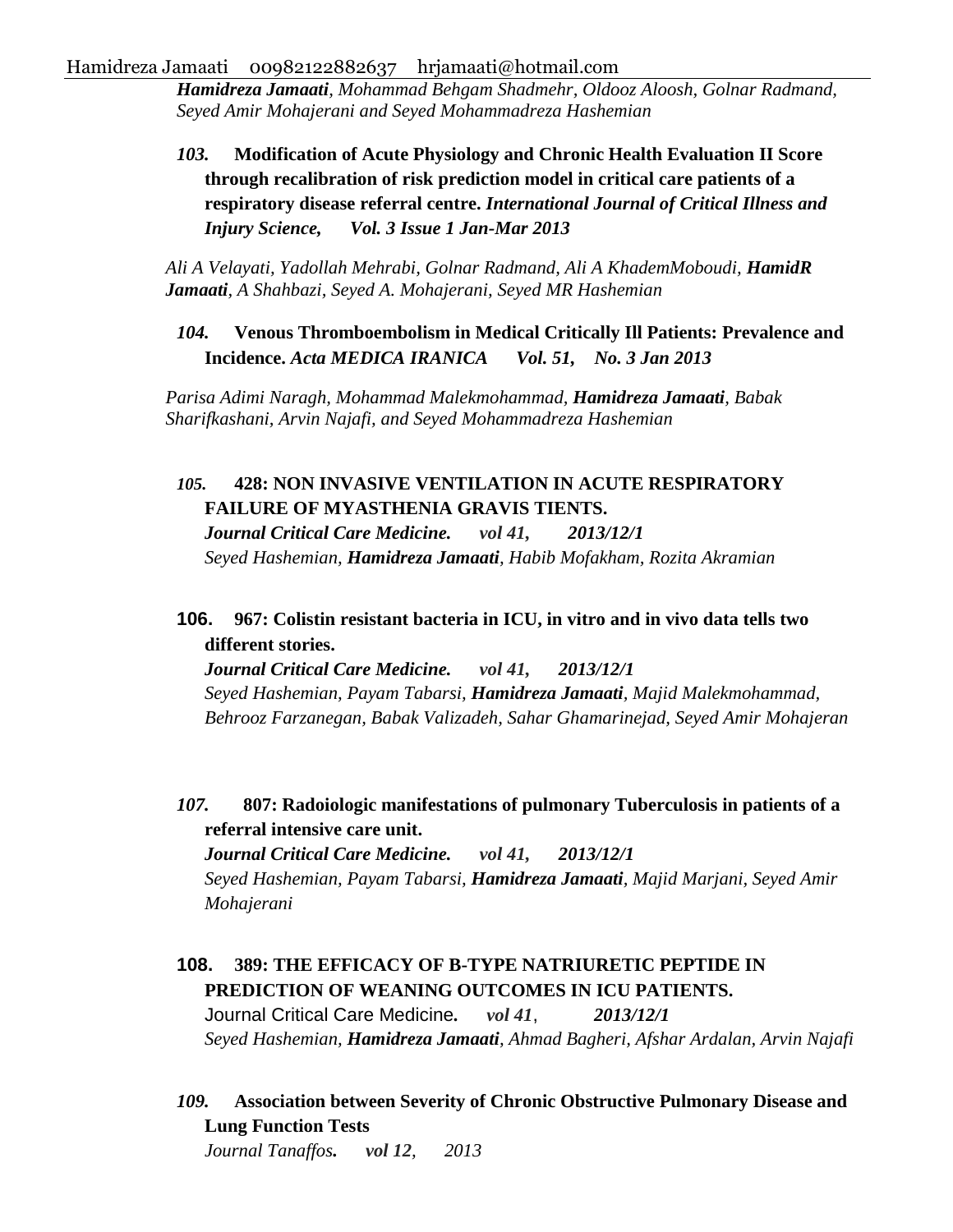*Hamid Reza Jamaati, Bahareh Heshmat, Ronak Tamadon, Abbas Hamidi Rad, Seyed Amir Mohajerani, Golnar Radmand, Seyed Mohammad Reza Hashemian*

### *110.* **Respiratory Viral Infection in Patients with COPD Exacerbation.**  *HealthMED Vol 6 No.2 2012*

*Seyede Somayeh Hosseini, Hamidreza Jamaati, Fatemeh Roodbari, Behzad Emamzadegan*

**111. Performance assessment of Acute Physiology and Chronic Health Evaluation II and Simplified Acute Physiology Score II in a referral respiratory intensive Care unit in Iran.** 

*Acta Anaesthesiologica Taiwanica50. vol 50, 2012 Lida Fadaizadeh, Ronak Tamadon, Kayvan Saeedfar, hamidreza Jamaati.*

*112.* **[Comparison of invitro antimicrobial susceptibility tests of patients admitted in](http://erj.ersjournals.com/content/40/Suppl_56/P2557.short)  [a tertiary respiratory center intensive care unit with their clinical symptoms](http://erj.ersjournals.com/content/40/Suppl_56/P2557.short)  [related to ventilator associated pneumonia \(in vivo results\)](http://erj.ersjournals.com/content/40/Suppl_56/P2557.short)** *Journal European Respiratory Journal. vol 40, 2012/9/1 Majid Malekmohammad, Mohammadreza Hashemian, Parisa Adimi Naghan, Helenaz Fazlalizadeh, Makan Sadr, Hamidreza Jamaati*

*113.* **Evaluation of Maximum O2 consumption: Using Ergo-Spirometry in Severe Heart Failure.** *Acta MEDICA IRANICA. Vol. 50, No. 9 Sep 2012 Majid Malekmohammad, Mehdi Ahmadi-Nejad, Parisa adimi, Hamidreza Jamaati, and Seyed Mehran Marashian*

*114.* **Continuous Versus Intermittent Administration of Piperacillin-Tazobactom in Intensive Care Unit Patients with Ventilator-Associated Pneumonia.** *Indian Journal of Critical Care Medicine July-September. Vol 16, No 3. 2012 Fanak Fahimi, Somayeh Ghafari, Hamidreza Jamaati, Shadi Baniasadi, Payam Tabarsi, Arvin Najafi, Arnavaz Akhzarmehr, Seyed Mohammad Reza Hashemian..*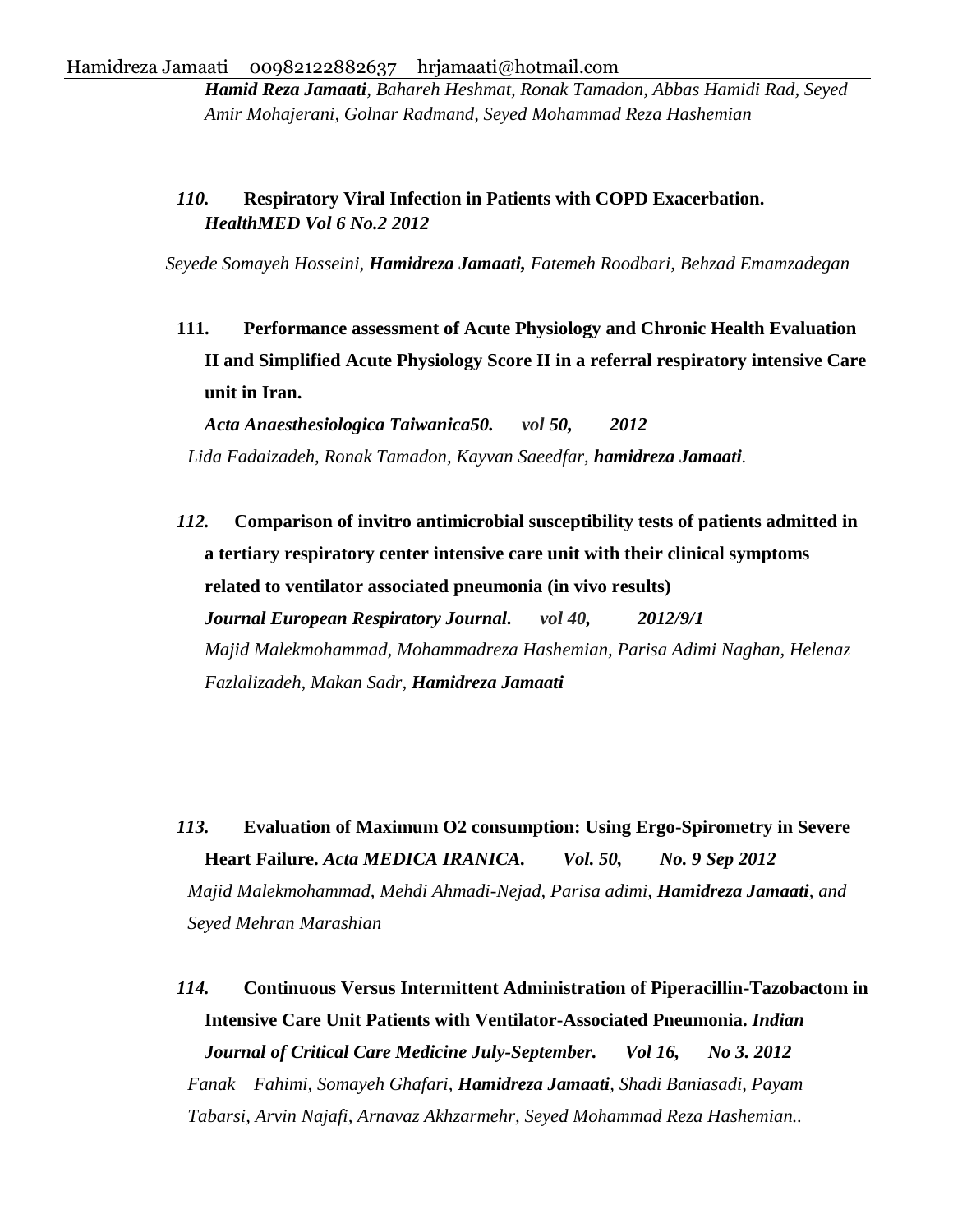*115.* **A Prospective Study of Antibiotic Susceptibility in Patients with Ventilator Associated Pneumonia***. Anesthesia, Pain and Intensive Care. An intonation Journal of Anesthesiology, Pain Management, Intensive Care and Resuscitations. Vol 16, No1/2012. Hashemian MR., Tabarsi Payam., Malek mohammad M., Marjani M., Shamaei M., Nadji A., Chitsazan M., Radmand G., Mohajerani A., Jamaati H.*

### *116.* **[INFLAMMATORY CYTOKINES ARE RESPONSIBLE FOR INDUCTION](http://scholar.google.com/scholar?cluster=5393102936786987651&hl=en&oi=scholarr)  [OF ARDS IN TUBERCULOSIS](http://scholar.google.com/scholar?cluster=5393102936786987651&hl=en&oi=scholarr)**

*Conference CRITICAL CARE MEDICINE. . vol 40, 2012/12/1* 

*Seyed Mohammad Reza Hashemian, Esmaeil Mortaz, Payam Tabarsi, Zohre Maghsomi, Hamid Reza Jamaati, Golnar Radmand, Seyed Amir Mohajerani, Mohammadreza Masjedi*

## *117.* **[COPD IN ICU, NON-INVASIVE VERSUS INVASIVE VENTILATION](http://journals.lww.com/ccmjournal/Abstract/2012/12001/463___COPD_IN_ICU,_NON_INVASIVE_VERSUS_INVASIVE.428.aspx)  [SURVIVAL](http://journals.lww.com/ccmjournal/Abstract/2012/12001/463___COPD_IN_ICU,_NON_INVASIVE_VERSUS_INVASIVE.428.aspx)**

*Journal Critical Care Medicine. vol 40, 2012/12/1 Seyed Mohammad Reza Hashemian, Hamid Reza Jamaati, Majid Malekmohammad, Pegah Khamechi, Seyed Amir Mohajerani, Golnar Radmand, MohammadReza Masjedi*

#### *118.* **[CURRENT ISSUE MINERVA PNEUMOLOGICA](http://www.minervamedica.it/en/journals/minerva-pneumologica/issue.php?cod=R16Y2011N03)**

*Journal Minerva. vol 50, 2011/9 EK St Louis, A Pillai, ARL Medford, Davide BIONDINI, Elisabetta BALESTRO, Paolo SPAGNOLO, Naghmeh BAHRAMI, Mina GHOLAMI, Hamid R JAMAATI, Abdolreza MOHAMADNIA, Hossein DARGAHI, Mehdi KAZEMPOUR DIZAJI, Adnan KHOSRAVI, Jalal HESHMAT NIA, Parisa VAHABI, Naeim BAHRAMI, F Luppi, S Cerri, G Sgalla, L Richeldi, M Cazzola, V Bellia, Gamze KIRKIL, Robert P BAUGHMAN, Eleni PAPAKONSTANTINOU, Daiana STOLZ, C Sorino, N Scichilone, S Battaglia, G Augugliaro*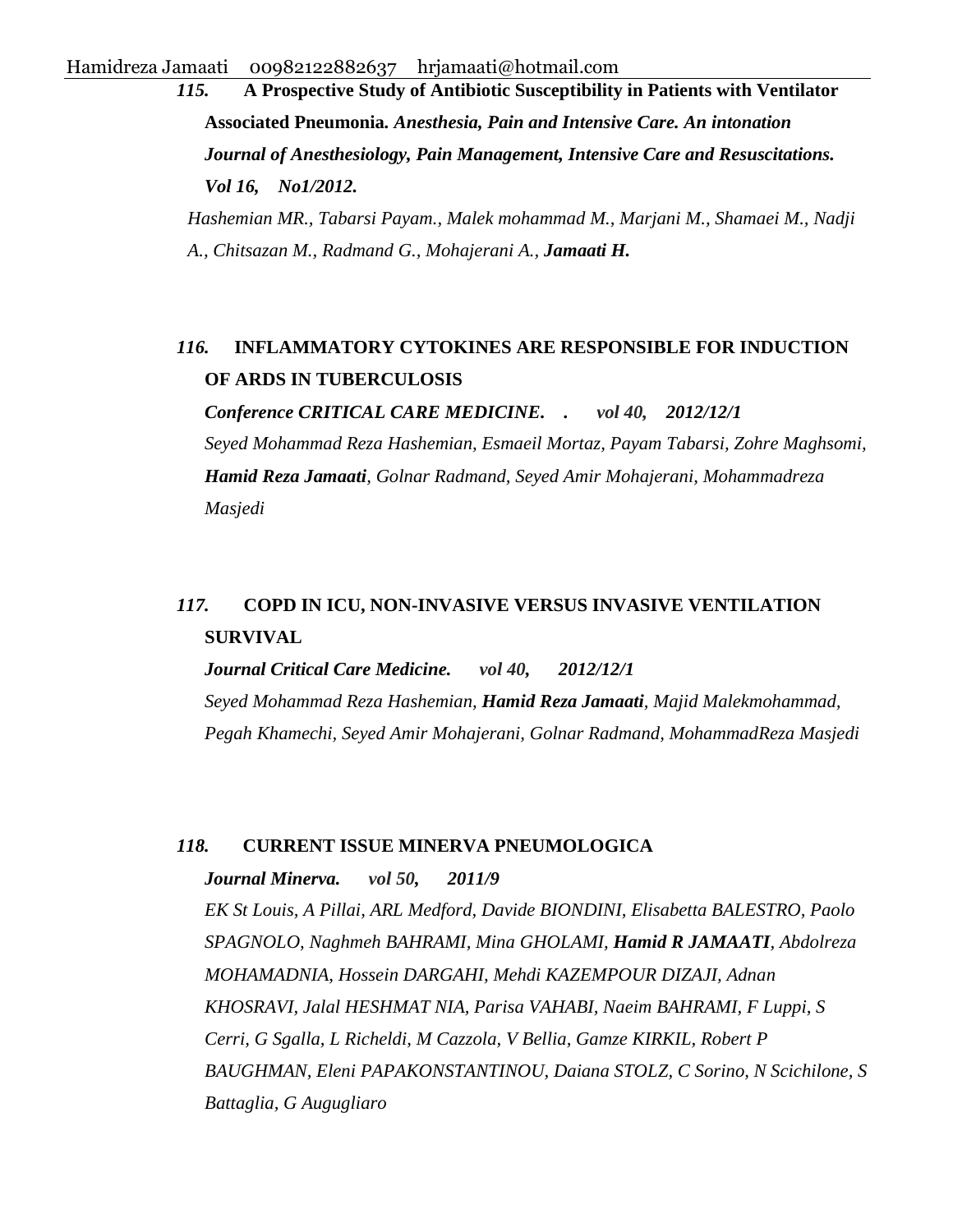*119.* **[Clinical efficacy of bolus versus continuous-infusion of](http://erj.ersjournals.com/content/38/Suppl_55/p2562.short)  [piperacillin-tazobactam in VAP treatment](http://erj.ersjournals.com/content/38/Suppl_55/p2562.short)**  *Journal European Respiratory Journal. vol 38, 2011/9 Fanak Fahimi, Hamid Reza Jamaati, Payam Tabarsi, Shadi Bani Asadi, Somayeh Ghafari, Seyed Mohammad Reza Hashemian* 

**120. [Evaluation of plethysmography findings as a diagnostic method for patients](http://erj.ersjournals.com/content/38/Suppl_55/p2413.short)  [with post-intubation tracheal stenosis \(PITS\)](http://erj.ersjournals.com/content/38/Suppl_55/p2413.short)** 

*Journal European Respiratory Journal. . vol 38, 2011/9 Seyed Mohammad Reza Hashemian, Hamid Reza Jamaati, Mohammad Behgam Shadmehr, Oldooz Aloosh, Negin Negin Alizadeh Shaygh, Golnar Radmand* 

# **121. [VENTILATOR-ASSOCIATED PNEUMONIA AT A TERTIARY-CARE](http://scholar.google.com/scholar?cluster=5640405687223991351&hl=en&oi=scholarr)  [CENTER IN A DEVELOPING COUNTRY: CHARACTERIZATION OF A](http://scholar.google.com/scholar?cluster=5640405687223991351&hl=en&oi=scholarr) [INTENSIVE CARE UNIT OUTBREAK OF IMIPENEM-RESISTANT](http://scholar.google.com/scholar?cluster=5640405687223991351&hl=en&oi=scholarr)  [ACINETOBACTER SPP](http://scholar.google.com/scholar?cluster=5640405687223991351&hl=en&oi=scholarr)** *ConferenceINTENSIVE CARE MEDICINE. vol 37, 2011/9 SMR Hashemian, M Shamaei, P Tabarsi, M Malekmohammad, M Chitsazan, M Marjani, HR Jamaati*

#### **122.[Acrobat Distiller 6.0 \(Windows\)](http://scholar.google.com/scholar?cluster=8008857284827513114&hl=en&oi=scholarr)**

#### *Journal Tanaffos. vol 10, 2011*

*Seyed Mohammadreza Hashemian, Naomi Cahill, Lauren Murch, Miao Wang, Hamid Reza Jamaati, Majid Malekmohammad, Behrooz Farzanegan, Payam Tabarsi, Majid Marjani, Makan Sadr, Fanak Fahimi, Ahmad Bagheri, Farzin Ghiasi, Poopak Asadi, Behzad Hatami, Mandana Chitsazan, Arvin Najafi, Mahdieh Jamshidi, Kowsar Hedayat, Golnar Radmand, Amir Bayanzadeh, Mohammad Reza Masjedi, Daren Heyland*

*123.***Improving the Practice of Nutrition Therapy in the NRITLD Critically Ill Patients:** *An International Quality Improvement Project . Tanaffos Journal. Vol 10***،** *No. 4.2011*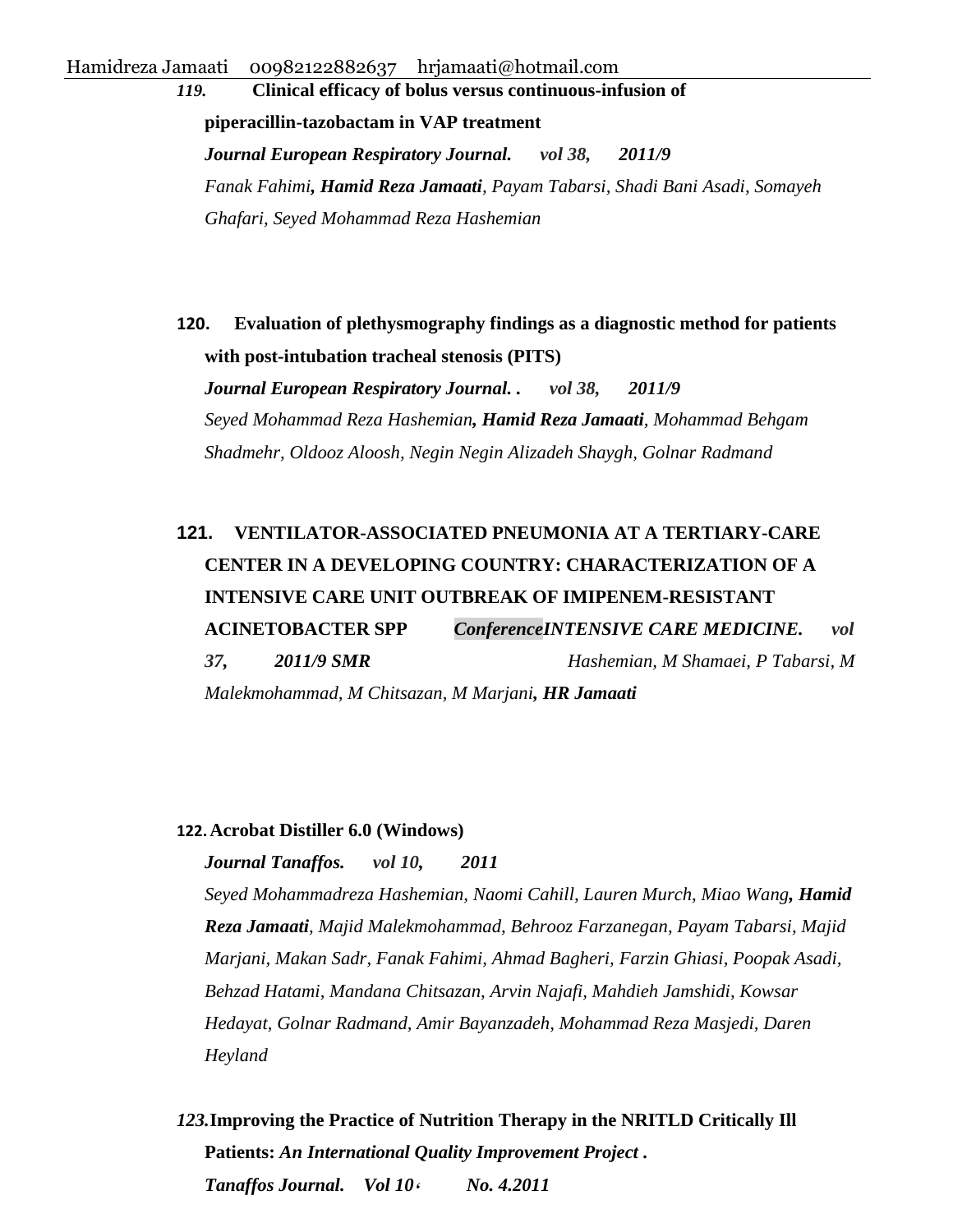*Seyed Mohammadreza Hashemian, Naomi Cahill, Lauren Murch, Miao Wang, Hamidreza Jamaati, Majid Malekmohammad, Behrooz Farzanegan, Payam Tabarsi, Majid Marjani, Makan Sadr, Fanak Fahimi, Ahmad Bagheri, Farzin Ghiasi, Poopak Asadi, Behzad Hatami, Mandana Chitsazan, Arvin Najafi, Mahdieh Jamshidi, Kowsar Hedayat, Golnar Radmand, Amir Bayanzadeh, Mohammad Reza Masjedi, and Daren Heyland.*

*124.* **The Relationship between Vitamin E Plasma and BAL Concentrations, SOD Activity and Ventilatory Support Measures in Critically Ill Patients.** *Iran J Pharm Res. vol 10, 10(40) 2011* 

*[Ziaie S1](http://www.ncbi.nlm.nih.gov/pubmed?term=Ziaie%20S%5BAuthor%5D&cauthor=true&cauthor_uid=24250434), Hamidreza [Jamaati](http://www.ncbi.nlm.nih.gov/pubmed?term=Jamaati%20H%5BAuthor%5D&cauthor=true&cauthor_uid=24250434) , [Hajimahmoodi M,](http://www.ncbi.nlm.nih.gov/pubmed?term=Hajimahmoodi%20M%5BAuthor%5D&cauthor=true&cauthor_uid=24250434) [Hashemian SM,](http://www.ncbi.nlm.nih.gov/pubmed?term=Hashemian%20SM%5BAuthor%5D&cauthor=true&cauthor_uid=24250434) [Fahimi F,](http://www.ncbi.nlm.nih.gov/pubmed?term=Fahimi%20F%5BAuthor%5D&cauthor=true&cauthor_uid=24250434) [Farzanegan](http://www.ncbi.nlm.nih.gov/pubmed?term=Farzanegan%20B%5BAuthor%5D&cauthor=true&cauthor_uid=24250434)  [B,](http://www.ncbi.nlm.nih.gov/pubmed?term=Farzanegan%20B%5BAuthor%5D&cauthor=true&cauthor_uid=24250434) [Moghaddam G,](http://www.ncbi.nlm.nih.gov/pubmed?term=Moghaddam%20G%5BAuthor%5D&cauthor=true&cauthor_uid=24250434) [Radmand](http://www.ncbi.nlm.nih.gov/pubmed?term=Radmand%20G%5BAuthor%5D&cauthor=true&cauthor_uid=24250434) G, [Vahdani B,](http://www.ncbi.nlm.nih.gov/pubmed?term=Vahdani%20B%5BAuthor%5D&cauthor=true&cauthor_uid=24250434) [Nadji SA,](http://www.ncbi.nlm.nih.gov/pubmed?term=Nadji%20SA%5BAuthor%5D&cauthor=true&cauthor_uid=24250434) [Mousavi S,](http://www.ncbi.nlm.nih.gov/pubmed?term=Mousavi%20S%5BAuthor%5D&cauthor=true&cauthor_uid=24250434) [Hamishehkar H,](http://www.ncbi.nlm.nih.gov/pubmed?term=Hamishehkar%20H%5BAuthor%5D&cauthor=true&cauthor_uid=24250434) [Mojtahedzadeh M.](http://www.ncbi.nlm.nih.gov/pubmed?term=Mojtahedzadeh%20M%5BAuthor%5D&cauthor=true&cauthor_uid=24250434)*

## *125.* **Borage, a Forgotten Iranian Heritage Now Used in ARDS Treatment**. *Tanaffos Journal. Vol 9***،** *No. 4.2010.2011*

*Seyed Mohammad Reza Hashemian, Hamidreza Jamaati., and Ali Akbar Velayat.*

## *126.* **[HISTORICAL PIE: BORAGE, A FORGOTTEN IRANIAN HERITAGE NOW](http://en.journals.sid.ir/ViewPaper.aspx?ID=193304)  [USED IN ARDS TREATMENT](http://en.journals.sid.ir/ViewPaper.aspx?ID=193304)**

*Publisher TANAFFOS. Vol9, 2010/1/1 MR HASHEMIAN, Hamid Reza Jamaati, Ali Akbar Velayati*

# *127.***[ACUTE KIDNEY INJURY IN A MIX IRANIAN CRITICAL CARE UNITE,](http://scholar.google.com/scholar?cluster=16072535815435936288&hl=en&oi=scholarr)  [BASED ON AKI NETWORK](http://scholar.google.com/scholar?cluster=16072535815435936288&hl=en&oi=scholarr)**

*ConferenceINTENSIVE CARE MEDICINE . Volume36 2010/9/1* 

*SMR Hashemian, H Jamaati, B Farzanegan, F Rashidfarrokhi, A Bagheri, M Malekmohammad, G Radmand, S Hossein Ardehali, K Noorizadeh, M Chitsazan, H Mahdi Malekpour*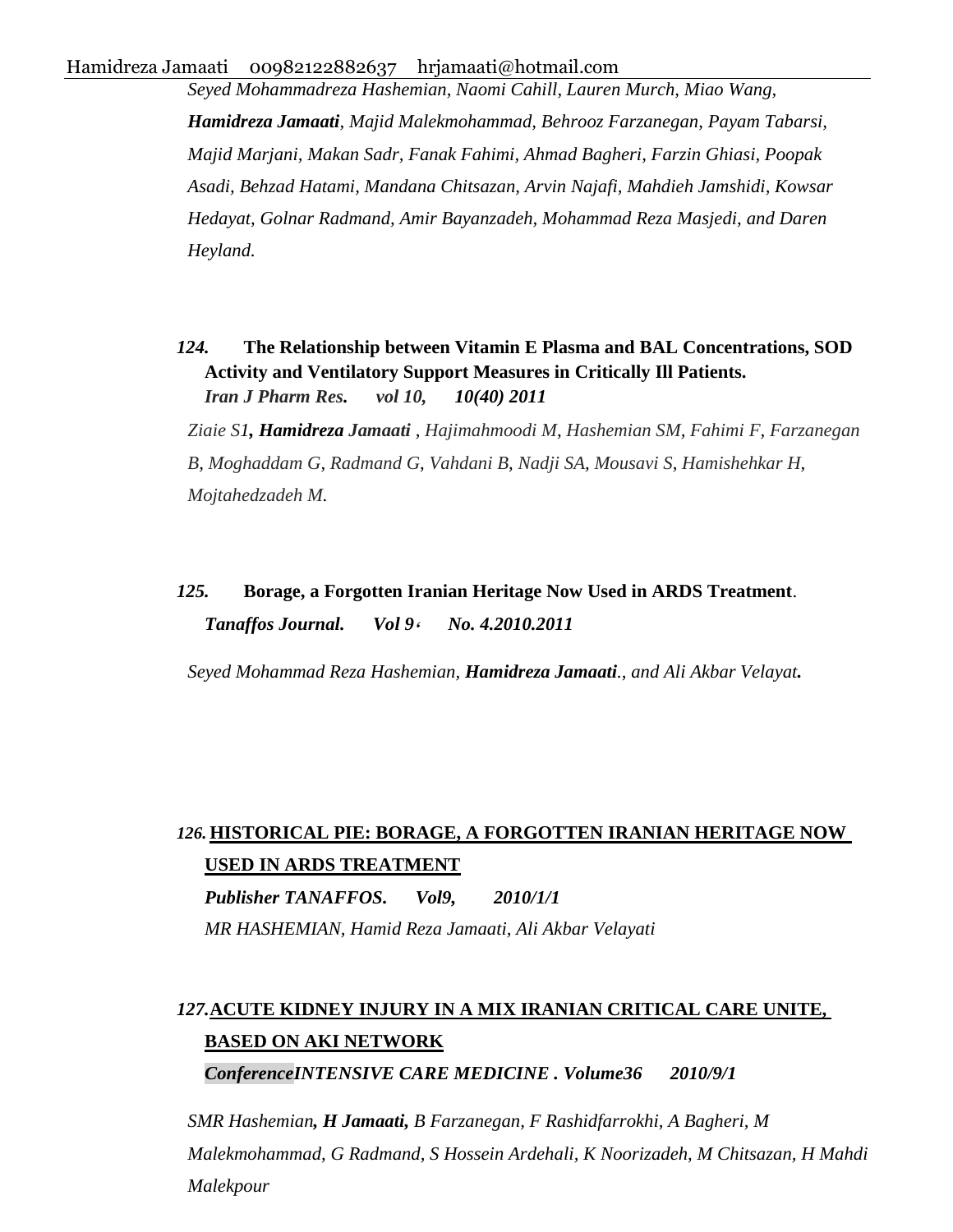*128.* **Assessing the Performance of Two Clinical Severity Scoring Systems in the ICU of a Tertiary Respiratory Disease Center.**  *Tanaffos Journal***.** *Vol 9***،** *No. 3.2010*

*Seyed Mohammad Reza Hashemian, Hamidreza Jamaati, Majid Malekmohammad, Elnaz Ehteshami Afshar, Oldoz Alosh, Golnar Radmand, Atefeh Fakharian .*

*129.* **Ventilator-Associated Pneumonia: Evaluation of Etiology, Microbiology and Resistance Patterns in a Tertiary Respiratory Center.**

*Tanaffos Journal. Vol 9, No. 1.2010*

*Hamidreza Jamaati, Majid Malekmohammad, Mohammad Reza Hashemian, Mahnoosh Nayebi, Basharzad N.* 

## *130.***[RECALIBRATION OF APACHE II IN A RESPIRATORY DISEASE](http://scholar.google.com/scholar?cluster=16558395972453936293&hl=en&oi=scholarr)  [REFERRAL CENTER](http://scholar.google.com/scholar?cluster=16558395972453936293&hl=en&oi=scholarr)**

*Conference CRITICAL CARE MEDICINE. Vol38, 2010/12/1, Seyed Mohammad Hashemian, Hamid Reza Jamaati, Kiarash Noorizadeh, Majid Malekmohammad, Mandana Chitsazan, Golnar Radmand, Kowsar Hedayat, Ali Akbar Velayati*

# **131. [CLINICAL IMPORTANCE OF VIRAL RESPIRATORY MARKERS IN A](http://scholar.google.com/scholar?cluster=15179319858592796038&hl=en&oi=scholarr)  [REFERRAL RESPIRATORY ICU](http://scholar.google.com/scholar?cluster=15179319858592796038&hl=en&oi=scholarr)** *Conference CRITICAL CARE MEDICINE* . *Vol38, 2010/12/1*

*Seyed Mohammad Hashemian, Ali Reza Nadji, Hamid Reza Jamaati, Mandana Chitsazan, Golnar Radmand, Mandi Malekpour*

#### *132.***[List Of Journal Paper \(s\)](http://en.journals.sid.ir/JournalListPaper.aspx?ID=84256)**

*Journal IRANIAN POLYMER JOURNAL. Vol19, 2010/10 SH YAO, JIE LI, YUELONG JIN, LIANPING HE, WEIWEI CHANG, YAN CHEN, LINGLING DING, WEI LU, CHAOPIN LI, SAEID GOUDARZI, ANITA AHMADI, MOHAMMAD FARHADI, SEYED KAMRAN KAMRAVA, SHIVA SAGHAFI, KOBRA OMIDFAR, HOSEIN GHAHREMANI,*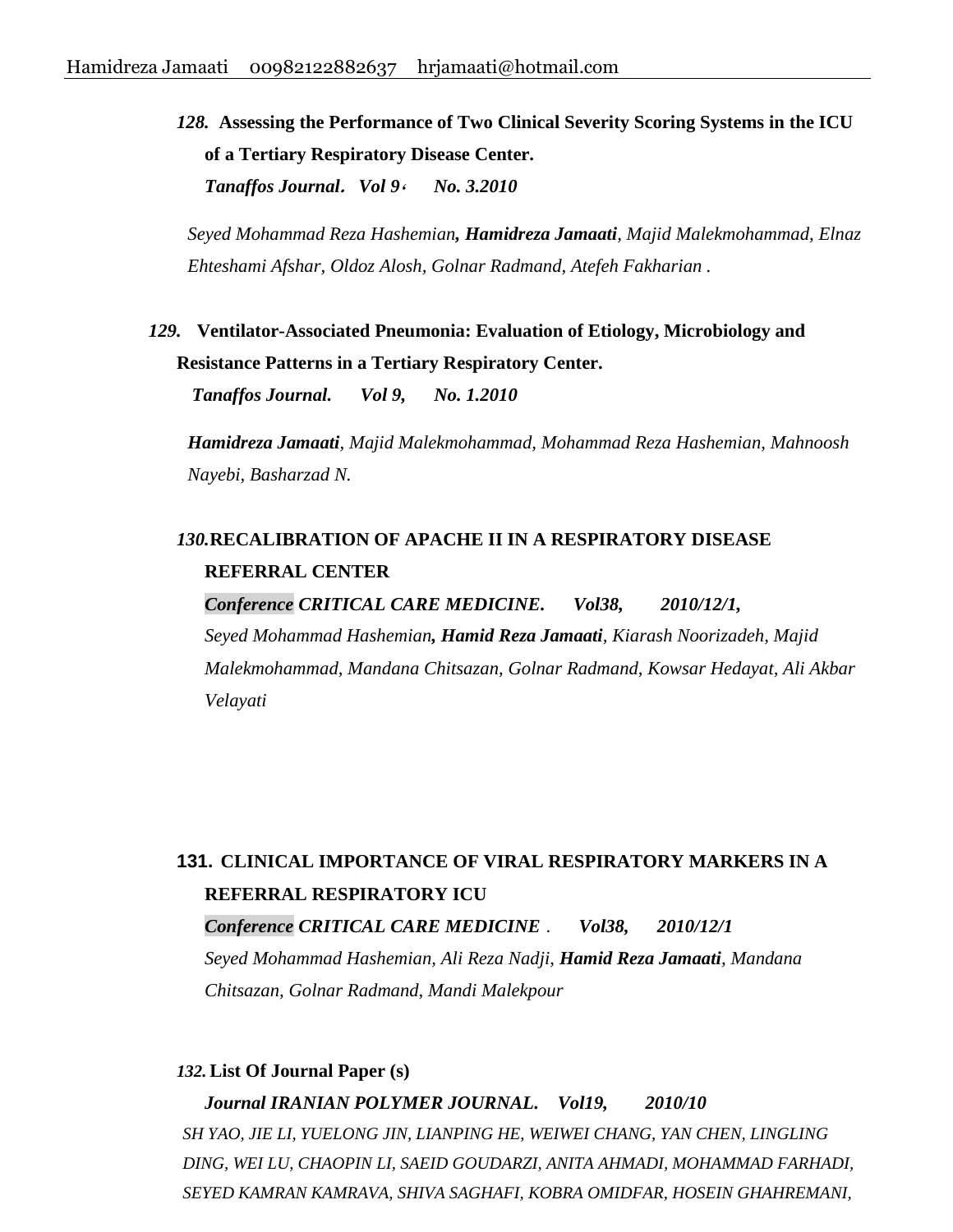*SHOHREH FARSHAD, NAJAFABADI HOSSEIN AMINI, SUSAN KASHANIAN, MOGHADDAM MOHAMMAD AMIN MOMENI, NARIMAN MORADI, MALIHEH PAKNEJAD, ESAMEIL MORTAZ, HODA GUDARZI, PAYAM TABARSI, IANM ADCOCK, MOHAMAD REZA MASJEDI, HAMID REZA JAMAATI, JOHAN GARSSEN, ALI AKBAR VELAYATI, FRANK REDEGELD, HILDE GUNDERSEN, ANETTE HARRIS, MAGNE BRATVEIT, BENTE E MOEN, SUNG CHUL SEO, SUJIN PARK, CHAN WOO PARK, WON SUCK YOON, JITAE CHOUNG, YOUNG YOO, ABDOLREZA BABAMAHMOODI, ZAHRA AREFNASAB, AHMAD ALI NOORBALA, MOSTAFA GHANEI, FARHANG BABAMAHMOODIE, AHMAD ALIPOUR, MOHAMMAD HOSSEIN ALIMOHAMMADIAN, RAD FARHAD RIAZI, VAHID KHAZE, HAYEDEH DARABI, HAMID BAHRAMI, SAEED DANESHMANDI, HASSAN HEIDARNAZHAD, ALI AKBAR POURFATHOLLAH, MOHAMMAD HASHEMI, MOHAMMAD NADERI, MAHBOUBEH EBRAHIMI, SHADI AMININIA, GHOLAMREZA BAHARI, MOHSEN TAHERI, NASAB EBRAHIM ESKANDARI, SAEID GHAVAMI, NURHAN SARIOGLU, ADNAN ADIL HISMIOGULLARI, FUAT EREL, DUDU DEMIR, NAHIT GENCER, MARYAM HASSANZAD, SOHEILA KHALILZADEH, NOBARI SHABNAM ESLAMPANAH, MOHAMMADREZA BOLOURSAZ, HOOMAN SHARIFI, SEYED AMIR MOHAJERANI, NEJAD SABEREH TASHAYOIE, MOHAMMAD ALI ASSAREHZADEGAN, ALI KHODADADI, AKRAM AMINI, ABDOLHOSSEIN SHAKURNIA, SEYED SAEID MARASHI, SADEGHI HOSEIN ALI, FARNOOSH ZARINHADIDEH, NAJMEH SEPAHI, ANJUM PERVEEN, MUNEEBA KHAN, SHAISTA ZEB, ASIF IMAM, TAHA GHOLIPOUR, TAHER GHAZIZADEH, SAHAND BABAPOUR, BEHZAD MANSOURI, MAJID GHAFFARPOUR, BAHAADIN SIROOS, MOHAMMAD HOSSEIN HARIRCHIAN, VAJIHEH AGHAMOLLAII, ABBAS TAFAKHORI, SHERVIN TASLIMI, REZA SHAHSIAH, FATEMEH ZAHRA MOHAMMADI, SHAHABADY AMENEH ZARE*

# **133. [THE EVALUATION OF LOGISTIC-EUROSCORE FOR MORTALITY](http://scholar.google.com/scholar?cluster=6507913436932768958&hl=en&oi=scholarr)  [PREDICTION: IN IRANAN CARDIAC SURGERY PATIENTS](http://scholar.google.com/scholar?cluster=6507913436932768958&hl=en&oi=scholarr)** *ConferenceINTENSIVE CARE MEDICINE. Vol36, 2010/9/1 SMRR Hashemian, Y Mehrabi, G Radmand, AA Maboudi, H Jamaati, M Chitsazan, ZH Ahmadi, M Malekmohammad, K Noorizadeh, F Shahsavari, M Masjedi, AA Velayati*

# **134. [Predictive accuracy of revised Geneva score in the diagnosis of pulmonary](http://www.tanaffosjournal.ir/files_site/paperlist/r_291_120920074935.pdf)  [embolism](http://www.tanaffosjournal.ir/files_site/paperlist/r_291_120920074935.pdf)**

*Journal Tanaffos, Vol8, 2009/1/1*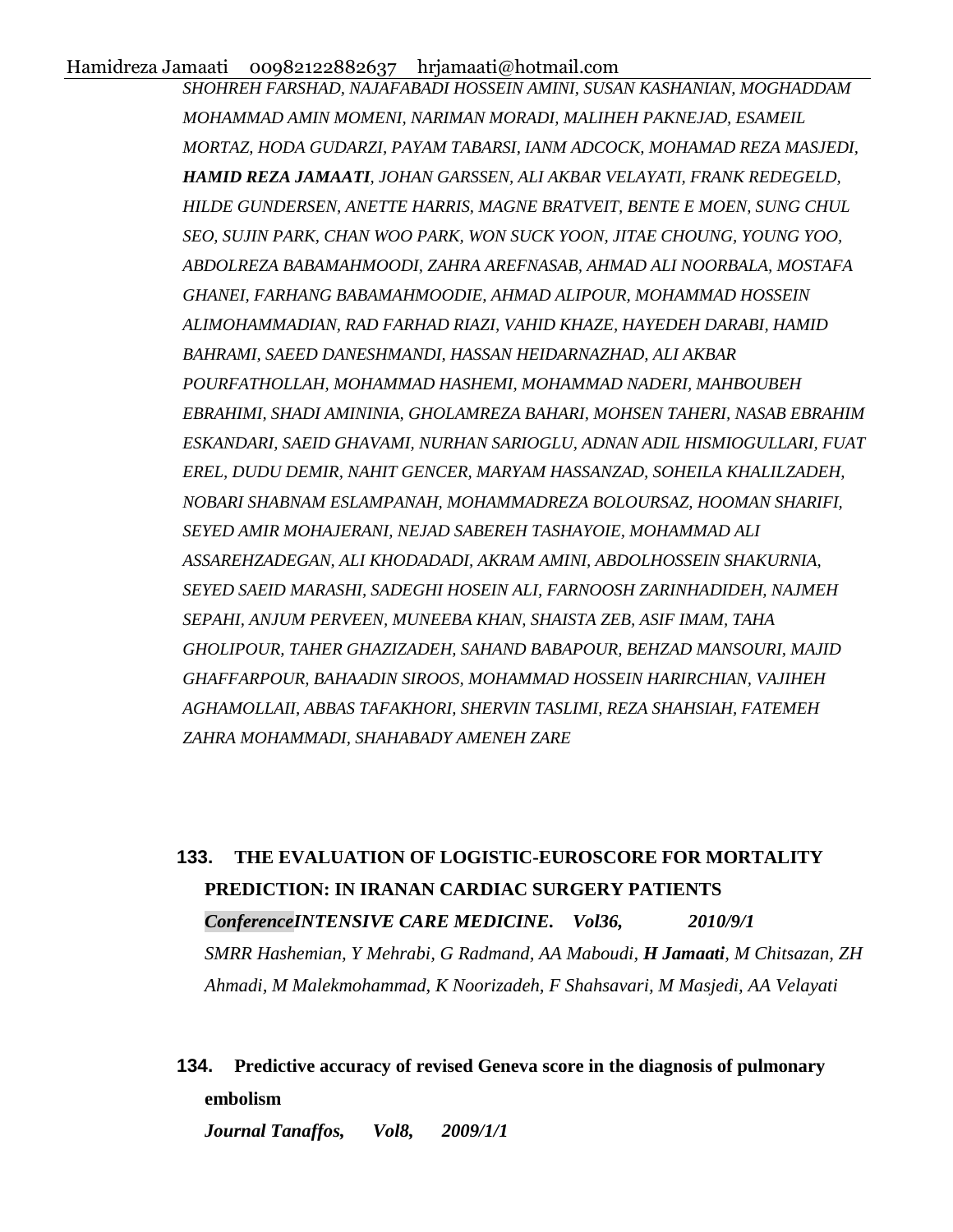*Hamid Reza Jamaati, Mohammad Behgam Shadmehr, Bahare Saidi, Adnan Khosravi, Mehrdad Arab, Forouzan Mohammadi*

**135. [Do statins improve lung function in asthmatic patients? A randomized and](http://www.ijps.ir/article_2087_491.html)  [double-blind trial](http://www.ijps.ir/article_2087_491.html)** 

*JournalIranian Journal of Pharmaceutical Sciences. Vol5, 2009/1/1 Fanak Fahimi, Jamshid Salamzadeh, Hamidreza Jamaati, Solmaz Sohrabi, Atefeh Fakharian, Zohreh Mohammadtaheri*

**136. [Relationship between the Severity of Airway Obstruction and Inspiratory](http://applications.emro.who.int/imemrf/Tanaffos/Tanaffos_2009_8_3_37.pdf)  [Muscles Dysfunction in COPD Patients](http://applications.emro.who.int/imemrf/Tanaffos/Tanaffos_2009_8_3_37.pdf)**

*Journal Tanaffos, Vol8, 2009/1/1 Hamid Reza Jamaati, Majid Malekmohammad, Mahnoosh Nayebi, Hamid Mohammadi, Roya Teymori, Parisa Pajooh* 

## **137.[PREDICTION OF PULMONARY EMBOLISM IN A TERTIARY CENTER IN](http://scholar.google.com/scholar?cluster=18157632142816764555&hl=en&oi=scholarr)  [IRAN A SURVEY](http://scholar.google.com/scholar?cluster=18157632142816764555&hl=en&oi=scholarr)**

*Conference INTENSIVE CARE MEDICINE*. *Vol35, 2009/9/1 HR Jamaati, SMR Hashemian, M Malekmohammad, HR Kakoee, A Bagheri, MR Masjedi*

- *138.* **[Extralobar sequestration in anterior mediastinum with pericardial agenesis](http://www.sciencedirect.com/science/article/pii/S0003497508026829)** *JournalThe Annals of thoracic surgery***.** *Vol88, 2009/7/31 Mohammad Behgam Shadmehr, Hamid Reza Jamaati, Bahare Saidi, Mahmood Tehrai, Mehrdad Arab*
- *139.* **Comparing three Approaches to Metabolic Disturbances of Acid and Base.**  *Journal of Iranian Society of Anthesiology and Intensive Care, Volume 4 / 2009.*

*Sadegi H, Sabetian G , Jamaati H, Rashid-Farokhi F, Hashemian MR, Emami H.*

*140.* **Predictive Accuracy of Revised Geneva Score in the Diagnosis of Pulmonary Embolism.** *Tanaffos Journal Volume 8***،***No. 4.2009*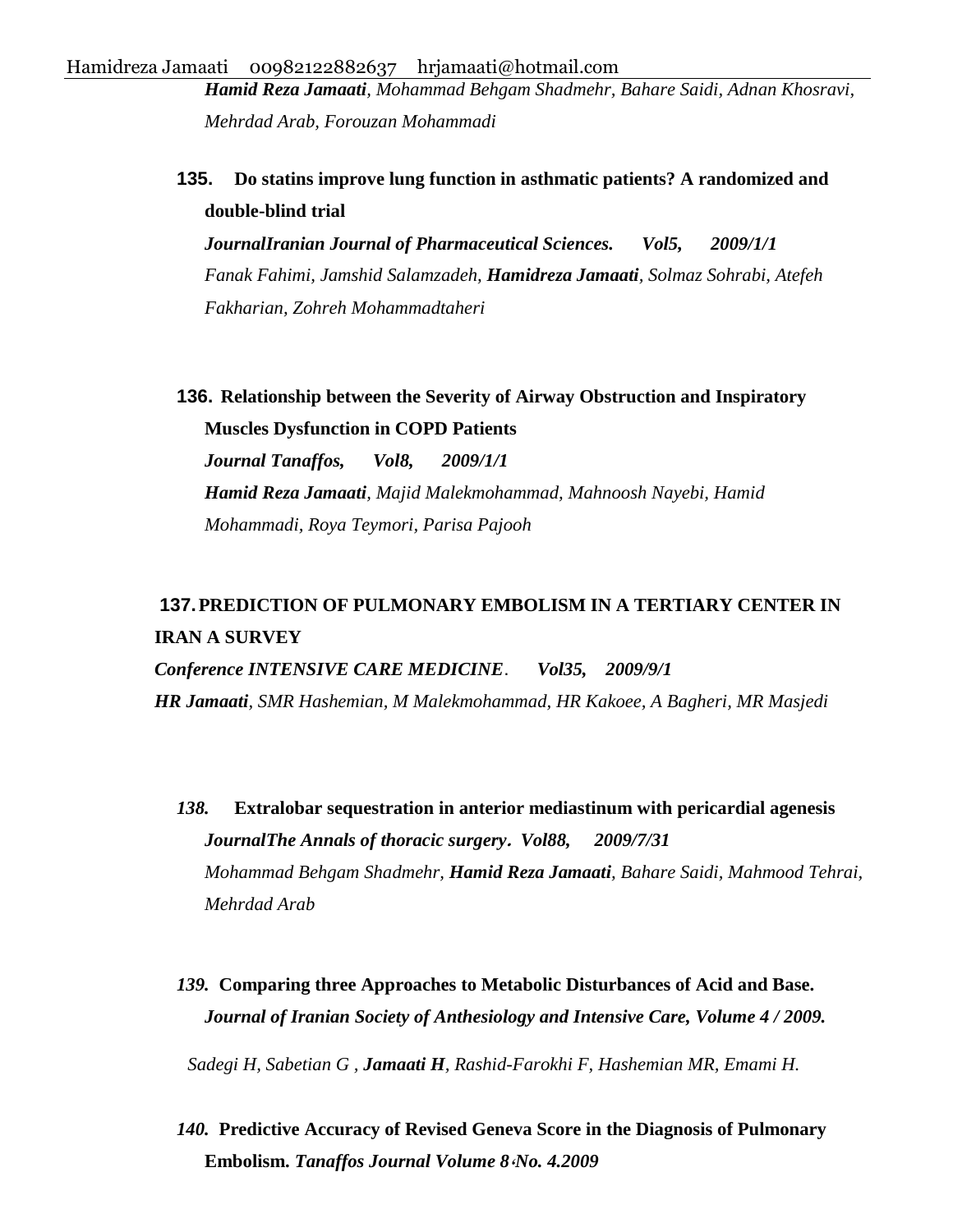*Hamidreza Jamaati, Seyed Mohammad Reza Hashemian, Majid Malekmohammad, Ahmad Bagheri Moghadam, Shahram Kahkouee, Maryam Miri, Golnar Radmand, Mohammad Reza Masjedi.* 

*141.* **Relationship between the Severity of Airway Obstruction and Inspiratory Muscles Dysfunction in COPD Patients.** *Tanaffos Journal Volume 8***،***No. 3.2009*

*Hamidreza Jamaati, Majid Malekmohammad, Mahnoosh Nayebi, Hamid Mohammadi, Roya Teymori, Parisa Pajooh .*

# *142.* **Langerhans Cell Histiocytosis of the Lung and Thyroid, Co-Existing with Papillary Thyroid Cancer.** *Endocr pathol. 20.2,2009*

*Jamaati H, Shadmehr MB,Saidi B,Khosravi A,Arab M,Mohammadi F.*

## *143.* **Extarlobar Sequestration in Anterior Mediastinum with Pericardial Agenesis.** *The Annals of Thoracic Surgery.88.1, 2009*

*Shadmehr MB, Jamaati H, Saidi B, Tehrai M, Arab M.*

*144.* **[Urinary antigen test EIA: A valuable rapid clinical method for the diagnosis of](http://scholar.google.com/scholar?cluster=9637931884622475294&hl=en&oi=scholarr) [legionella](http://scholar.google.com/scholar?cluster=9637931884622475294&hl=en&oi=scholarr)**  *Journal: Archives of Clinical Infectious Diseases. VOL2, 2008/9/23* 

*Hossein Goudarzi, Hamid-Reza Jamaati, Gita Eslami, Fatemeh Fallah, Roxana Khanipourroshan*

**145. Clinical and Radiological Presentation of pulmonary Langerhans Cell Histiocytiosis:** 

**A Case Series Study.** *Scientific Journal of Hamadan University of Medical. Sciences and Health Services. Vol 15/ No 2/ 2008.*

*Fakharian A, Jamaati H, Tahboz M, Khalilzadeh S, Pourabdollah M, Shadmehr MB.*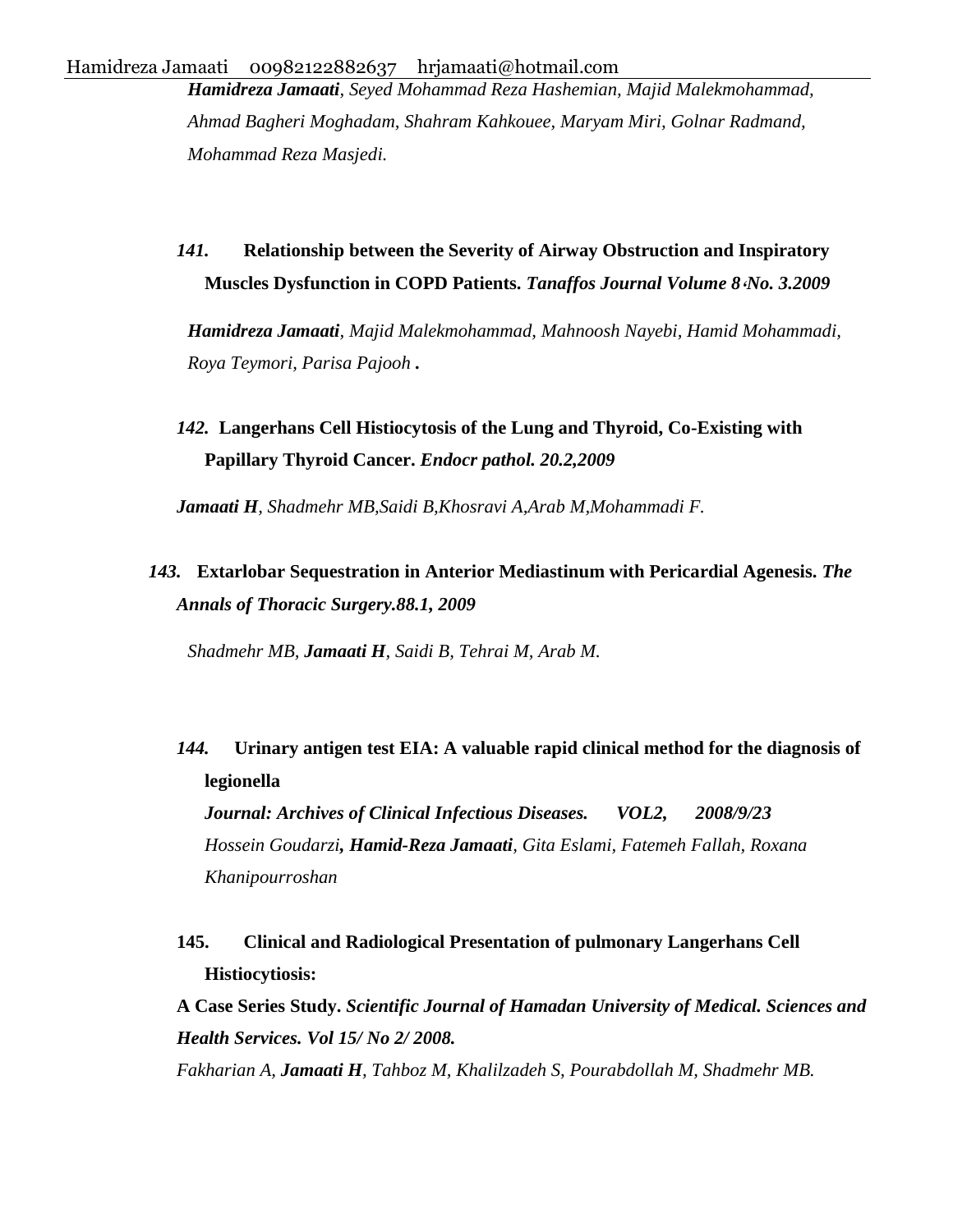*146.* **Respiratory Disturbance Index and Severity of Airway Obstruction in COPD Patients.** *Tanaffos Journal Volume 7***،***No. 3.2008*

*Hamidreza Jamaati, Parisa Adimi, Majid Malekmohammad, Mahnoosh Nayebi, Katayoun Jafari, Parisa Pajooh.*

## *147.* **Possible Effect of Chlamydophila Pneumoniae on COPD Exacerbation.** *Tanaffos Journal Volume 7***،** *No. 1.2008*

*Shervin Shokouhi, B. Hajikhani, M. Godazgar, M. Samanabadi, M. Sattari, Hamidreza Jamaati,S. Sazgar.*

**148. Does Statins Improve Lung Function in Asthmatic Patients? A randomized and Double Blind Trial**. *Iranian Journal of PHARMACEUTICAL SCIENCES, 2008 Jammati H , Malekmohammad M , Nayebi M , Mohammdi H , Teymori R, Pajooh P.*

# **[149.A COMPARISON AND ASSESSMENT OF PERFORMANCE OF FIVE](http://scholar.google.com/scholar?cluster=6972710718940700451&hl=en&oi=scholarr)  [MORTALITY PREDICTION SYSTEM IN AN UNIVERSITY ICU HOSPITAL IN](http://scholar.google.com/scholar?cluster=6972710718940700451&hl=en&oi=scholarr)  [IRAN \(NRITLD\).](http://scholar.google.com/scholar?cluster=6972710718940700451&hl=en&oi=scholarr)**

*Conference CRITICAL CARE MEDICINE. VOL36, 2008/12/1*

*Seyed Mohammad R Hashemian, Hamidreza Jamaati, Elnaz Ehteshami Afshar, A Ehteshami Afshar* 

## **[150.P1872 Study of the possible casual effect of Chlamydophila pneumoniae on COPD](http://scholar.google.com/scholar?cluster=12086481913225801366&hl=en&oi=scholarr)  [exacerbation](http://scholar.google.com/scholar?cluster=12086481913225801366&hl=en&oi=scholarr)**

*Journal International Journal of Antimicrobial Agents, VOL 29 , 2007/3/1 S Shokouhi, B Hajikhani, M Godazgar, M Samanabadi, M Sattari, H Jamaati, S Sazgar* 

## **151. [Urinary antigen test EIA: A valuable rapid clinical method for the diagnosis of](http://journals.sbmu.ac.ir/infectiousinvisible/article/view/66)  [legionella](http://journals.sbmu.ac.ir/infectiousinvisible/article/view/66)**

*Journal :Archives of Clinical Infectious Diseases.VOL2, 2007* *Hossein Goudarzi, Hamid-Reza Jamaati, Gita Eslami, Fatemeh Fallah, Roxana Khanipourroshan*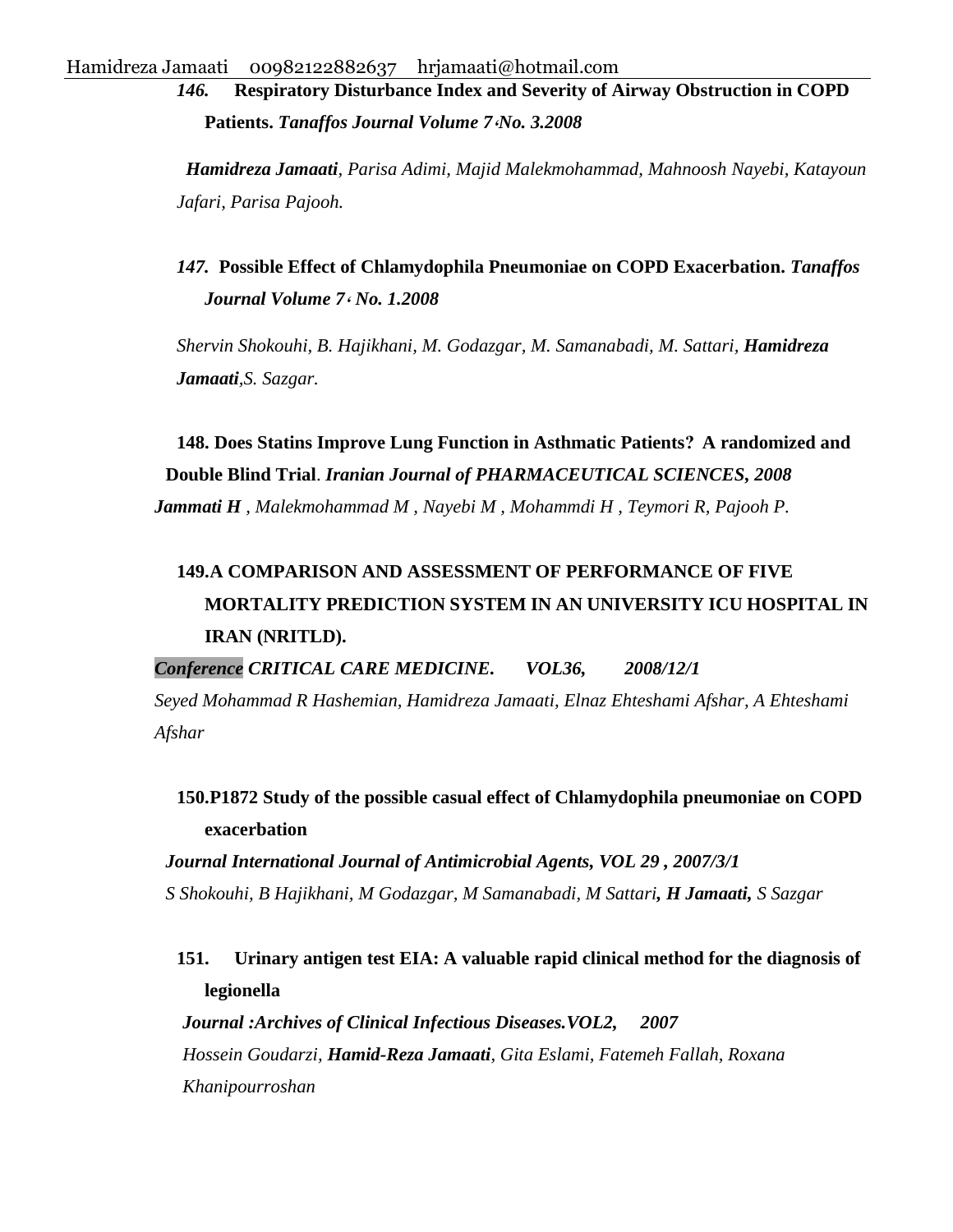### **152.A long delay from [the first symptom to definite diagnosis of pulmonary](http://ams.ac.ir/AIM/07102/0012.htm)**

**[tuberculosis](http://ams.ac.ir/AIM/07102/0012.htm)** 

*Journal Arch Iran Med* **.***VOL 10 , 2007/4/1 Seyed-Mahdi Mirsaeidi, Payam Tabarsi, Kiarash Mohajer, Saeid Falah-Tafti, Hamid-Reza Jammati, Parissa Farnia, Seyed-Davood Mansouri, Mohammad-Reza Masjedi, Ali-Akbar Velayati*

### *153.* **Design and Development of a Remote Medical Consultation System.** *ACTA*

*Medica Iranica , Vol 44, No44, 2006.*

*Delrobaee A., Mirdamadi MH., Yosamy T., Kheirandish Y., Mohahabbati B., Jamaati H.*

*154.* **Ascorbic Acid Concentration in Plasma and White Blood Cells of Patients with Bronchial Asthma**.

*Tanaffos Journal, Volume 5***،***No. 4.2006*

*Jamaati H, Pajouh P, Nayebi M, Baghaie N, Baghaie N, Khosravani H.*

# *155.* **Daily Expenditure on Cigarette Smoking in Tehran.** *Tanaffos Journal Volume 5***،***No. 4.2006*

*Fallah Tafti S, Jamaati H, Heydarnejad H, Heydari GR, Sharifi Milani H, Amini S, Ehsan Maleki Sh.*

*156.* **Clinical Pattern of Idiopathic Pulmonary Fibrosis: A Retrospective Study.** *Tanaffos Journal Volume 5***،***No. 2.2006*

*Jamaati H*, *Tabarsi P, Emami M, Mohammadi F, Bakhshayesh Karam M, Masjedi MR*.

*157.* **Detecting Legionella Pneumophila with Sputum Culture and Urinary Antigen Test in Patients with Acute Pulmonary Infection.**  *Journal of the Faculty of Medicine Vol 29/ No4/ 2006.*

*Goodarzi H, Jamaati H, Noruzi J, Eslami G, Fallah F, Soleimani Rahbar AA, Taheri S, Khanipour RR.*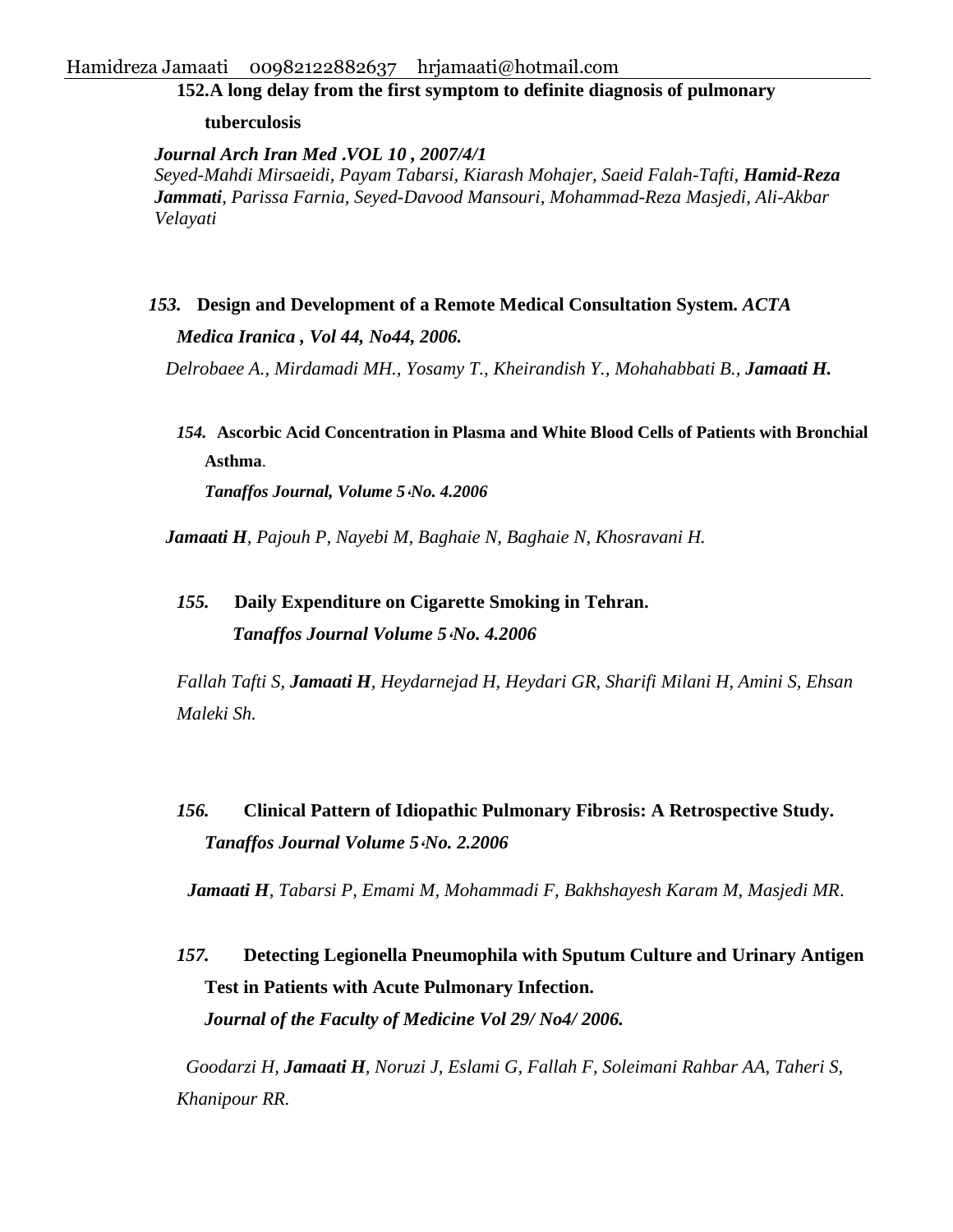*158.* **Comparison of Clinic Visits among Children of Smoking and Non-Smoking Families.**

*Tanaffos Journal Volume 5***،***No. 4.2006*

*Heydarnejad H, Jamaati H, Fallah Tafti S, Heydari GR, Shariat Panahi Sh, Hosseini M.* 

#### **159. Primary Immune Deficiencies Presenting in Adults:**

**Seven years of experience from Iran.** 

*Journal of clinical immunology, Vol.25, No 4, 2005. Mansouri D , Adimi P , Mirsaedi M , Mansouri N , Tabarsi P , Amiri M , Jamaati H , Motavasseli M , Baghaii N , Cheraghvandi A , Rouhi R , Roozbahany N , Zahirifard S , Mohammadi F , Masjedi MR , Velayati A.*

*160.* **Pulmonary Function and Lung Radiography of Rockwool Exposed Workers.**  *Tanaffos Journal Volume 4***،***No. 2.2005*

*Babai Zivlai M, Sadegi B, Jamaati H, Bakshayesh-Karam M, Gorji H, Masjedi MR.*

# *161.***Lymphocyte Subgroups in Pleural Fluid and Peripheral Blood of Tuberculous Pleurisy Patients with Positive and Negative PPD Reactions.**  *Tanaffos Journal Volume 4***،***No. 1.2005*

*Jamaati H, Adimi P, Mansoori SD, Mozafari A, Shahghasempour Sh*.

# **162. [ALVEOLAR PROTEINOSIS, RECCERRENT VZV INFECTION, TB](http://en.journals.sid.ir/ViewPaper.aspx?ID=71663)  [LYMPHADENITIS AND ASPERGILLUS FUMIGATUS ARTHRITIS IN](http://en.journals.sid.ir/ViewPaper.aspx?ID=71663)  [IDIOPATHIC CD4 T LYMPHOCYTOPENIA: A CASE REPORT](http://en.journals.sid.ir/ViewPaper.aspx?ID=71663)**

*Publisher EUROPEAN RESPIRATORY SOCIETY (ESR). Pages0-0, 2003/1/1 SEYED MAHDI MIRSAEIDI, M AMIRI, HR JAMAATI*

*163.* **T-Lymphocyte Subsets in Broncoalveolar Lavage: A Flow- Cytometric Analysis and its Importance in the Differential Diagnosis of Sarcoidosis.**  *Archives of Iranian Medicine Journal ,Vol 6 /NO 3/2003*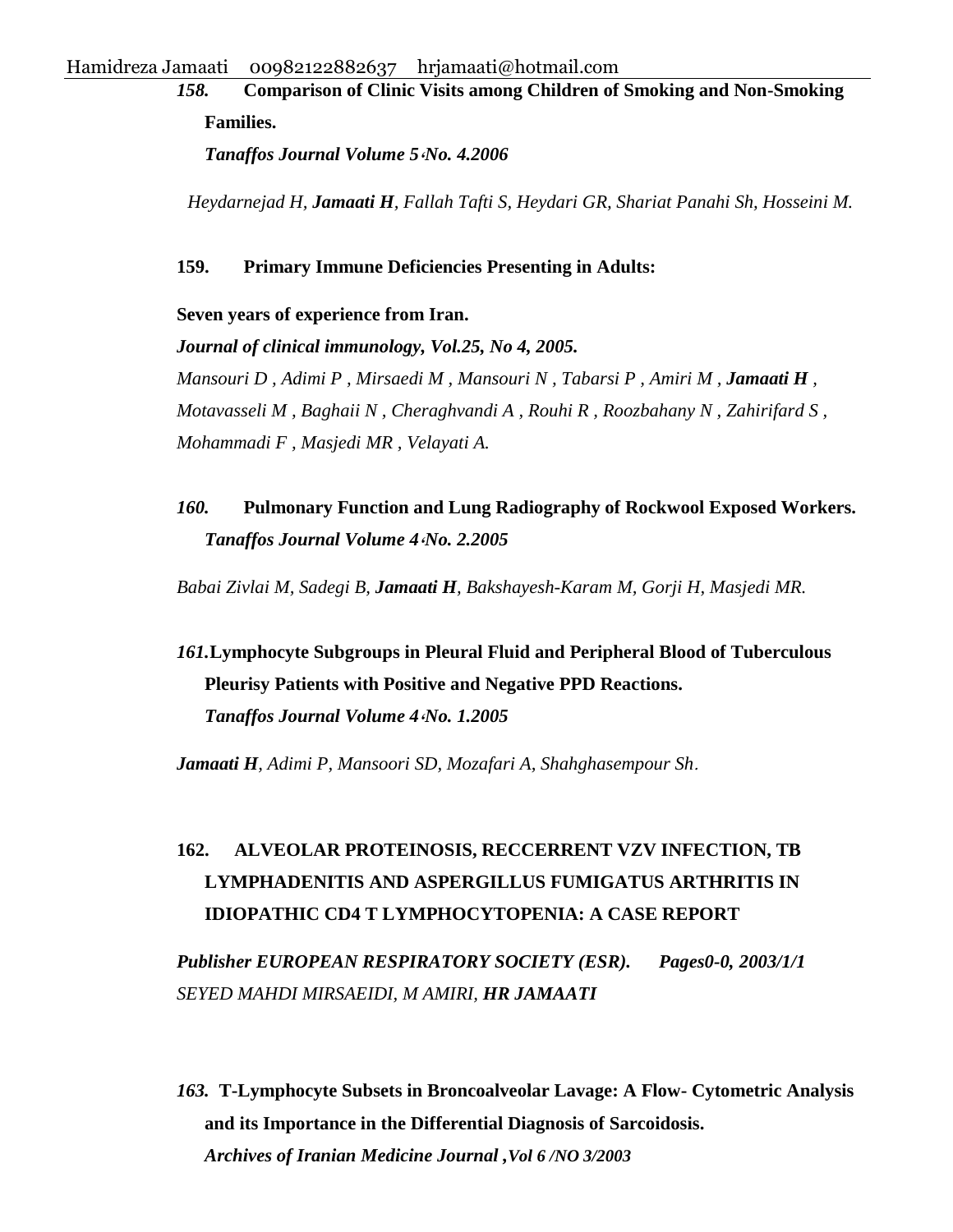*Jamaati H, Davood-mansory S , Najafi-zadeh K , Mohammadi F, Masjedi M R, Entezami Z , Shahgasempour SH.* 

*164.* **The Effects of Air Pollution on Acute Respiratory Condition.**  *Respirology, 8/213-230, 2003.*

*Masjedi MR , Jamaati H , AokouhakiP ,Ahmadzadeh Z ,Taheri S , Bigdeli M , Izadi Sh , Rostamian A , Aagin K , Gavam SM.*

*165.* **Contributing Factors in Anti-Tuberculosis Treatment Failure.** *Tanaffos Journal Volume 2***،** *No. 3 .2003*

*Jamaati H, Mansoori SD, Zahedpour Anaraki MR, Mirsaeidi SM, Kazempour Dizaji M, Eskandari M.*

*166.* **[Evaluation of spirometry parameters and clinical symptoms in](http://www.sid.ir/En/VEWSSID/J_pdf/100220020105.pdf)  [Tabacco-industry workers exposed to dust in Tabacco factory](http://www.sid.ir/En/VEWSSID/J_pdf/100220020105.pdf)** *JournalTanaffos VOL1 2002/1/1 HR Jamaati, M Azimi Nejad, A Boloori*

*167.* **Electrocardiographic and Echocardiographic Findings in Patients with Pulmonary Sarcoidosis.** *Tanaffos Journal, Vol 1/ N4/ 2002.*

*Sharif – Kashani B. Behzadnia N. Shokoufi Moghiman Sh, Jamaati H. Masjedi MR.*

*168.* **Comparison of Lymphocyte Number and Their Subsets in Patients with Diabetes Mellitus Type II, Tuberculosis and Concomitant TB and Diabetes.**  *Tanaffos Journal Volume Volume 1***،***No. 4.2002*

*Mansoori D, Jamaati H, Arami S, Zadsar M, Abbasian L, Esteghamati AR, Velayati AA.* 

*169.***Pulmonary Carcinoid Tumor.**  *Tanaffos Journal Volume 1***،***No. 2. 2002 Jamaati H, Khodadad K, Dehnad A, Mir-Afsharieh A, Jabar Darjani HR, Abbasi A, Masjedi MR.*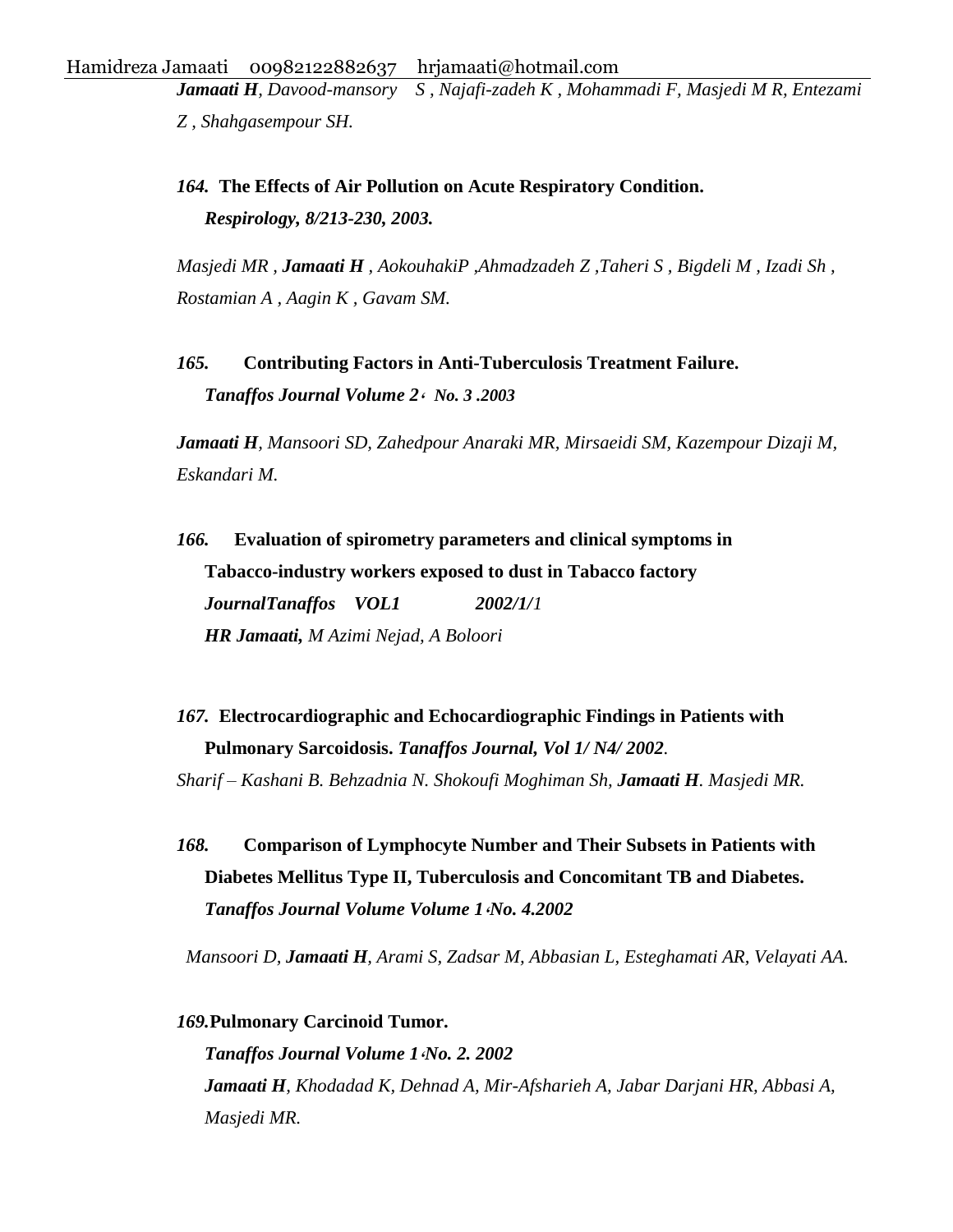*170.* **Surveying the Correlation of Air Pollution with Acute Cardio-Respiratory Attacks.** *Journal of the Faculty of Medicine. Volume 25/N1/ 2001. Masjedi MR, Jamaati H, Dokoohaki P, Alinejad Taheris. Agin KH, Ghavam M.*

*171.* **Detection of Mycobacterium Tuberculosis in Bronchial Washing of Smear-Positive Patients after Sputum Conversion.**  *Monaldi Arch Chest Dis 55: 3, 212-215.2000* 

*Masjedi MR Jamaati H, Kiani Amin F , Velayati Aa.*

#### *172.* **[Multiple drug resistant tuberculosis](http://en.journals.sid.ir/ViewPaper.aspx?ID=71648)**

*Publisher: IRANIAN JOURNAL OF INFECTIOUS DISEASES AND TROPICAL MEDICINE. VOL3, 1999/1/1 D MANSOURI, HR Jamaati, MR Masjedi*

*173.* **Comparative Evaluation of B, NK, T Cells and it`s Subsets in Diabetics, Tuberculosis and Concomitant Diabetes and Tuberculosis Patients.**  *Iranian Journal of Infectious Diseases and Tropical Medicine, Vol 9.1999.*

*Mansoori D., Zadsar M., Abbasian L., Mohraz M., Esteghmati A., Jamaati H., thaheri S., Masjedi MR., Velayati AA.*

*174.* **Multiple Tuberculosis Drug-Resistant.** *Iranian Journal of Infectious Diseases and Tropical Medicine/ Volume 8/ 1999. Masoori D., Jamaati H., Masjedi MR., Ghazi Saeedi K., Velayati AA.*

*175.* **Prevalence of Mycobacterium Tuberculosis in Smear- Negative Patients Following Treatment for Tuberculosis.** *Pajouhandeh . Vol.2, No.3, 1997. Masjedi,M.R, Jamaati H, Kiani Amin F, Velayati AA.*

#### **176[.ULTIMO FASCICOLO MINERVA PNEUMOLOGICA](http://www.minervamedica.it/it/riviste/minerva-pneumologica/articolo.php?cod=R16Y2002N04A0153)**

*EK St Louis, A Pillai, ARL Medford, M Cazzola, V Bellia, Davide BIONDINI, Elisabetta BALESTRO, Paolo SPAGNOLO, Naghmeh BAHRAMI, Mina GHOLAMI, Hamid R JAMAATI, Abdolreza MOHAMADNIA, Hossein DARGAHI, Mehdi KAZEMPOUR*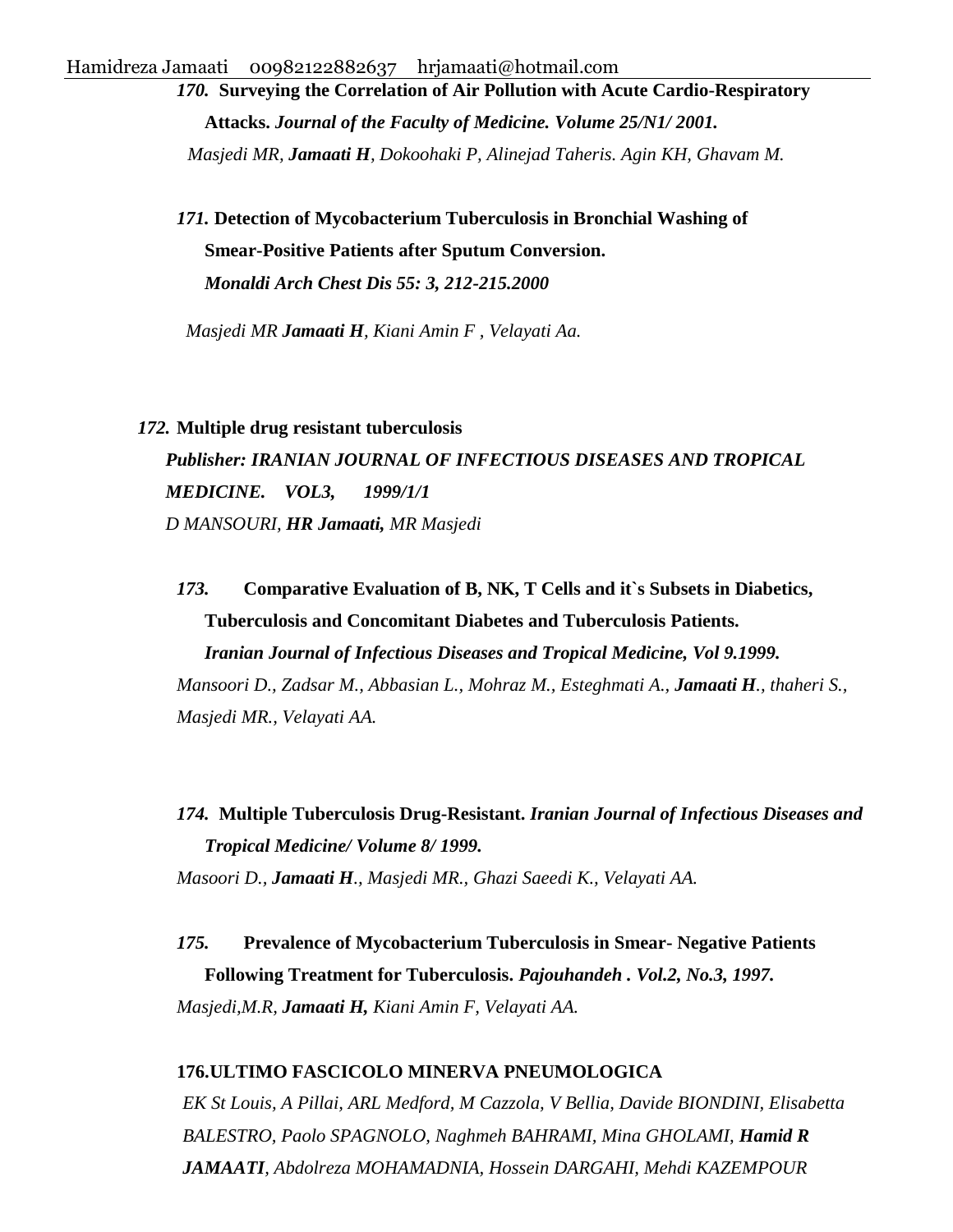*DIZAJI, Adnan KHOSRAVI, Jalal HESHMAT NIA, Parisa VAHABI, Naeim BAHRAMI, F Luppi, S Cerri, G Sgalla, L Richeldi, G Ferrante, F D'Armiento, S Griffo, M Gentile, R Costabile, M Cicalese, Gamze KIRKIL, Robert P BAUGHMAN, C Sorino, N Scichilone, S Battaglia, G Augugliaro Description:Minerva Pneumologica 2011 Settembre;50(3):159-76 Sonno ed epilessia: non più strani compagnidi letto St. Louis EK. ... Minerva Pneumologica 2003 Giugno;42(2):41-58 La polmonite nell'anziano. Approccio diagnostico-terapeutico Cazzola M., Bellia V. ... Minerva Pneumologica2015 Dicembre;54(4):183-92 Challenges in idiopathic interstitial lung disease Luppi F., Cerri S., Sgalla G., Richeldi L. ... Minerva Pneumologica 2003 Dicembre;42(4):223-32 Pseudotumori infiammatori del polmone: studio clinico-terapeutico e istomorfologico Ferrante G., D' ...*

### **177. [Article Name Contributing Factors in Anti-Tuberculosis Treatment Failure](http://www.sid.ir/EN/VEWSSID/J_pdf/100220030708.pdf)**

*Tuberculosis is one of the most ancient human diseases which has remained as an obstacle for public health despite significant scientific advances during recent century. It is estimated*

*by WHO that in 2001 about 8.4 million people acquired new infection and this rate is expected to increase to 10.2 million in 2005. Socioeconomic difficulties were associated withdelay and errors in treating tuberculosis and HIV epidemic, all have resulted in numerous undiagnosed smear positive pulmonary tuberculosis which in combination with inaccurate [Article Name Contributing Factors in Anti-Tuberculosis Treatment Failure,](https://scholar.google.com/scholar?oi=bibs&cluster=7483993885686175692&btnI=1&hl=en) HR Jamaati, SD Mansoori, M Reza, Z Anaraki…*

*[Related articles](https://scholar.google.com/scholar?oi=bibs&hl=en&q=related:zBeFgcl83GcJ:scholar.google.com/) - [All 2 versions](https://scholar.google.com/scholar?oi=bibs&hl=en&cluster=7483993885686175692) ...*

### *B. Books:*

**1) Clinical Presentation of Nontuberculous Mycobacteria Using Radiological and CT Scan Imagining**

**2019/1/1, Book:Nontuberculous Mycobacteria (NTM), Pages133-15**

**Payam Mehrian, Poopak Farnia, Jalaledin Ghanavi, Hamidreza Jamaati, Payam Tabarsi, Ali Akbar Velayati4**

**2) Guideline for the Provision Assessment of Nutrition Support therapy in the Adult Critically Patient, Society of Critical Care Medicine and American Society for Parenteral and Enteral**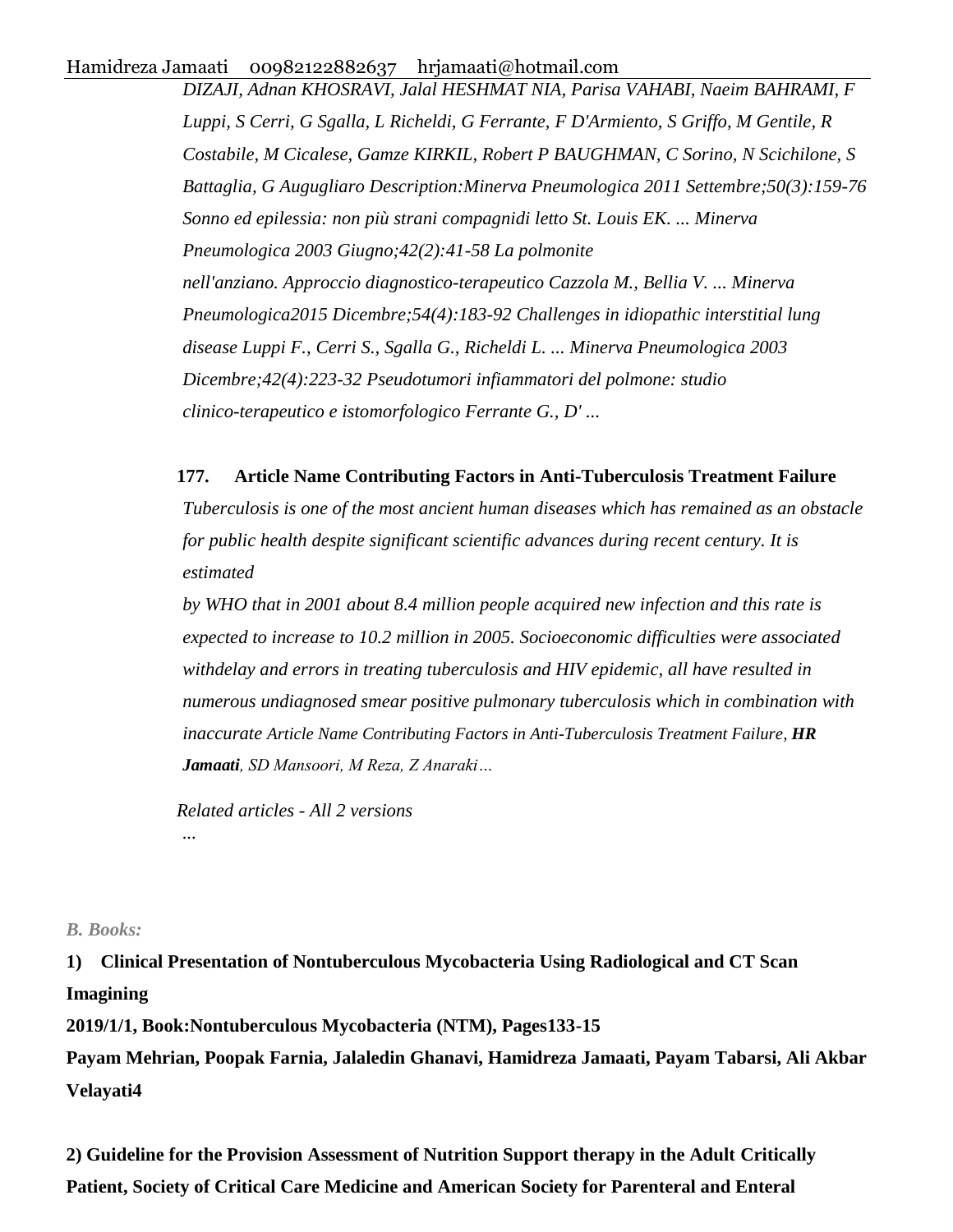| 00982122882637 hrjamaati@hotmail.com<br>Hamidreza Jamaati                                          |           |
|----------------------------------------------------------------------------------------------------|-----------|
| <b>Nutrition (Executive Summary)</b>                                                               | 2011      |
| <b>Translator to Persian language</b>                                                              |           |
| 3) Question Bank with Detailed Answers Internal Medicine.                                          | 2011      |
| <b>Member of the Board of Authors</b>                                                              |           |
| 3) Nutrition in ICU                                                                                | 2007      |
| <b>Main Author</b>                                                                                 |           |
| 4) Textbook of Pediatric diseases                                                                  | 2003-2004 |
| <b>Member of the Board of Authors</b>                                                              |           |
| a) Pulmonary Alveolar Microlithiasis                                                               |           |
| <b>Bronchitis</b><br>b)                                                                            |           |
| <b>Bronchiolitis</b><br>$\mathbf{c})$                                                              |           |
| d) Parquet and Lung                                                                                |           |
| 5) Antibiotic Guidelines in Iran                                                                   |           |
| 2003-2004                                                                                          |           |
| <b>Member of the Board of Authors</b>                                                              |           |
| 6) Post Intubation Airway Stenosis the Principles of Diagnosis and Signs and symptoms and Clinical |           |
| Findings.                                                                                          |           |
| 2003                                                                                               |           |
| <b>Member of the Board of Authors</b>                                                              |           |
| 7) Clinical Interpretation of Pulmonary Function tests                                             | 2001      |
| <b>Main Author</b>                                                                                 |           |

**8) General Practitioner in Iran Physical Examination 1996**

*Member of the Board of Authors*

*C. Abstracts:*

**1) Evaluation of Plethysmography Findings as a Diagnostic Method for Patients with Post-Intubation Tracheal Stenosis.**

*European Respiratory Society. Amsterdam 2011-Annual Congress Netherlands, 24-28 Sep. Hashemian MR, Jamaati H, Shadmehr M, Aloosh O, Alizadeh N, Radmand G.*

**2) Clinical Efficacy of Bolus Versus Continuous Infusion of Piperacillin – tazobactam iv VAP Treatment.**

*European Respiratory Society. Amsterdam 2011-Annual Congress Netherlands, 24-28 Sep. Ziaie S, Fahimi F, Jamaati H, Tabarsi P, Baniasadi S, Ghafari S, Hashemian MR.*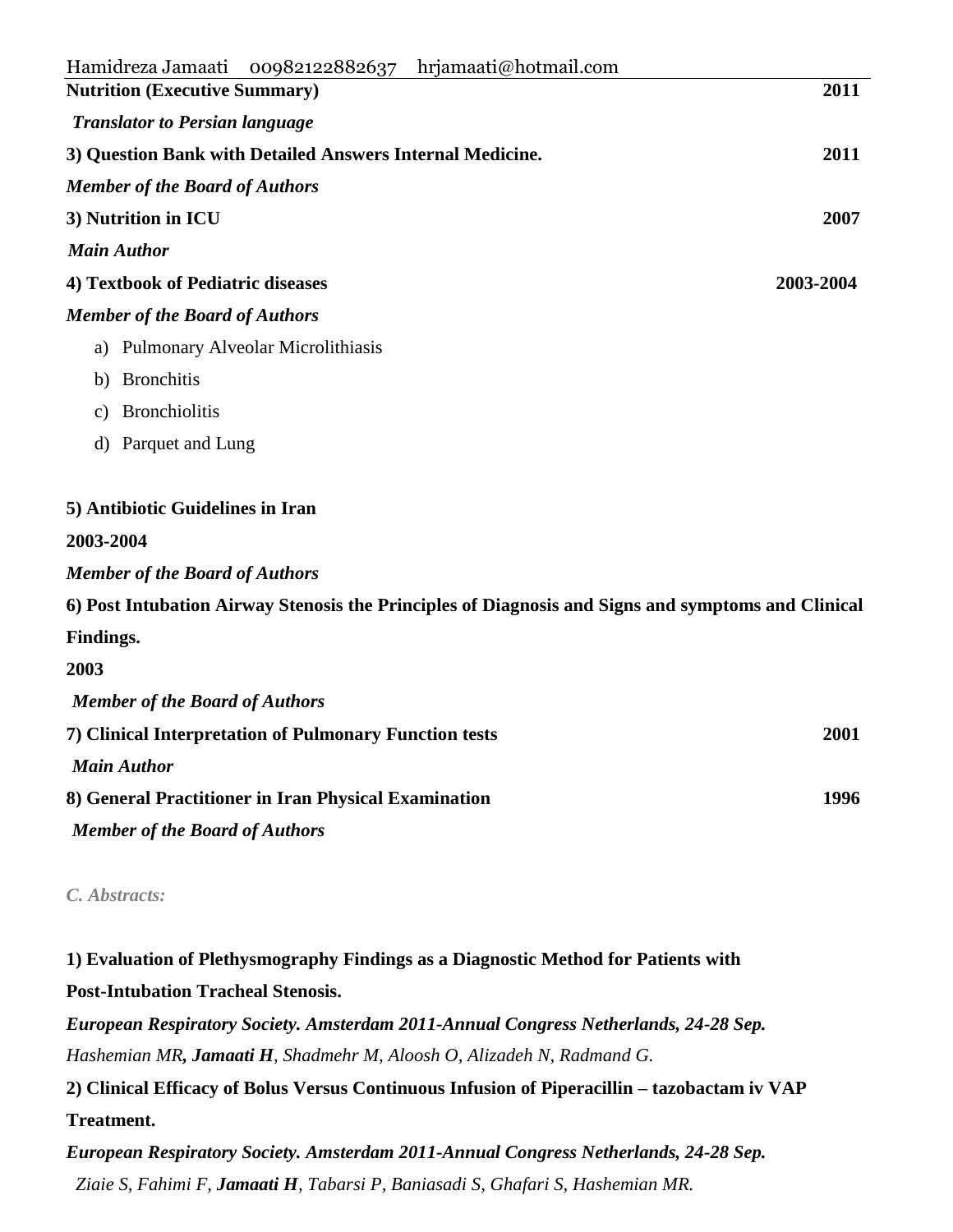**3) Ventilator Associated Pneumonia at a Tertiary – Care Center in a Developing Country : Characterization of Intensive Care Unit Outbreak of Impenem – Resistant Acinetobacter Spp.** *European Respiratory Society. 24th Annual Congress, Berlin 1-5 Oct 2011. Hashemian MR, Shamaei M, Tabarsi P, Malek mohammad M, Chitsazan M, Marjani M, Jamaati H.*

**4) A Comparison and Assessment of Performance of Five Mortality Prediction System in a University ICU Hospital in Iran (NRITLD).** *Annual congress of Society of Critical Care, USA 2009. Hashemian M , Jamaati H , Ehteshami E.*

**5) Ventilator Associated Pneumonia, Relationship between Risk Factors, Microbiology and Resistance Pattern in a Tertiary Respiratory Centre, Respective Study.** *European Respiratory Society Annual Congress Berlin / Oct 4-8 2008. Malek mohammad M, Hashemian M, Nayebi m, Basharzad N, Emami H, Jamaati H*.

**6) Acid-Base Disturbances: One Problem. Two Approaches!** *5 th International Congress of Intensive Care Medicine / 24-26 Oct 2007, Tehran-Iran. Sudeghi H, Sabetian G, Jamaati H, Rashid – Farokhi F.*

**7) Alveolar Proteinases, Recurrent VZV Infection, TB Lymphadenitis and Aspergillums Fumigators Arthritis in Idiopathic CD4 T Lymphocytopenia: A Case Report.** *European Respiratory Journal.13th ERS Annual Congress.Vienna, Austria, Sep 27-Oct1, 2003. Mirsaeidi M, Amiri M, Jamaati H, Mansouri D, Shahghosem pour S, Masjedi MR.*

**8) Flowcytometric Analysis of Peripheral Blood and Pleural fluid Lymphocyte Subpopulation in Tuberculosis Pleuritis and Malignant Pleural Effusion.**

*European Respiratory Journal.13th ERS Annual Congress.Vienna, Austria, Sep 27-Oct1, 2003. Mansoori D, Noorafshar R, Jamaati H, Mohammadi HR, Mirsaedi M.* 

**9) T- lymphocyte Subsets in Bronchoalveolar lavage: A Flow- Cytometric and Its Importance in the Differential Diagnosis of Sarcoidosis.**

*European Respiratory Journal.13th ERS Annual Congress.Vienna, Austria, Sep 27-Oct1, 2003. Jamaati H, Mirsaed M, Shahghasem Pour SH, Bahadori M, Sheikhol eslam M.*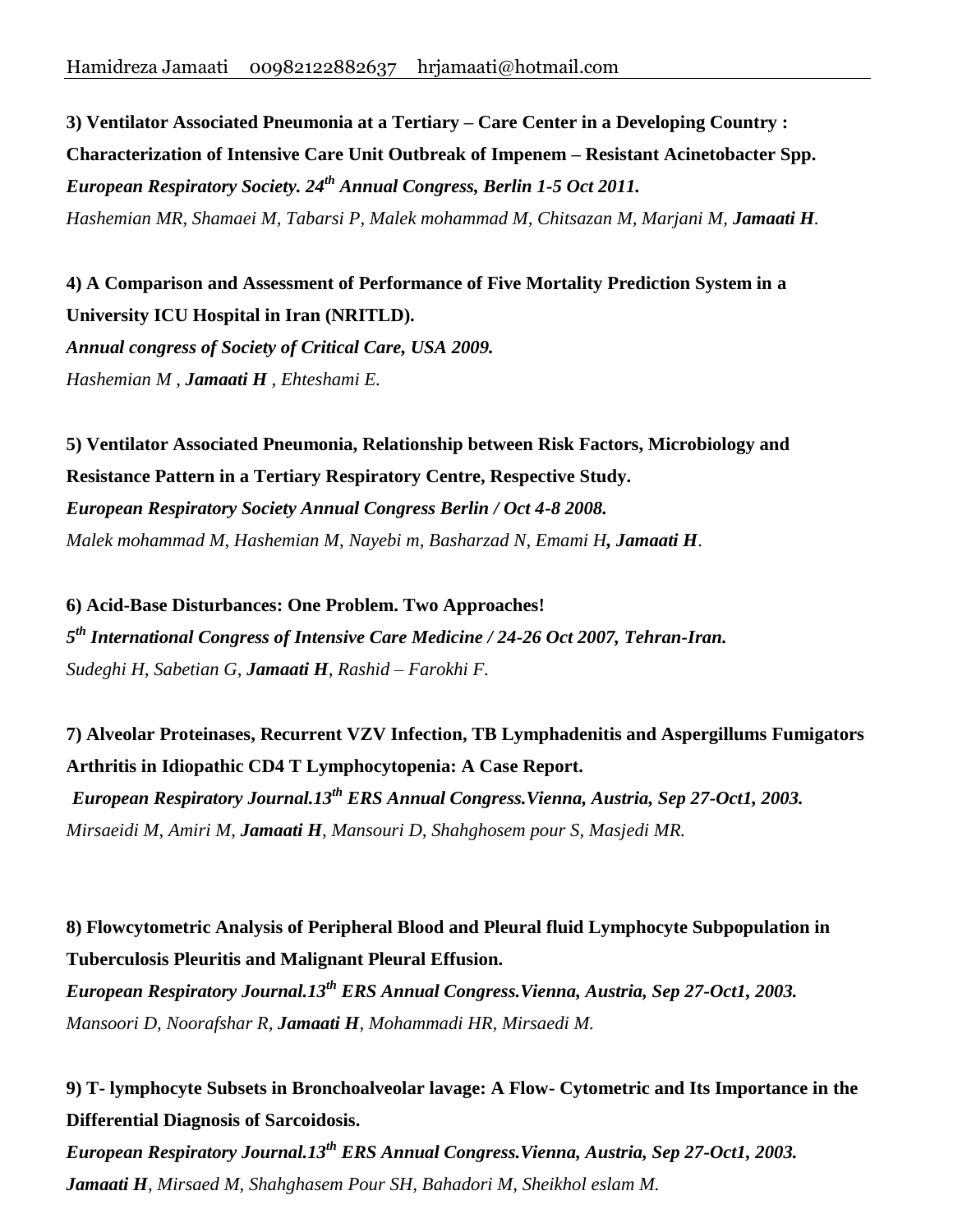**10) Diagnosis and Treatment Delay in Patients with Pulmonary Tuberculosis.**

*European Respiratory Journal.13th ERS Annual Congress.Vienna, Austria, Sep 27-Oct1, 2003. Mirsaedi M, Mohajer K, Kajempour M, Jamaati H, Mansouri D, Masjedi MR.*

### **11) Ventilator Function in Welding Factory Workers**

*The First international Congress on Pulmonary Diseases, Intensive Care and Tuberculosis. Tehran Des 2003. Babaei M, Gorji H, Sadeghi B, Jamaati H, Ghasemoour SH.*

**12) Effect of Rock Wool Fiber on Pulmonary Function and Radiography.**

*The First international Congress on Pulmonary Diseases, Intensive Care and Tuberculosis. Tehran Des 2003.*

*Babaei M, Gorji H, Jamaati H, Sadeghi B, Bakhshayesh karam M.*

**13) Pulmonary Disorders: The Most Common Appearance of the Primary Immune Deficiency the Six Year Survey from NRITLD.**

*The First international Congress on Pulmonary Diseases, Intensive Care and Tuberculosis. Tehran Des 2003.*

*Mansoori S.D, Adimi P, Masjedi M.R, Jamaati H,Motevaseli M, Mansoori N, Amiri M, Mirsaedi S.M, Cheraghvandi A, Bagaee N, Khodadad K, Mohamadi F, Zahirifar S, Velayati AA.*

**14) Antibiotic Sensitivity of Isolated Pseudomonas Aeroginosa from Respiratory Secretions Taken from ICU Patients of the NRITLD.**

*The First international Congress on Pulmonary Diseases, Intensive Care and Tuberculosis. Tehran Des 2003.*

*Mirsaedi SM, Taheri M, Alvan pour A, Jamaati H, Amiri MV, Mansoori SD.*

**15) A Comparison of Subpopulation of Lymphocytes in Peripheral and Pleural Tuberculosis Between Patients with Positive and Negative PPD Test.**

*The First international Congress on Pulmonary Diseases, Intensive Care and Tuberculosis. Tehran Des 2003.*

*Jamaati H, Adimi P, Mansoori D, Mozafari A, Haghighi SH, Ghasempour SH.*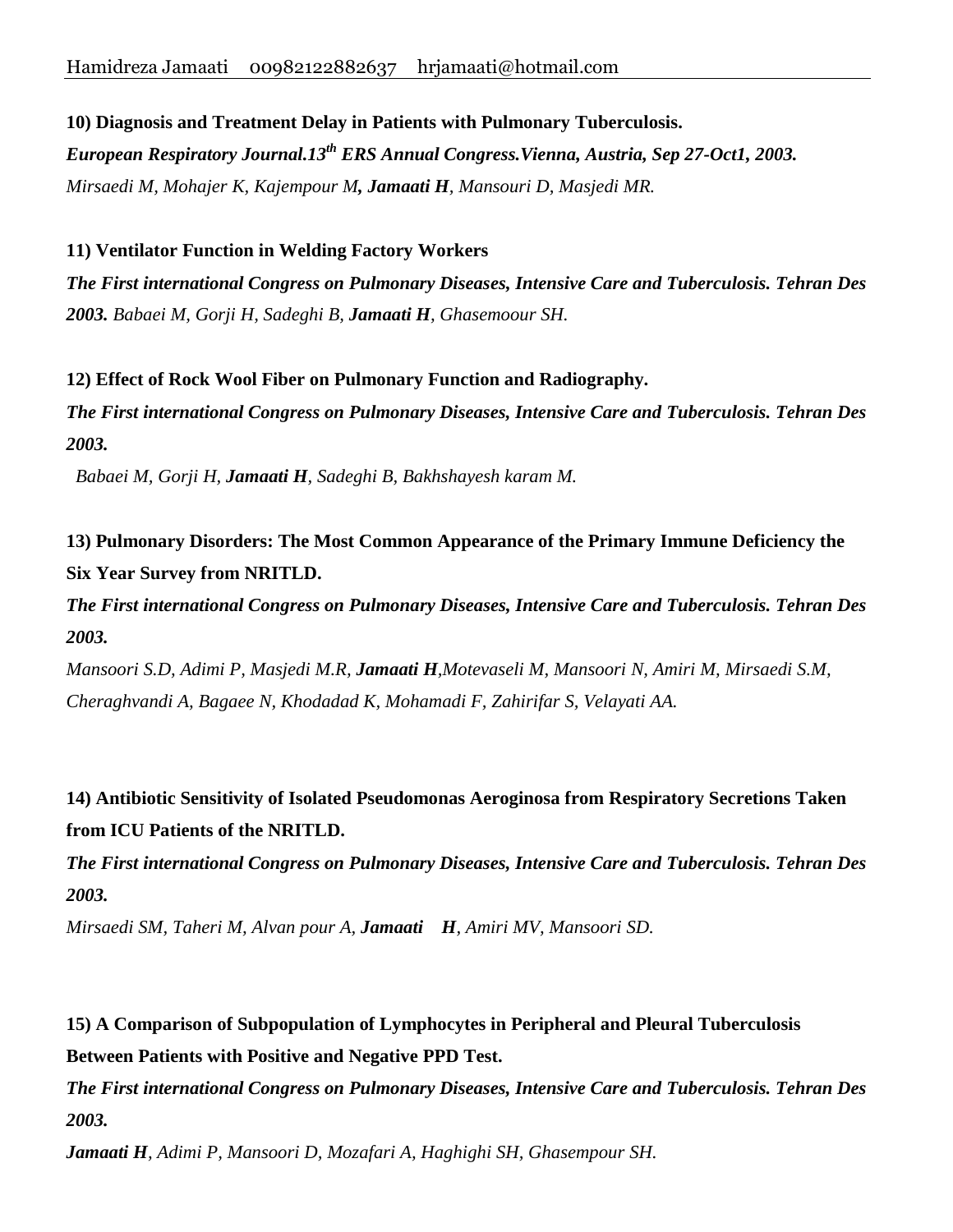**16) Pattern of Drug Resistance in Bacterial Isolators from ICU Patients of Masih Daneshvari Hospital.**

*The First international Congress on Pulmonary Diseases, Intensive Care and Tuberculosis. Tehran Des 2003.*

*Mohammad Taheir Z, Mirsaeedi SM, Alvan pour A, Mohammadi F, Jamaati H*.

**17) Effects of Occupational Contact with Lyophilized Snake Venom on Pulmonary Function.** *The First international Congress on Pulmonary Diseases, Intensive Care and Tuberculosis. Tehran Des 2003.*

*Babaee M, Mohammadi M, Jamaati H, Haghighi Sh, Gorji H.*

**18) Respiratory Diseases and Function Test in Workers in the Tobacco Industry**. *The International Journal of Tuberculosis and lung disease.33rd world Conference of long Health of the international Union against Tuberculosis and Lung Disease (IUATLD) Vol 6/ N10/ 2002 Montreal, Canada. Jamaati H, Dokouhaki P, Azimi nejad M, Bolour A.* **19) The Effect of different concentration of Oxygen on the Exhaled NO in Human.** *The Annual Meeting the American Thoracic Society in San Francisco in 2001 Jamaati H, Zamel N* **20) Response to Treatment of MDR-TB Patients in NRITLD.**  *The International Journal of Tuberculosis and Lung Disease. 30th IUATLD world Conference on Lung Health. Vol 3/ N9/ 1999/ Madrid. Spain. Mansoori D, Jamaati H, Mahmoodzadeh M, Johari D, Masjedi M, Velayati A.*

**21) Acute Health Effects of Air Pollution in Tehran.** *The International Journal of Tuberculosis and Lung Disease. 30th IUATLD world Conference on Lung Health. Vol 3/ N9/ 1999/ Madrid. Spain. Masjedi M, Ahmadzadeh Z, Dokouhaki P, Jamaati H, Tahmasebi M.*

**22) Evaluation of Bronchoalveolar Lavage for Mycobacterium Tuberculosis in Positive Sputum Smear Patients with Tuberculosis after Starting Anti – Tuberculosis Treatment.** *23rd Middle East Regional Congress of the International Union against Tuberculosis and Lung Disease. IUTLD. 21-24 April 1997 – Tehran- Iran. Kianian F, Masjedi MR, Jamaati H.*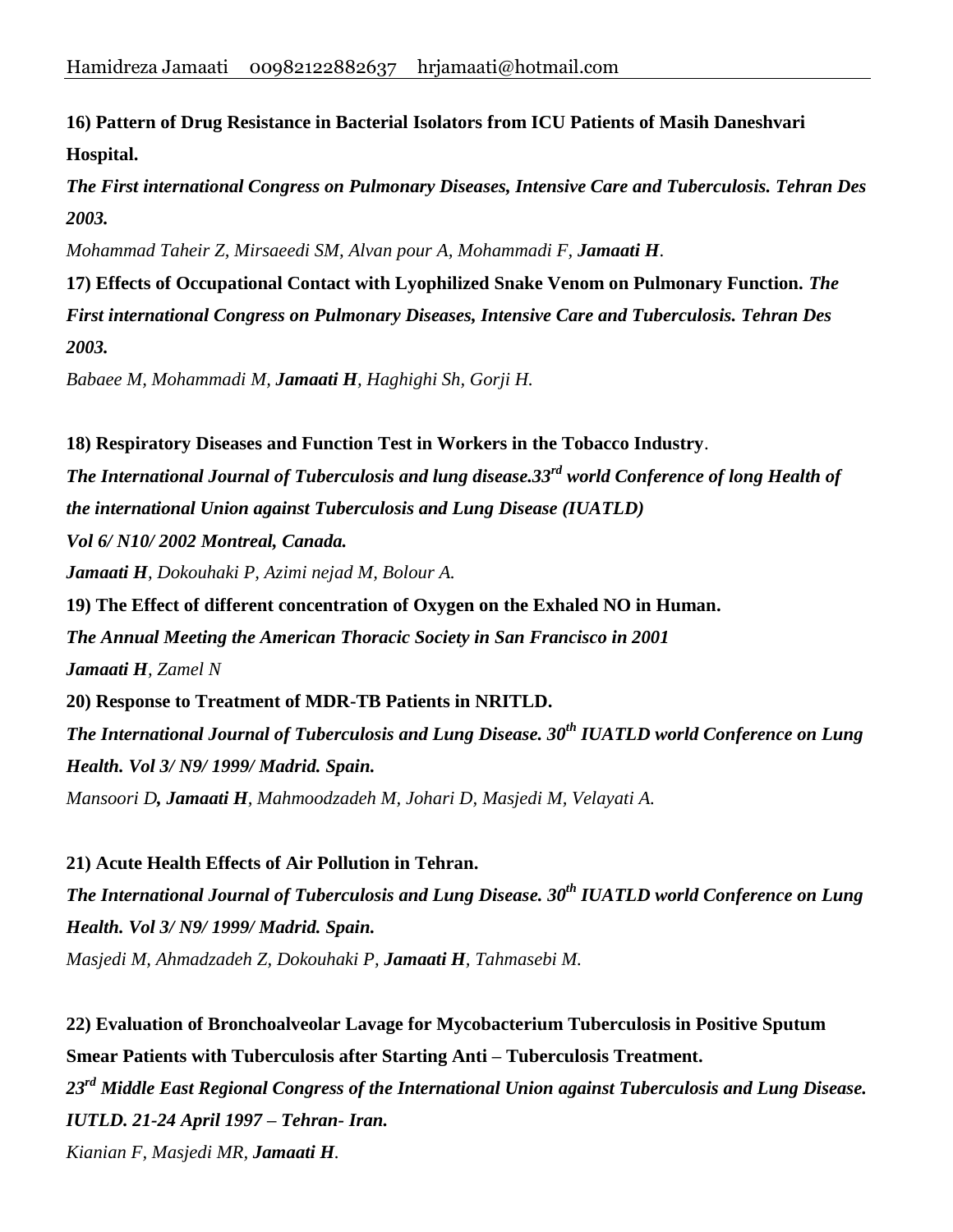*23rd Middle East Regional Congress of the International Union against Tuberculosis and Lung Disease. IUTLD. 21-24 April 1997 – Tehran- Iran. Baghaee N, Khalilzadeh S, Jamaati H, Jafari B.*

**24) Evaluation of Diagnostic Methods in Tuberculosis Pleuritis and a Case Report.** *Iranian 5th Congress on Infectious Disease and Tropical Medicine.Tehran 2-5 Dec 1996. Mohhammadi F, Shirazi AY, Bahadori M, Ghazisaeedi K, Vahedi P, Jabari HrCheraghvandi A, Jafari B, Jamaati H, Tabatabaee A, Golkari HD, Hastee P, Rhalizadeh S, Baghaee N, Salehi, Salek S, Mansoori D, Tabatabaee J, Masjedi M, Valayati AA.*

**25) A Case Report of Fever Due to Castleman Disease.** *Iranian 5th Congress on Infectious Disease and Tropical Medicine.Tehran 2-5 Dec 1996. Mansoori D, Jamaati H, Navaee S.*

# **26) Comparing the Spirometric Indexes in Complicated Hypertensive Patients with Cough on Converting Enzyme Inhibition.**

*Second Congress of Pulmonary disease.Tehran. Nov 1996. Jamaati H, Eftekharzade M, Jafari B, Andvari M.*

## **27) Water Pipe Condense (WPC) Regulates The Expression Of TLRs On Human Macrophages Via Reactive Oxygen Species**

*G Folkerts, Johan Garssen, A Kiani, Hamid R Jamaati, Marwan El-Sabbana, Ali A Velayati, Ian M Adcock, E Mortaz 2016/5*

# **28) EFFICACY OF LOW-DOSE CICLESONIDE AND FLUTICASONE PROPIONATE FOR MILD TO MODERATE PERSISTENT ASTHMA**

Seyed MohammadReza Hashemian, Hamidreza Jamaati, Majid Malekmohammad 2015/12/1

**29) Smoking knowledge, attitude and behavior of child labor who live in Tehran during 2013-2014** Mahshid Aryanpur, Ali Ramezankhani, Hooman Sharifi, Zahra Hessami, Gholam Reza Heydari, Mohammad Reza Aryan, Hamid Reza Jamaati 2015/9/1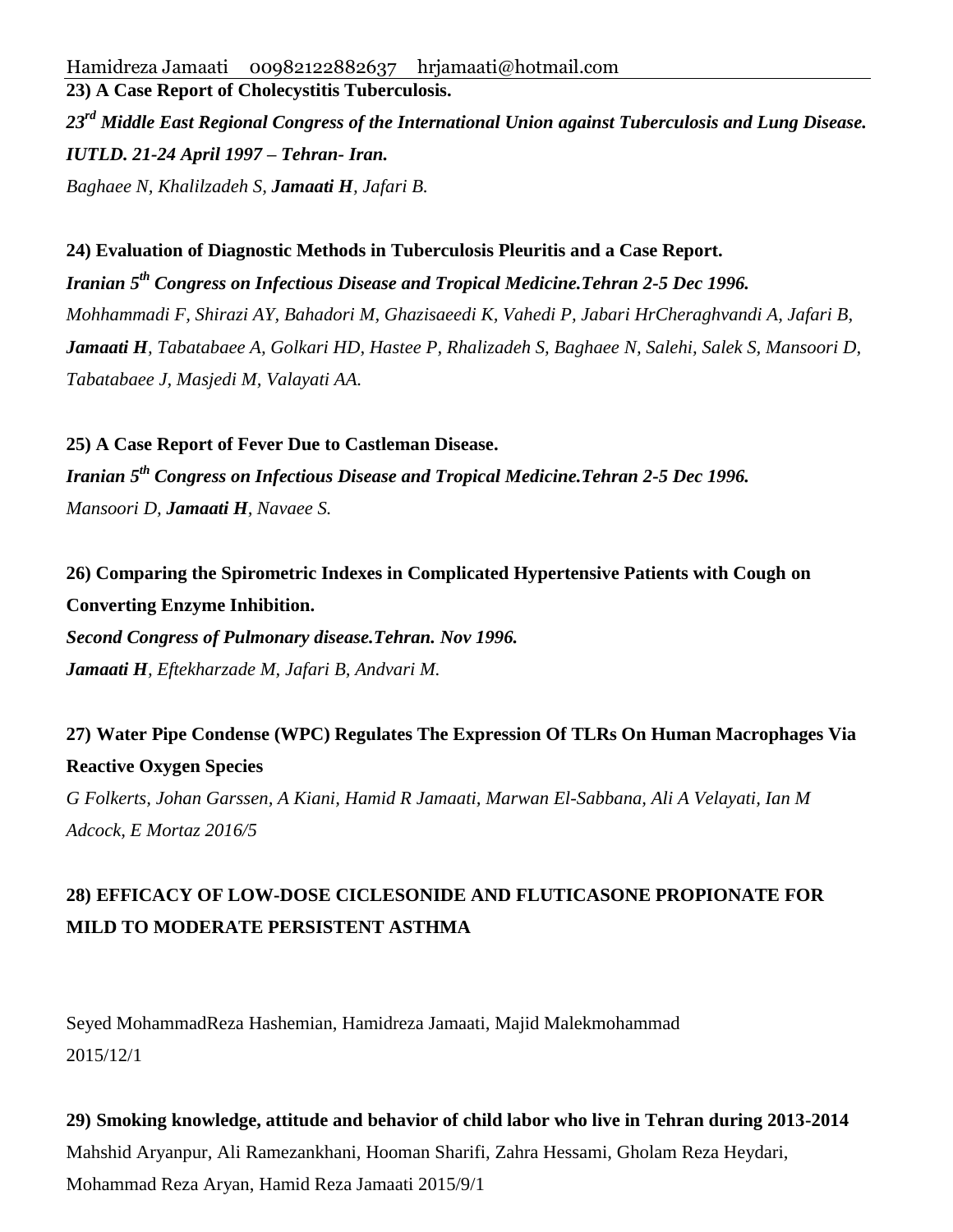### **30) Evaluation of Iranian general population attitudes towards tobacco taxes**

Mahshid Aryanpur, Hooman Sharifi, Zahra Hessami, Gholam Reza Heydari, Mohammad Reza Aryan, Ashraf Vaseghnia, Hamid Reza Jamaati 2015/9/1

### **31) Overlapping causes of starting smoking and substance abuse**

Mahshid Aryanpur, Hooman Sharifi, Zahra Hessami, Gholam Reza Heydari, Mohammad Reza Aryan, Ashraf Vaseghnia, Hamid Reza Jamaati 2015/9/1

### **32) Chemical injury: Reality or myth?**

Mehrnaz Mozaffarian, Ali Panahi, Majid Malekmohammad, Hamidreza Jamaati 2015/9/1

### **33)Colistin resistant bacteria in ICU, in vitro and in vivo data tells two different stories.**

Seyed Hashemian, Payam Tabarsi, Hamidreza Jamaati, Majid Malekmohammad, Behrooz Farzanegan, Babak Valizadeh, Sahar Ghamarinejad, Seyed Amir Mohajerani 2013/12/1

# **34) NON INVASIVE VENTILATION IN ACUTE RESPIRATORY FAILURE OF MYASTHENIA GRAVIS TIENTS.**

Seyed Hashemian, Hamidreza Jamaati, Habib Mofakham, Rozita Akramian 2013/12/1

# **35) EFFECT OF EARLY INTRAVENOUS GLUCOSE ON OUTCOME OF SEPTIC SHOCK PATIENTS BASED ON SEPSIS GUIDELINE**

Reza Hashemian, Ali Pirsalehi, Navid Nooraei, Seyed Amir Mohajerani, Hamidreza Jamaati 2014/12/

# **36) MINI SURGICAL VERSUS STANDARD METHOD IN PERCUTANEOUS DILATION TRACHEOSTOMY**

Reza Hashemian, Mehdi Ghahramani, Shahab Kalantar, Omid Mirhoseini, Seyed Pouzhia Shojaee, Maryam Movaffaghi, Seyed Amir Mohajerani, Hamidreza Jamaati 2014/12/1

## **37) DESIGNING A NEW CANDIDA SCORING SYSTEMS IN PATIENTS ADMITTED TO THE INTENSIVE CARE UNITES**

Reza Hashemian, Payam Tabarsi, Hosein Khadem Sadeghi, Seyed Amir Mohajerani, Navid Nooraei, Hamidreza Jamaati 2014/12/1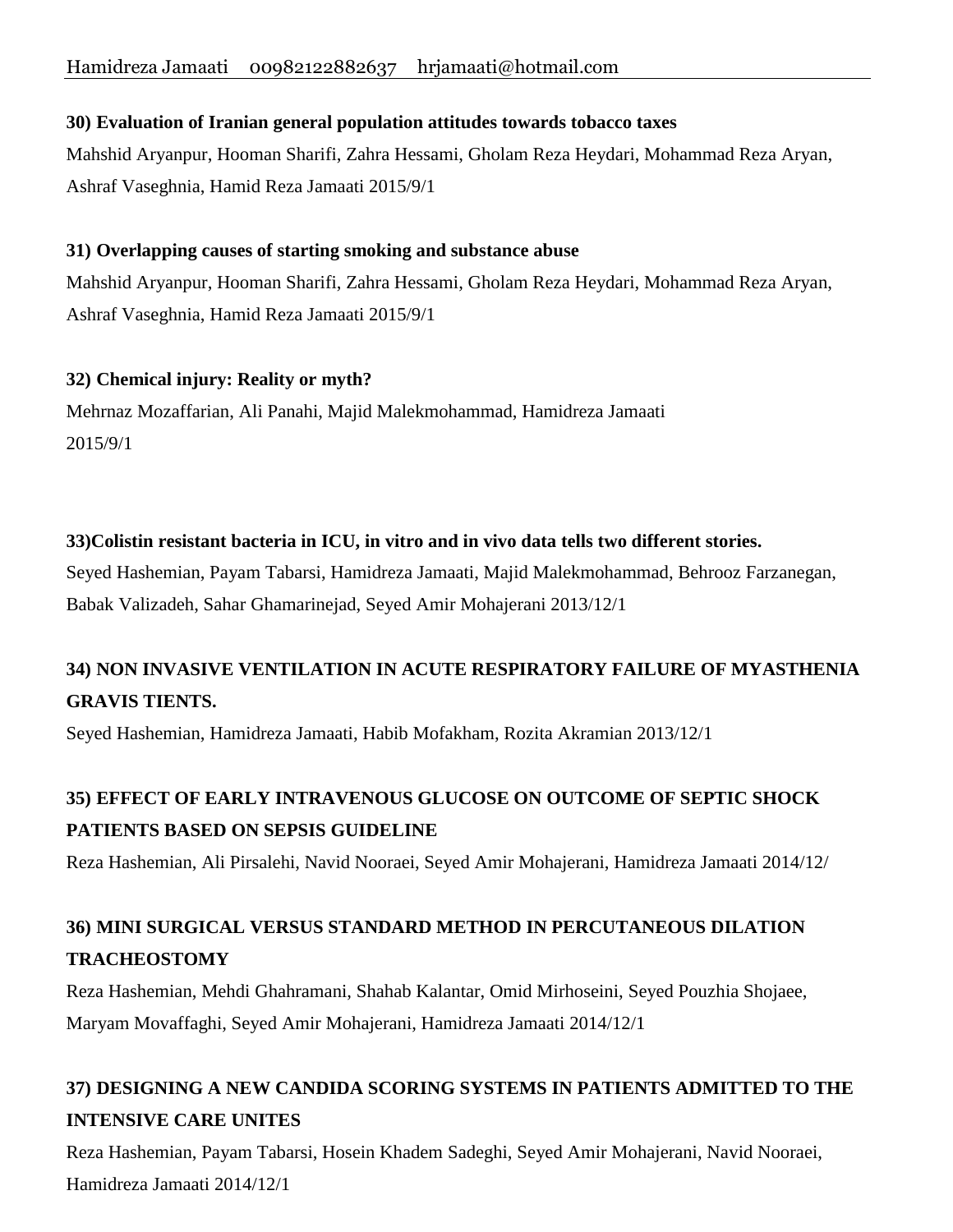# **38)THE EFFICACY OF B-TYPE NATRIURETIC PEPTIDE IN PREDICTION OF WEANING OUTCOMES IN ICU PATIENTS.**

Seyed Hashemian, Hamidreza Jamaati, Ahmad Bagheri, Afshar Ardalan, Arvin Najafi 2013/12/1 **39) Radoiologic manifestations of pulmonary Tuberculosis in patients of a referral intensive care unit.**

Seyed Hashemian, Payam Tabarsi, Hamidreza Jamaati, Majid Marjani, Seyed Amir Mohajerani 2013/12/1

# **40)INFLAMMATORY CYTOKINES ARE RESPONSIBLE FOR INDUCTION OF ARDS IN TUBERCULOSIS**

Seyed Mohammad Reza Hashemian, Esmaeil Mortaz, Payam Tabarsi, Zohre Maghsomi, Hamid Reza Jamaati, Golnar Radmand, Seyed Amir Mohajerani, Mohammadreza Masjedi 2012/12/1

**41)Comparison of invitro antimicrobial susceptibility tests of patients admitted in a tertiary respiratory center intensive care unit with their clinical symptoms related to ventilator associated pneumonia (in vivo results)**

Majid Malekmohammad, Mohammadreza Hashemian, Parisa Adimi Naghan, Helenaz Fazlalizadeh, Makan Sadr, Hamidreza Jamaati 2012/9/1

## **42) Clinical efficacy of bolus versus continuous-infusion of piperacillin-tazobactam in VAP treatment**

Fanak Fahimi, Hamid Reza Jamaati, Payam Tabarsi, Shadi Bani Asadi, Somayeh Ghafari, Seyed Mohammad Reza Hashemian 2011/9/1

### **43) RECALIBRATION OF APACHE II IN A RESPIRATORY DISEASE REFERRAL CENTER**

Seyed Mohammad Hashemian, Hamid Reza Jamaati, Kiarash Noorizadeh, Majid Malekmohammad, Mandana Chitsazan, Golnar Radmand, Kowsar Hedayat, Ali Akbar Velayati 2010/12/1

# **44) CLINICAL IMPORTANCE OF VIRAL RESPIRATORY MARKERS IN A REFERRAL RESPIRATORY ICU**

Seyed Mohammad Hashemian, Ali Reza Nadji, Hamid Reza Jamaati, Mandana Chitsazan, Golnar Radmand, Mandi Malekpour